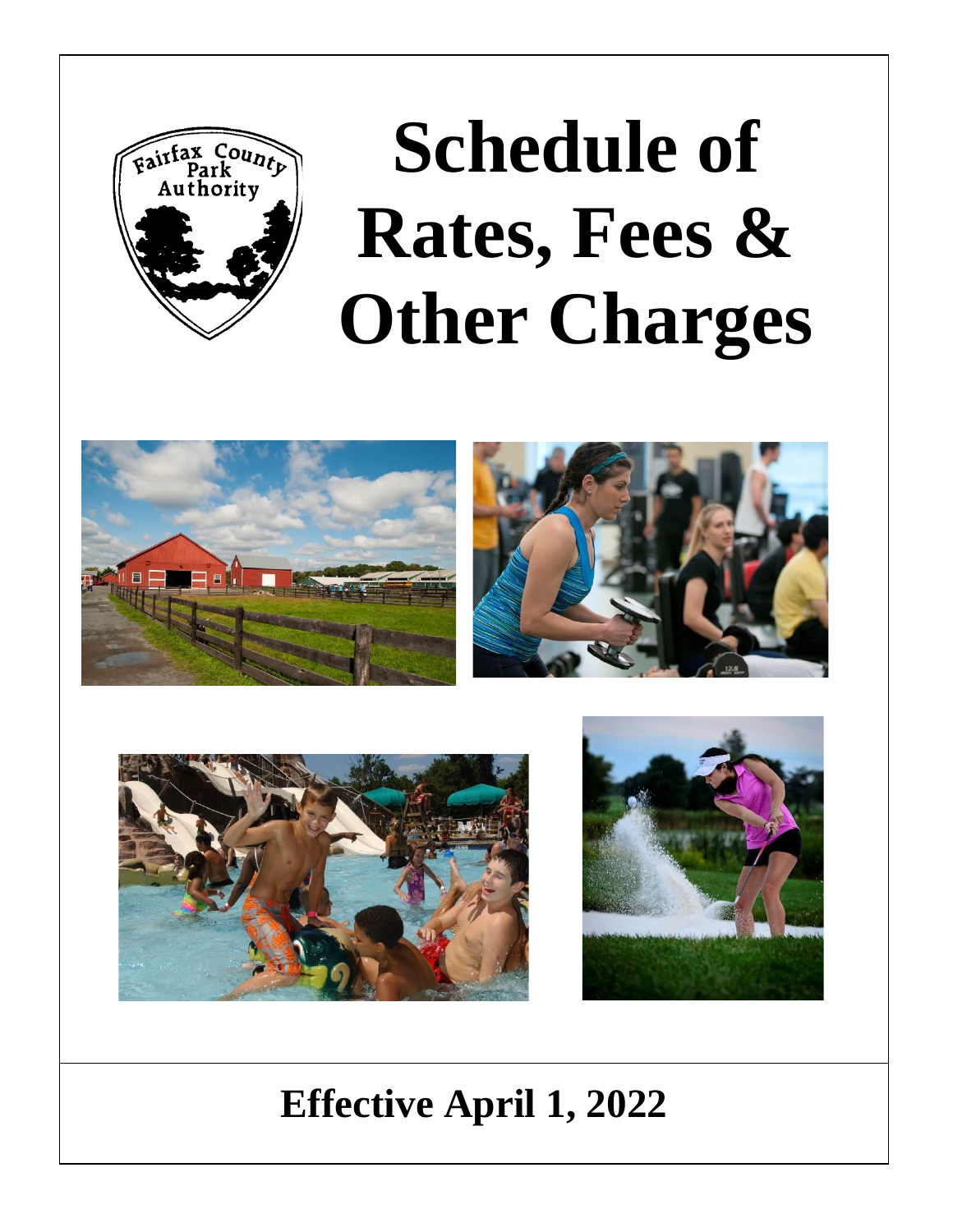

| Classroom Pavilion Rental-Walney Visitor Center, Ellanor C Lawrence Park36          |  |
|-------------------------------------------------------------------------------------|--|
|                                                                                     |  |
|                                                                                     |  |
|                                                                                     |  |
|                                                                                     |  |
|                                                                                     |  |
| For Profit/Commercial Group Admission - Burke Lake, Lake Accotink, Lake Fairfax  21 |  |
|                                                                                     |  |
|                                                                                     |  |
|                                                                                     |  |
| <b>Golf Course Fees</b>                                                             |  |
|                                                                                     |  |
|                                                                                     |  |
|                                                                                     |  |
|                                                                                     |  |
|                                                                                     |  |
|                                                                                     |  |
|                                                                                     |  |
|                                                                                     |  |
|                                                                                     |  |
|                                                                                     |  |
|                                                                                     |  |
|                                                                                     |  |
|                                                                                     |  |
|                                                                                     |  |
|                                                                                     |  |
|                                                                                     |  |
|                                                                                     |  |
|                                                                                     |  |
|                                                                                     |  |
| <b>RECenter Fees</b>                                                                |  |
|                                                                                     |  |
|                                                                                     |  |
|                                                                                     |  |
|                                                                                     |  |
|                                                                                     |  |
|                                                                                     |  |
|                                                                                     |  |
|                                                                                     |  |
|                                                                                     |  |
|                                                                                     |  |
|                                                                                     |  |
|                                                                                     |  |
|                                                                                     |  |
|                                                                                     |  |
|                                                                                     |  |
|                                                                                     |  |
|                                                                                     |  |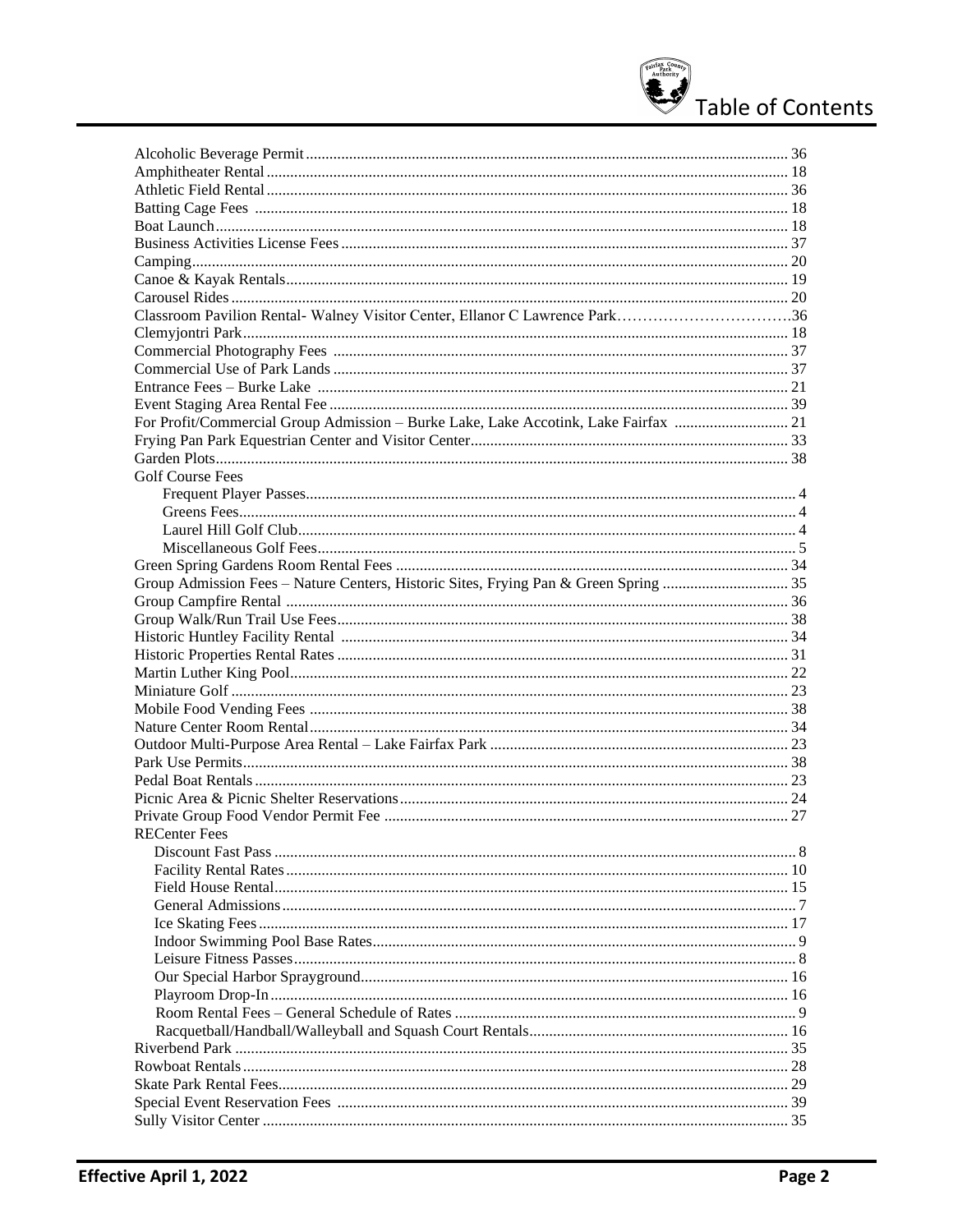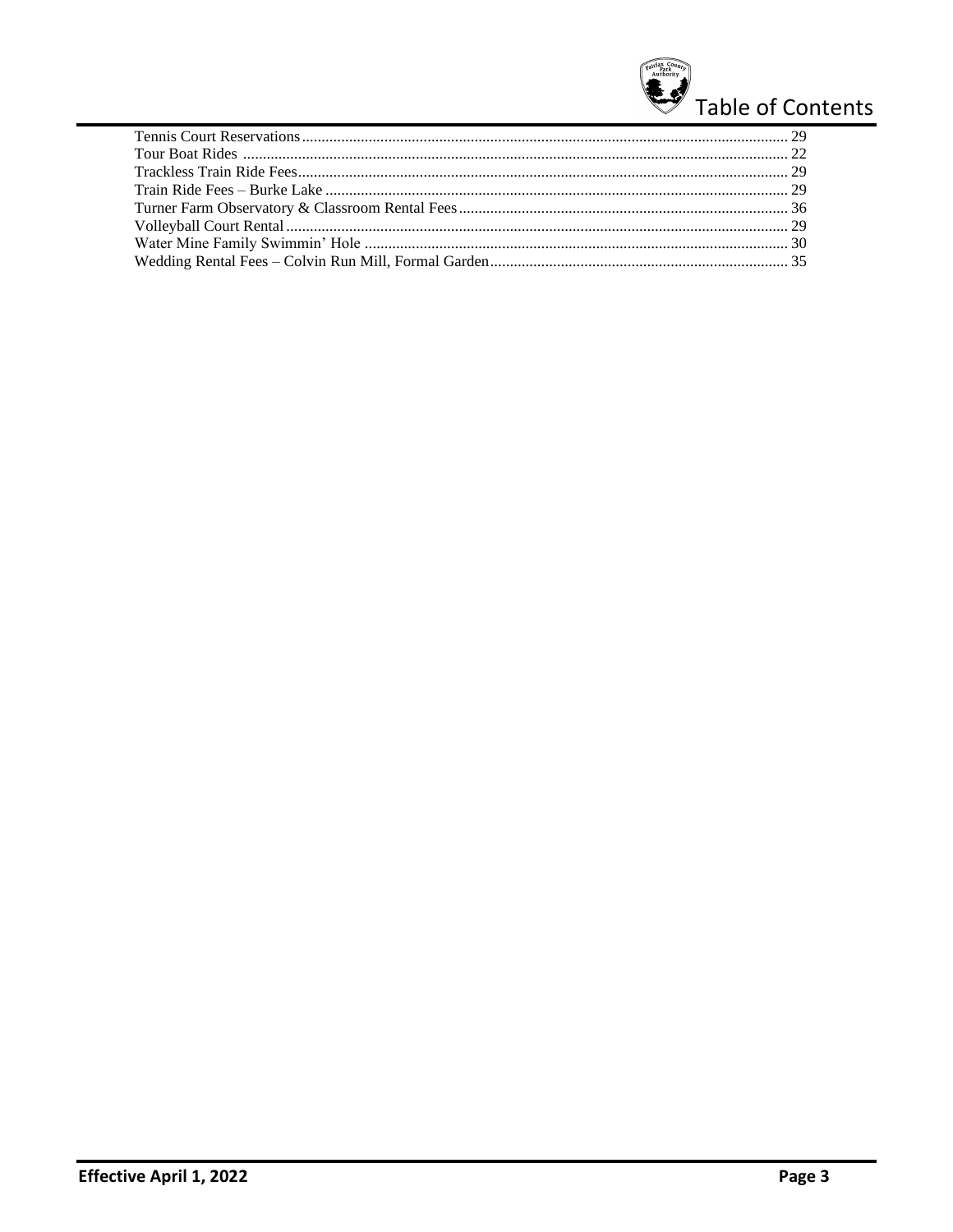

|                                 | <b>Greens Fees</b> |                               |         |          |  |
|---------------------------------|--------------------|-------------------------------|---------|----------|--|
|                                 |                    |                               |         |          |  |
|                                 |                    | <b>Greens Fees - Maximum*</b> |         |          |  |
|                                 |                    | Weekday                       |         | Weekend  |  |
| Course                          | 9 Holes            | 18 Holes                      | 9 Holes | 18 Holes |  |
| <b>Burke Lake</b>               | \$20               | \$27                          | \$23    | \$32     |  |
| <b>Jefferson</b>                | \$24               |                               | \$29    |          |  |
| Oak Marr                        | \$20               |                               | \$23    |          |  |
| Pinecrest                       | \$23               |                               | \$26    |          |  |
| Greendale                       | \$25               | \$36                          | \$31    | \$45     |  |
| Twin Lakes-Lakes & Oaks Courses | \$30               | \$46                          | \$37    | \$58     |  |
| Laurel $Hill1$                  | \$39               | \$79                          | \$54    | \$109    |  |

Weekday Rates: Monday – Friday Weekend Rates: Saturday, Sunday and Holidays

\*Fees shown are the maximum rates that may be charged. Greens fee rates may vary based on tee time demand, course conditions and other factors. <sup>1</sup>Greens fees at Laurel Hill include power cart or accessible power cart rental.

Pleasant Valley Golfer's Club at Richard Jones Park is managed independently from the other FCPA courses by a lessee. For fee information call, (703) 222-7900.

#### **Frequent Player Pass Rates**

#### **Conditions**

- 1. Discount passes are available for purchases of 5, 10 or 15 greens fees.
- 2. Passes expire 24 months from date of sale.
- 3. Multi-round junior and senior discounts are also offered for non-prime time play.
- 4. These discounts do not apply to Pleasant Valley Golfers Club.

#### **Percent Discount off Green Fees**

5% - 5 Round Pass

- 10% 10 Round Pass
- 15% 15 Round Pass

 $35%$  - Junior/Senior Pass (Non-Prime Time)<sup>1,2</sup>

<sup>1</sup>Senior discount applies to those aged 65 or older. Junior discount applies to age 17 and under. <sup>2</sup>Laurel Hill discounts apply to Juniors and Seniors only and are limited to weekdays throughout the season

#### **Laurel Hill Golf Club**

#### **Annual Memberships**

Full Golf Membership - Individual \$ 6,000 Full Golf Membership - Spouse or Other Immediate Family Member \$ 4,000 Weekday Golf Membership – Individual  $\qquad$  \$ 4,500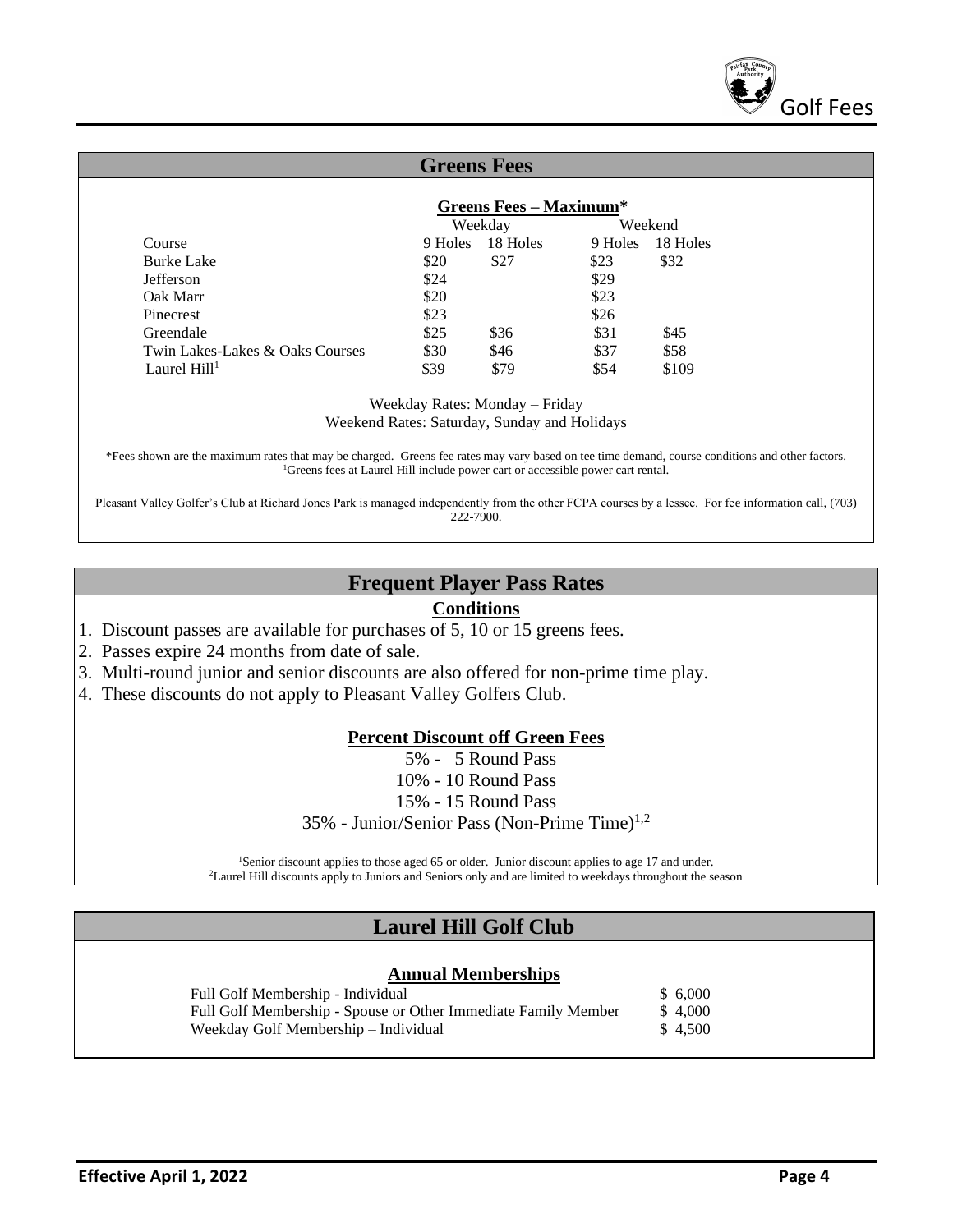

| <b>Miscellaneous Golf Fees</b>                                                            |             |
|-------------------------------------------------------------------------------------------|-------------|
| <b>Power Cart and Accessible Power Cart Rentals</b>                                       |             |
| Burke Lake, Jefferson, Oak Marr, Pinecrest, Greendale, Twin Lakes                         |             |
| 9 Holes                                                                                   | $$13*$      |
| $2nd$ nine                                                                                | $$5*$       |
| 18 holes (where available)                                                                | \$18*       |
|                                                                                           |             |
|                                                                                           |             |
| <b>Golf Simulator Rental Fees - Pinecrest Golf Course</b>                                 |             |
| $1st$ hour                                                                                | \$50        |
| Each additional hour                                                                      | \$30        |
|                                                                                           |             |
| <b>Driving Range Fees</b>                                                                 |             |
| Burke Lake Golf Center & Oak Marr Golf Complex                                            |             |
| <b>Small Bucket</b>                                                                       | \$8         |
| Medium Bucket                                                                             | \$13        |
| Large Bucket                                                                              | \$18        |
| Jumbo Bucket                                                                              | \$22        |
| Super Jumbo Bucket                                                                        | \$25        |
|                                                                                           |             |
| Twin Lakes Golf Course & Laurel Hill Golf Club                                            |             |
| Small Bucket/Bag                                                                          | \$8         |
| Large Bucket/Bag                                                                          | \$13        |
|                                                                                           |             |
|                                                                                           |             |
| Pinecrest Golf Course Driving Cage<br><b>Small Bucket</b>                                 |             |
| Large Bucket                                                                              | \$8<br>\$13 |
|                                                                                           |             |
|                                                                                           |             |
| Pinecrest Golf Course Indoor Range                                                        |             |
| Range Use (1/2 hour)                                                                      | \$5         |
|                                                                                           |             |
| Greendale Golf Course Driving Net                                                         |             |
| <b>Small Bucket</b>                                                                       | \$1         |
|                                                                                           |             |
|                                                                                           |             |
|                                                                                           |             |
| <b>Driving Range Pass Fees</b>                                                            |             |
| Burke Lake Golf Center, Oak Marr Golf Complex, & Twin Lakes Golf Course<br>20-Bucket Pass | \$90        |
| 40-Bucket Pass                                                                            | \$160       |
|                                                                                           |             |
|                                                                                           |             |
|                                                                                           |             |
|                                                                                           |             |
|                                                                                           |             |
| *Item fee includes tax.                                                                   |             |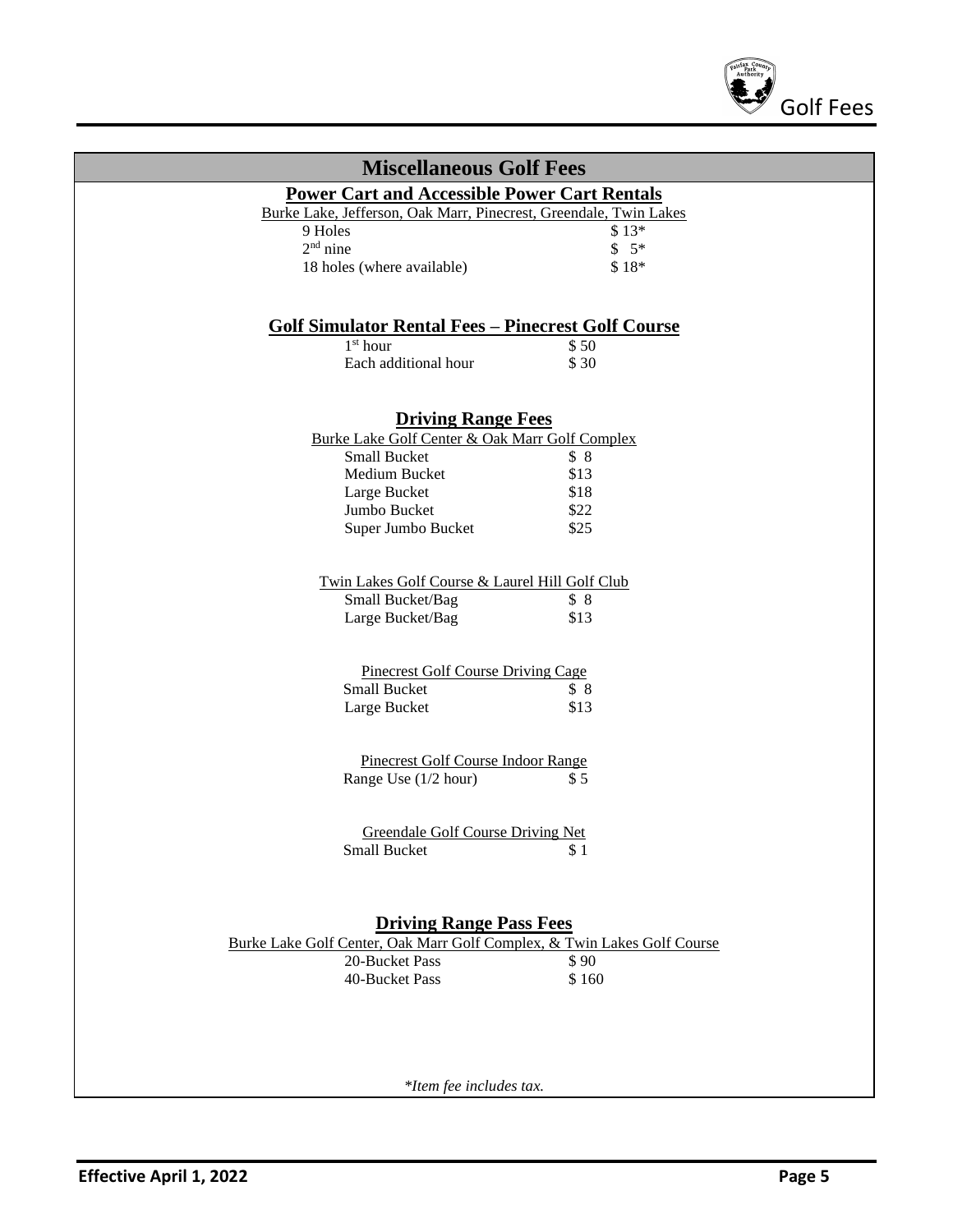

#### **Miscellaneous Golf Fees (cont.)**

**Facility Rental**

Twin Lakes Oaks Room *Weddings/Parties*: \$400/hour, 6 hour minimum *Meetings*: \$225/hour, 3 hour minimum

Laurel Hill Golf Club

Conference Room \$125/hour

Banquet Room  $$300/h$ our, 6 hour minimum, \$300 per additional hour<br>Banquet Room & Tower Grill  $$400/h$ our, 6 hour minimum, \$400 per additional hour \$400/hour, 6 hour minimum, \$400 per additional hour

#### **Range Rental (per hour) – Burke Lake Golf Center**

| Upper Level before 5 pm | \$120 |
|-------------------------|-------|
| Upper Level after 5 pm  | \$250 |
| Lower Level before 5 pm | \$150 |
| Lower Level after 5 pm  | \$290 |
|                         |       |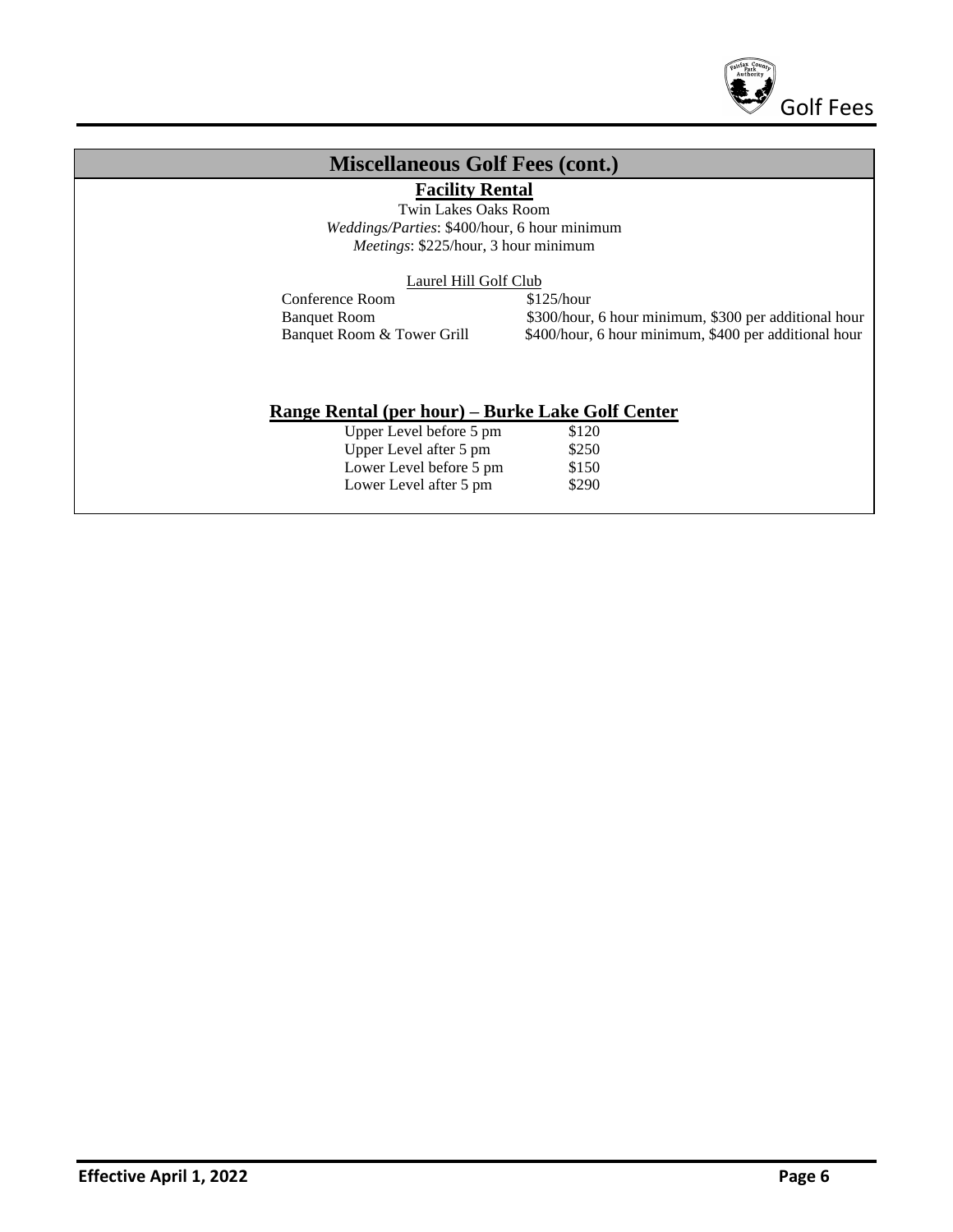

| <b>General Admissions – All RECenters</b>                                                                         |                        |                              |
|-------------------------------------------------------------------------------------------------------------------|------------------------|------------------------------|
| <b>Single Entry Admissions</b>                                                                                    |                        |                              |
| Per Visit                                                                                                         | <b>Base Rate</b>       | Discount Rate <sup>1</sup>   |
| Adult (non-seniors 19 and older)                                                                                  | \$12.50                | \$10.00                      |
| Youth/Student $(5-18$ Years) <sup>2</sup>                                                                         | \$10.50                | \$6.50                       |
| Child (0-4 years with adult or senior admission)                                                                  | <b>FREE</b>            | <b>FREE</b>                  |
| Senior $3$                                                                                                        | \$10.50                | \$6.50                       |
| Family (1-2 adults and up to 4 children for a total of 5 related individuals) \$39.00                             |                        | \$25.00                      |
| <b>Facility Group Rate</b>                                                                                        |                        |                              |
| Groups of 12-50 with advance reservation and single payment receive 25% off daily admission rate                  |                        |                              |
| Groups of 51 or more with advance reservation and a single payment receive 10% off daily admission rate           |                        |                              |
| <b>Chaperone Fee</b>                                                                                              |                        |                              |
| Fee for a non-participating adult accompanying a fee paying youth/student: \$2.00                                 |                        |                              |
| <b>County Programs</b>                                                                                            |                        |                              |
| \$7.00 per participant                                                                                            |                        |                              |
| <b>Corporate Rates</b>                                                                                            |                        |                              |
| Please call (703) 324-8516 for rate information.                                                                  |                        |                              |
|                                                                                                                   |                        |                              |
| <sup>1</sup> Discount rates available with proof of County Residency                                              |                        |                              |
| $2$ Discount rate available for ages 19-24 with a valid high school, college or vocational school I.D.            |                        |                              |
| ${}^{3}$ Age 65 or older.                                                                                         |                        |                              |
| All general admission fees include use of swimming pool, fitness room, locker rooms & gymnasium, where available. |                        |                              |
|                                                                                                                   |                        |                              |
| Weekend & Holiday General Admissions – Cub Run RECenter                                                           |                        |                              |
| <b>Single Entry Admissions</b>                                                                                    |                        |                              |
| Per Visit                                                                                                         | Base Rate <sup>1</sup> | Discount Rate <sup>1,2</sup> |
|                                                                                                                   | \$14.50                | \$10.00                      |
| Adult (non-seniors 19 and older)                                                                                  | \$12.50                | \$6.50                       |
| Youth/Student $(5-18$ Years) <sup>2</sup>                                                                         |                        |                              |
| Child (0-4 years with adult or senior admission)                                                                  | FREE                   | <b>FREE</b>                  |
| Senior <sup>3</sup>                                                                                               | \$12.50                | \$6.50                       |

<sup>2</sup> Discount rates available with proof of County Residency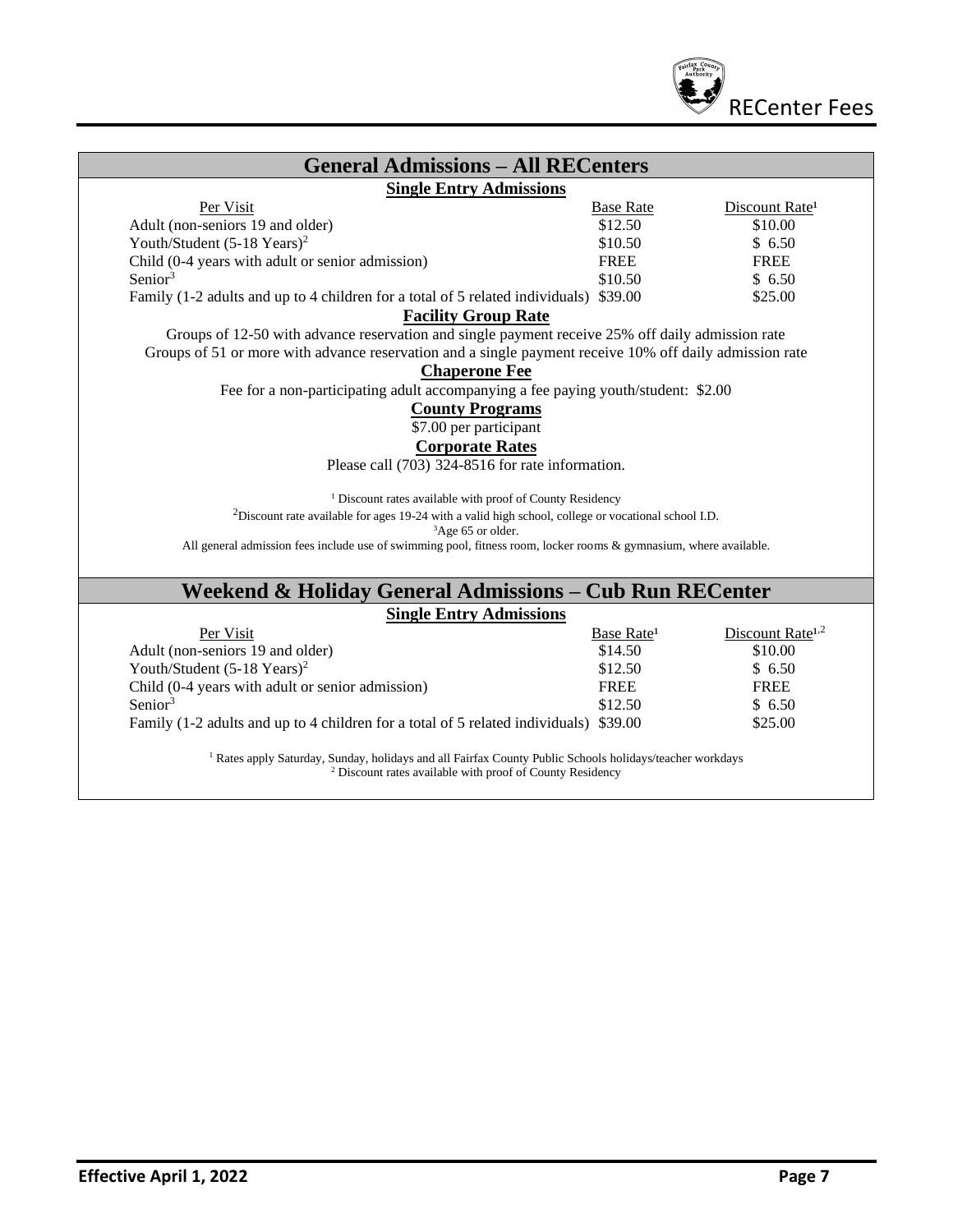

#### **Discount Fast Passes**

(25 admissions, expires 24 months from date of sale)

| Pass Type                                 | <b>Base Rate</b> | Discount Rate <sup>1</sup> |
|-------------------------------------------|------------------|----------------------------|
| Adult (non-seniors 19 and older)          | \$250            | \$175                      |
| Youth/Student $(5-18$ Years) <sup>2</sup> | \$250            | \$114                      |
| Senior <sup>3</sup>                       | \$250            | \$114                      |
| Fairfax County Employees <sup>4</sup>     |                  | \$162                      |

<sup>1</sup> Discount rate available with proof of County Residency.

<sup>2</sup>Discount rate available for ages 19-24 with a valid high school, college or vocational school I.D.

<sup>3</sup>Age 65 or older.

<sup>4</sup>County employee rate available to all Fairfax County and Fairfax County School employees and families.

Discount Fast Pass fees include use of swimming pool, fitness room, locker rooms, gymnasium, racquetball court rental & daily public ice skating session fees, where available.

|                                                         | <b>Rec Center 12-Month Leisure Fitness Passes</b><br>(unlimited facility usage during term of pass)                                                                                  |
|---------------------------------------------------------|--------------------------------------------------------------------------------------------------------------------------------------------------------------------------------------|
|                                                         |                                                                                                                                                                                      |
| 1 <sup>st</sup> Person <sup>5</sup>                     | \$669                                                                                                                                                                                |
| $1st$ & 2 <sup>nd</sup> Person <sup>5</sup>             | \$1,050                                                                                                                                                                              |
| 3rd Person <sup>5</sup>                                 | \$95                                                                                                                                                                                 |
| $4th - 8th$ Persons (each) <sup>5</sup>                 | \$20                                                                                                                                                                                 |
| $1st - 8th Persons5$                                    | \$1,246                                                                                                                                                                              |
| 1 <sup>st</sup> Person-Senior <sup>1</sup>              | \$622                                                                                                                                                                                |
| 1 <sup>st</sup> and 2 <sup>nd</sup> Person <sup>2</sup> | \$977                                                                                                                                                                                |
| $1st Person - Youth3$                                   | \$622                                                                                                                                                                                |
| $1st$ and $2nd$ Person – Youth <sup>4</sup>             | \$977                                                                                                                                                                                |
|                                                         | $1$ Person must be 65 or older                                                                                                                                                       |
|                                                         | $2$ One person must be 65 or older                                                                                                                                                   |
|                                                         | <sup>3</sup> Person must be under 25 with a valid high school, college, or vocational school ID.                                                                                     |
|                                                         | <sup>4</sup> Both persons must be under 25 with a valid high school, college, or vocational school ID.<br><sup>5</sup> No Age Restrictions                                           |
|                                                         | Leisure Fitness Pass fees include use of swimming pool, fitness room, locker rooms, gymnasium, racquetball court rental & daily public ice skating session<br>fees, where available. |

## **Rec Center Leisure Fitness Pass – Recurring Billing Option<sup>1</sup>**

| \$26                                                                                                                                                     |
|----------------------------------------------------------------------------------------------------------------------------------------------------------|
| 1 <sup>st</sup> Additional Member<br>\$15                                                                                                                |
| 2 <sup>nd</sup> Additional Member<br>$\frac{1}{2}$                                                                                                       |
| $3rd - 7th$ Additional Member<br>$+$ \$2 per additional member                                                                                           |
| \$24                                                                                                                                                     |
| \$14                                                                                                                                                     |
|                                                                                                                                                          |
| <sup>1</sup> Fees billed bi-weekly<br><sup>2</sup> A total of 8 persons can join a single membership. A total of 2 persons can join a senior membership. |
|                                                                                                                                                          |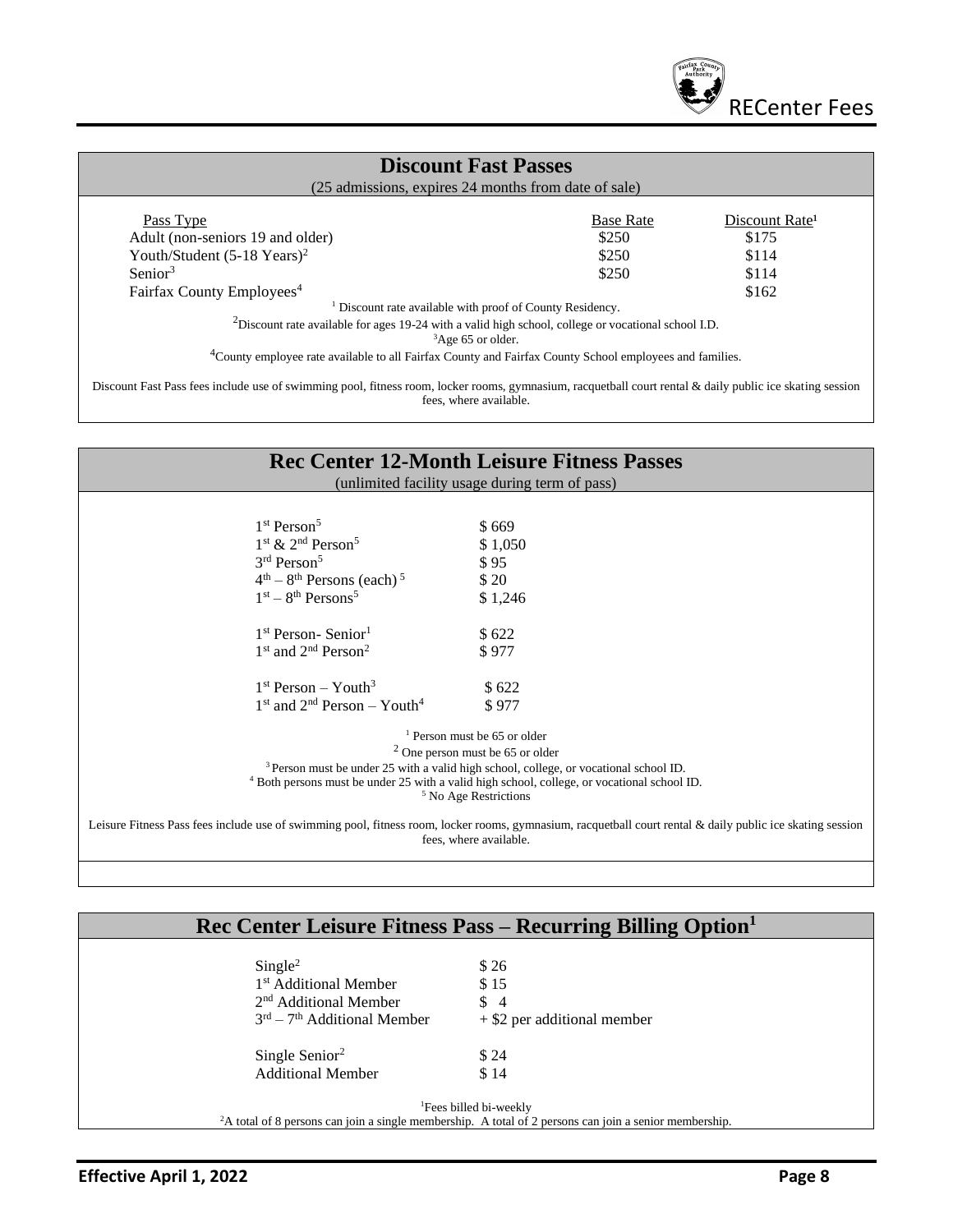

|                       | <b>Indoor Swimming Pool Base Rates (per hour)</b>                                                       |          |
|-----------------------|---------------------------------------------------------------------------------------------------------|----------|
|                       | <b>All RECenters</b>                                                                                    |          |
| <b>Swimming Lanes</b> | 25 Yard Pools -                                                                                         | \$28.16  |
|                       | 50 Meter Pools -                                                                                        | \$55.55  |
| Diving Wells          | 25 Yard Pools -                                                                                         | \$105.13 |
|                       | 50 Meter Pools -                                                                                        | \$131.11 |
| Entire Pool           | 25 Yard Pools -                                                                                         | \$306.34 |
|                       | 50 Meter Pools -                                                                                        | \$527.32 |
|                       | Leisure Pool (Cub Run)                                                                                  | \$510.38 |
|                       | For multi-use and long term pool rental agreements, please call the Aquatics Pool Contracts Coordinator |          |
|                       | at $(703)324 - 8587$ for rate information.                                                              |          |

| Room Size                   |                                                                                             |
|-----------------------------|---------------------------------------------------------------------------------------------|
| Less than 300 square feet   | \$40                                                                                        |
| $300 - 600$ square feet     | \$50                                                                                        |
| $601 - 1,000$ square feet   | \$55                                                                                        |
| $1,001 - 1,500$ square feet | \$65                                                                                        |
| $1,501 - 2,000$ square feet | \$80                                                                                        |
| More than 2,000 square feet | \$100                                                                                       |
|                             | See RECenter Facility Rental Rates for application of these rates to specific rooms/spaces. |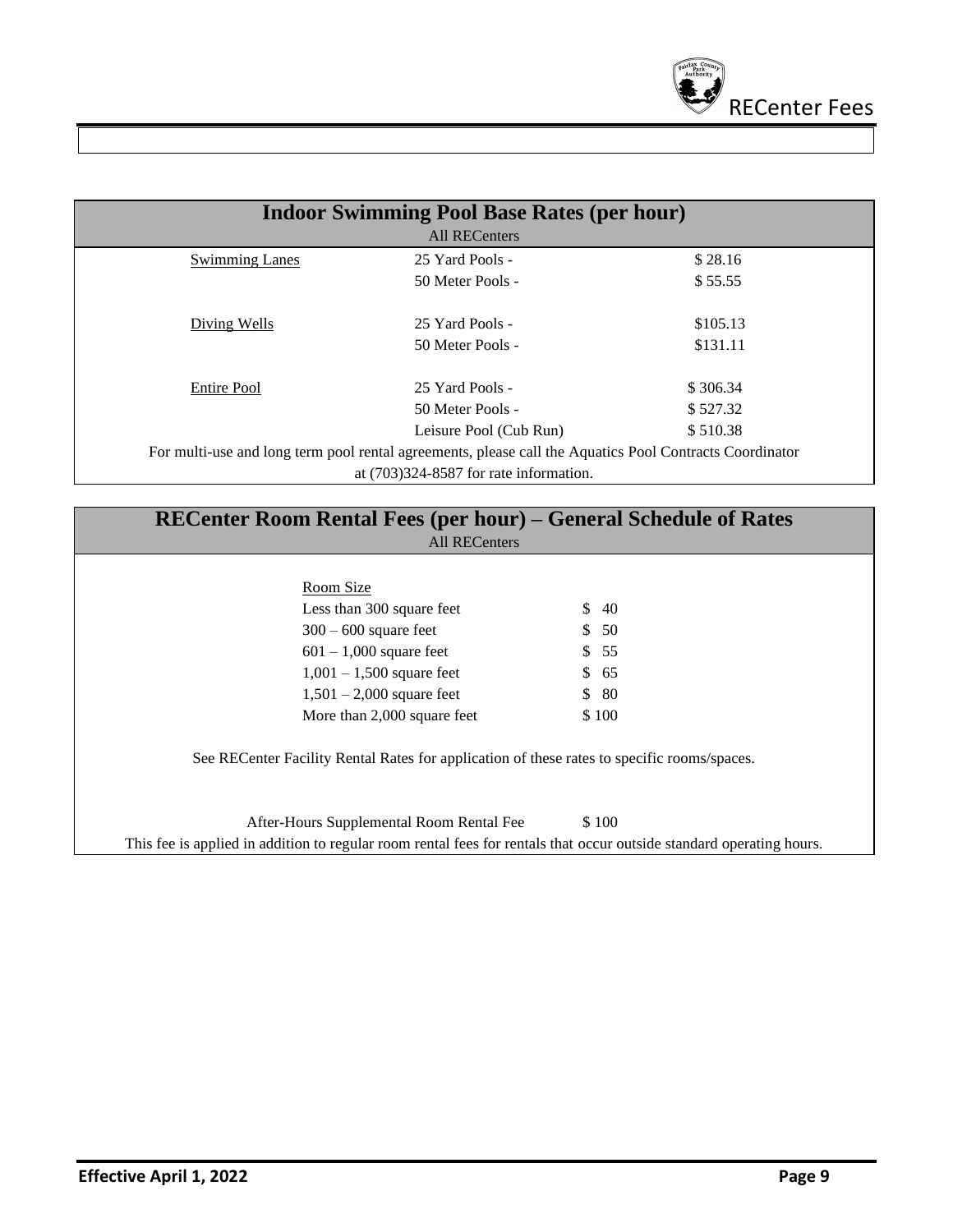

| <b>Audrey Moore RECenter</b>                 |         |                                                |          |
|----------------------------------------------|---------|------------------------------------------------|----------|
|                                              | Square  |                                                | Security |
| Facility                                     | Footage | <b>Hourly Fee</b>                              | Deposit  |
| Entire Facility <sup>1</sup>                 |         | \$1,140                                        | \$300    |
| Club Room $# 1$                              | 930     | \$<br>55                                       | \$<br>50 |
| Club Room #2                                 | 760     | \$<br>55                                       | \$50     |
| Club Room 1 and 2                            | 1,690   | \$<br>80                                       | \$100    |
| Club Room #3                                 | 360     | \$<br>50                                       | \$<br>50 |
| Club Room #4                                 | 1,200   | \$<br>65                                       | \$<br>50 |
| Senior Center Lobby                          | 610     | 55<br>\$                                       | \$<br>50 |
| Senior Center#1                              | 530     | \$<br>50                                       | \$<br>50 |
| Senior Center #2                             | 670     | 55<br>\$                                       | \$50     |
| Senior Center 1 and 2                        | 1,200   | \$<br>65                                       | \$100    |
| Dance Studio                                 | 1,650   | \$<br>80                                       | \$150    |
| Full Gymnasium - Prime Time                  | 10,000  | \$110                                          | \$250    |
| $1/2$ Gym - Prime Time                       | 5,000   | \$<br>65                                       | \$250    |
| Full Gymnasium - Non-Prime Time <sup>2</sup> | 10,000  | \$<br>55                                       | \$250    |
| $1/2$ Gym – Non-Prime Time <sup>2</sup>      | 5,000   | \$<br>33                                       | \$250    |
| <b>Outdoor Classroom</b>                     |         | \$100                                          | \$50     |
| <b>Swimming Pool</b>                         |         | Please see Indoor Swimming Pool Rates (Page 8) |          |

2Non-Prime Time is Monday-Friday opening until 5:00 p.m., September-May.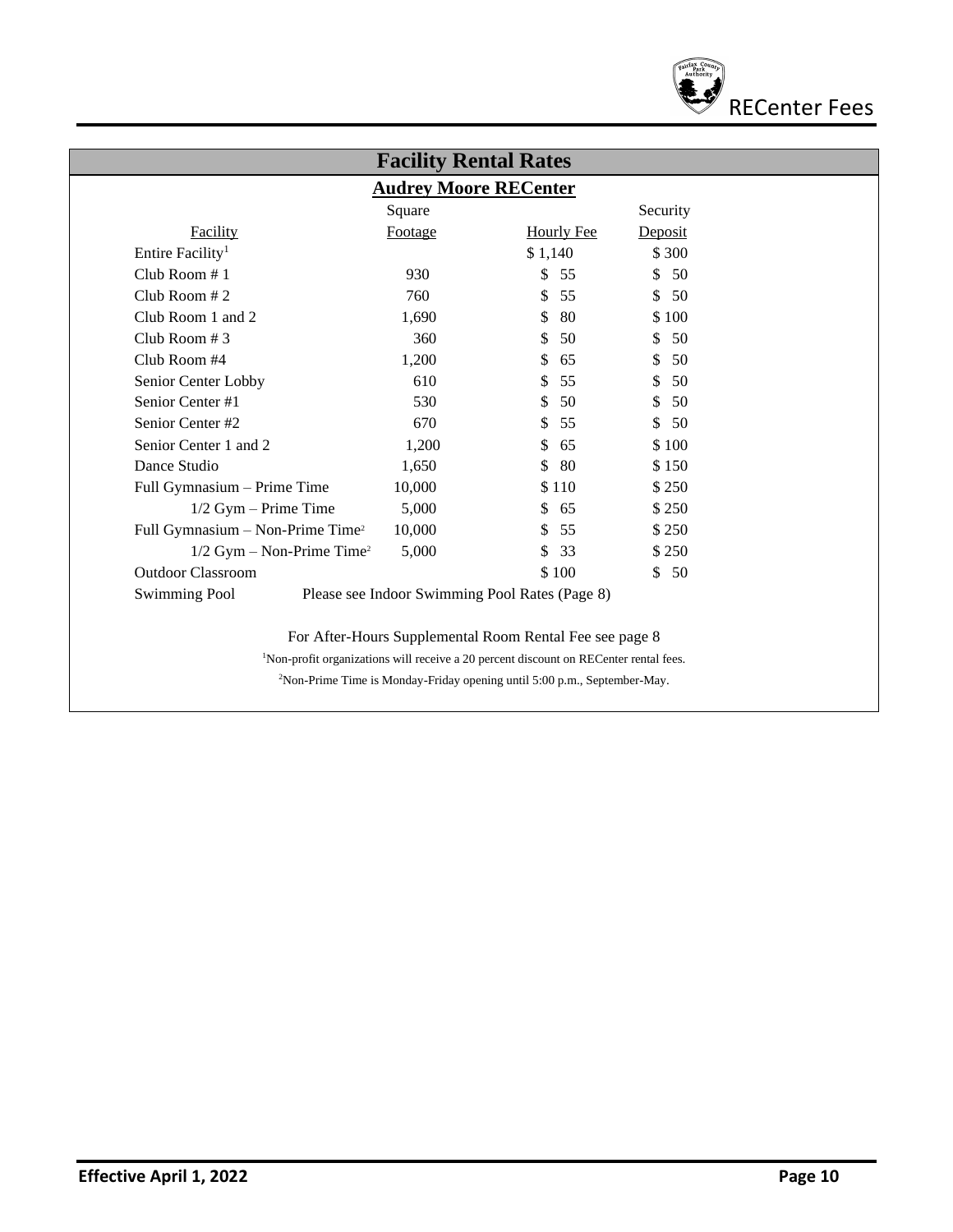

|                                                                              |                   | <b>Cub Run RECenter</b>                                                                  |                              |
|------------------------------------------------------------------------------|-------------------|------------------------------------------------------------------------------------------|------------------------------|
|                                                                              | Square            |                                                                                          | Security                     |
| <b>Facility</b>                                                              | Footage           | <b>Hourly Fee</b>                                                                        | Deposit                      |
| Entire Facility <sup>1</sup>                                                 |                   | \$975                                                                                    | \$300                        |
| Club Room 1                                                                  | 1,700             | -80<br>\$                                                                                | 50<br>$\mathbb{S}^-$         |
| Club Room 2 or 3 (half room)                                                 | 1,500 ea.         | \$<br>65                                                                                 | 50<br>\$                     |
| Club Room 2 and 3                                                            | 3,000             | \$100                                                                                    | 50<br>\$                     |
| Party Room                                                                   | 270               | \$<br>40                                                                                 | S.<br>50                     |
| <b>Conference Room</b>                                                       | 180               | \$<br>40                                                                                 | \$<br>50                     |
| <b>Swimming Pool</b>                                                         |                   | Please see Indoor Swimming Pool Rates (Page 8)                                           |                              |
|                                                                              |                   | For After-Hours Supplemental Room Rental Fee see page 8                                  |                              |
|                                                                              |                   |                                                                                          |                              |
|                                                                              |                   | $1$ Non-profit organizations will receive a 20 percent discount on RECenter rental fees. |                              |
|                                                                              | Square<br>Footage | <b>George Washington RECenter</b><br>Hourly Fee<br>\$300                                 | Security<br>Deposit<br>\$300 |
|                                                                              | 380               | \$50                                                                                     |                              |
| Entire Facility <sup>1</sup><br><b>Activity Room</b><br><b>Swimming Pool</b> |                   | Please see Indoor Swimming Pool Rates (Page 8)                                           |                              |
|                                                                              |                   | For After-Hours Supplemental Room Rental Fee see page 8                                  |                              |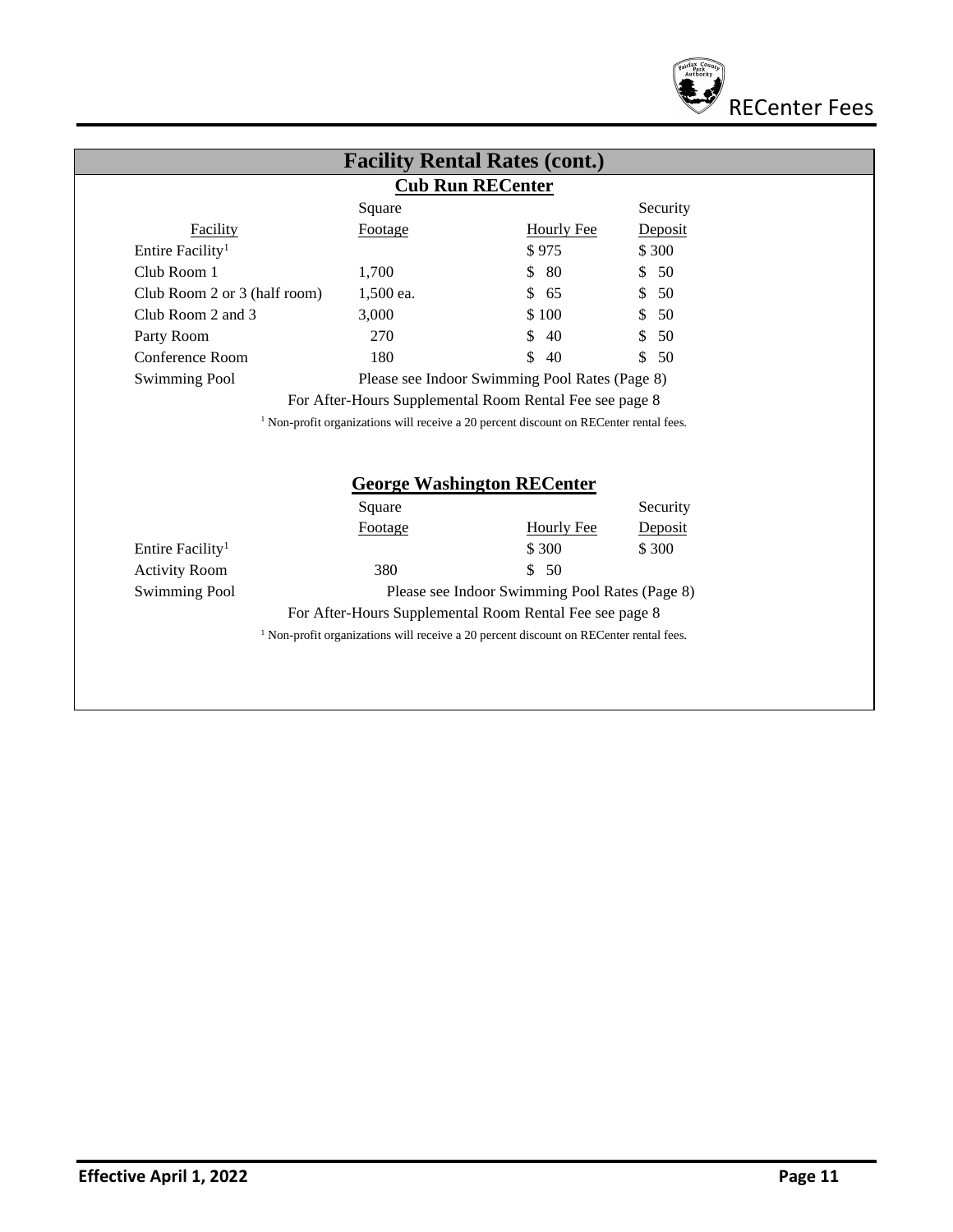

|                                              | Square  | <b>Lee District RECenter</b>                            | Security                                       |
|----------------------------------------------|---------|---------------------------------------------------------|------------------------------------------------|
| Facility                                     | Footage | <b>Hourly Fee</b>                                       | Deposit                                        |
| Entire Facility <sup>1</sup>                 |         | 1,255<br>\$                                             | \$ 300                                         |
| Club Room $# 1$                              | 893     | 55.00<br>S.                                             | \$50                                           |
| Club Room $# 2$                              | 893     | 55.00<br>\$                                             | 50<br>\$                                       |
| Club Room #3                                 | 1,066   | 65.00<br>S.                                             | 50<br>S.                                       |
| Club Room #4                                 | 472     | \$50.00                                                 | \$<br>- 50                                     |
| Overlook                                     | 2,500   | \$100.00                                                | \$150                                          |
| Dance Studio                                 | 2,280   | \$100.00                                                | \$150                                          |
| Playroom                                     | 400     | \$50.00                                                 | \$50                                           |
| Full Gymnasium – Prime Time                  | 20,240  | \$220.00                                                | \$250                                          |
| $2/3$ Gym – Prime Time                       | 13,500  | \$187.00                                                | \$250                                          |
| $1/2$ Gym – Prime Time                       | 10,120  | \$132.00                                                | \$250                                          |
| $1/3$ Gym - Prime Time                       |         | \$82.50                                                 | \$250                                          |
| Full Gymnasium - Non-Prime Time <sup>2</sup> | 20,240  | \$110.00                                                | \$250                                          |
| $2/3$ Gym - Non-Prime Time <sup>2</sup>      | 13,500  | \$93.50                                                 | \$250                                          |
| $1/2$ Gym – Non-Prime Time <sup>2</sup>      | 10,120  | 66.00<br>S.                                             | \$250                                          |
| $1/3$ Gym – Non-Prime Time <sup>2</sup>      |         | 41.25<br>\$.                                            | \$250                                          |
| <b>Outdoor Classroom</b>                     |         | \$100.00                                                | \$50                                           |
| <b>Swimming Pool</b>                         |         |                                                         | Please see Indoor Swimming Pool Rates (Page 8) |
|                                              |         | For After-Hours Supplemental Room Rental Fee see page 8 |                                                |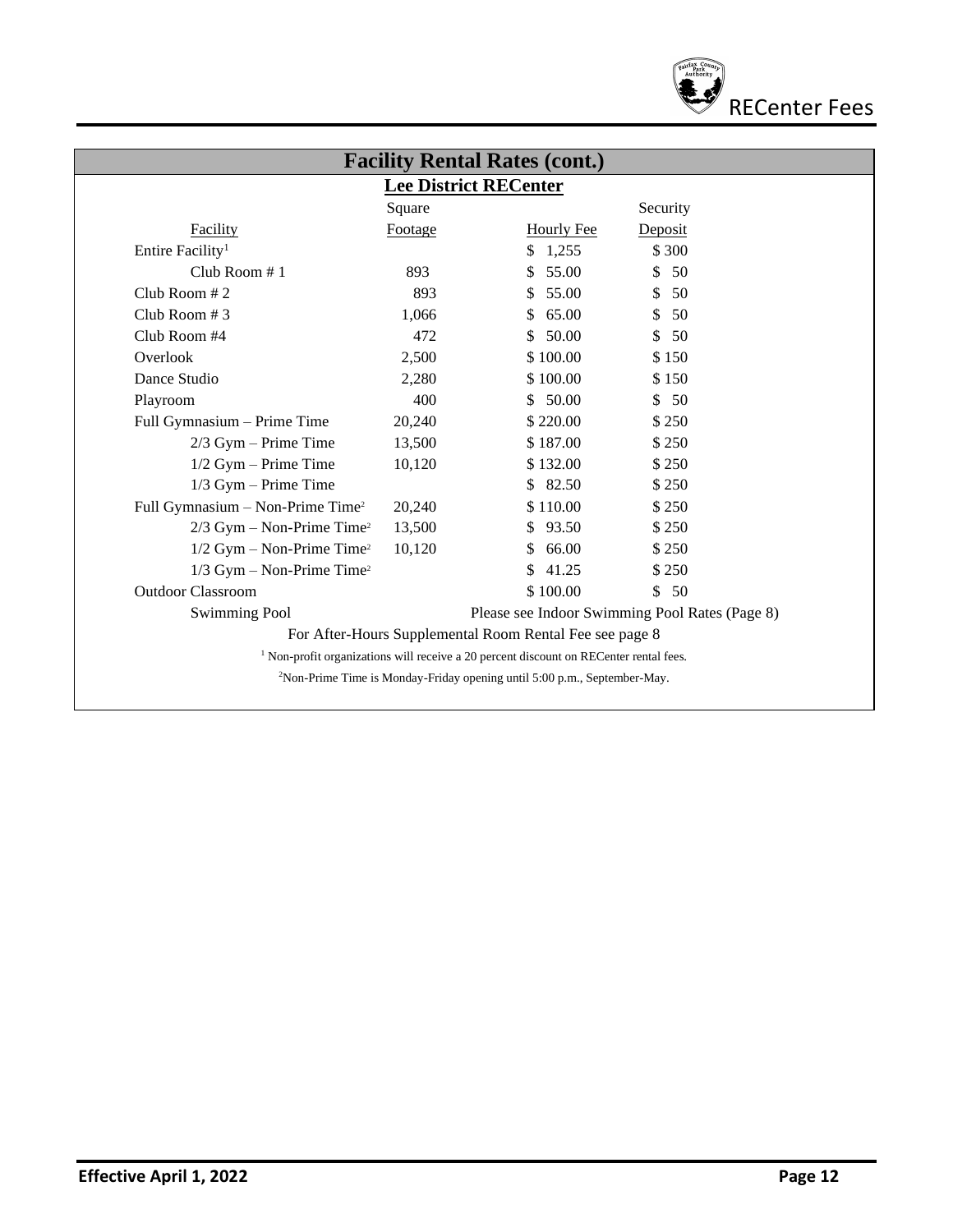

| <b>Facility Rental Rates (cont.)</b><br><b>Mt. Vernon RECenter</b> |                                                                                                   |                                                |                                  |  |
|--------------------------------------------------------------------|---------------------------------------------------------------------------------------------------|------------------------------------------------|----------------------------------|--|
|                                                                    | Square                                                                                            |                                                | Security                         |  |
| Facility                                                           | Footage                                                                                           | <b>Hourly Fee</b>                              | Deposit                          |  |
| Entire Facility <sup>1</sup>                                       |                                                                                                   | \$1,320                                        | \$300                            |  |
| Dance Room (Room 1)                                                | 912                                                                                               | 55<br>\$                                       | \$<br>50                         |  |
| Club Room #2                                                       | 768                                                                                               | \$<br>55                                       | \$<br>50                         |  |
| Club Room #3                                                       | 432                                                                                               | \$<br>50                                       | \$<br>50                         |  |
| Club Room #4                                                       | 896                                                                                               | \$<br>55                                       | 50<br>\$                         |  |
| Ice Arena                                                          |                                                                                                   |                                                | Please see Ice Skating (Page 15) |  |
| <b>Swimming Pool</b>                                               |                                                                                                   | Please see Indoor Swimming Pool Rates (Page 8) |                                  |  |
|                                                                    | For After-Hours Supplemental Room Rental Fee see page 8                                           |                                                |                                  |  |
|                                                                    | <sup>1</sup> Non-profit organizations will receive a 20 percent discount on RECenter rental fees. |                                                |                                  |  |
|                                                                    |                                                                                                   |                                                |                                  |  |
|                                                                    | <b>Oak Marr RECenter</b>                                                                          |                                                |                                  |  |
|                                                                    | Square                                                                                            |                                                | Security                         |  |
| Facility                                                           | Footage                                                                                           | <b>Hourly Fee</b>                              | Deposit                          |  |
| Entire Facility <sup>1</sup>                                       |                                                                                                   | \$1,065                                        | \$300                            |  |
| Upstairs:                                                          |                                                                                                   |                                                |                                  |  |
| Exercise Room 1                                                    | 1,138                                                                                             | \$<br>65                                       | \$<br>50                         |  |
| Arts & Crafts Room                                                 | 547                                                                                               | \$<br>50                                       | $\mathbb{S}$<br>50               |  |
| Child Care Room                                                    | 715                                                                                               | \$<br>55                                       | $\mathbb{S}$<br>50               |  |
| Downstairs:                                                        |                                                                                                   |                                                |                                  |  |
| Exercise Room 2                                                    | 1,358                                                                                             | \$<br>65                                       | \$<br>50                         |  |
| Exercise Room 3                                                    | 1,285                                                                                             | \$<br>65                                       | \$<br>50                         |  |
| Multipurpose Room                                                  | 1,200                                                                                             | \$<br>65                                       | 50<br>\$                         |  |
| Aquatic Classroom                                                  | 470                                                                                               | \$<br>50                                       | \$<br>50                         |  |
| <b>Swimming Pool</b>                                               |                                                                                                   | Please see Indoor Swimming Pool Rates (Page 8) |                                  |  |
| <b>Sundeck Rental:</b>                                             |                                                                                                   |                                                |                                  |  |
| 2-hour minimum                                                     |                                                                                                   | \$200                                          |                                  |  |
| Each additional hour                                               |                                                                                                   | \$100                                          |                                  |  |
| Mini-Golf Canopy Rental:                                           |                                                                                                   |                                                |                                  |  |

For After-Hours Supplemental Room Rental Fee see page 8

Per hour \$ 50

 $^{\rm 1}$  Non-profit organizations will receive a 20 percent discount on RECenter rental fees.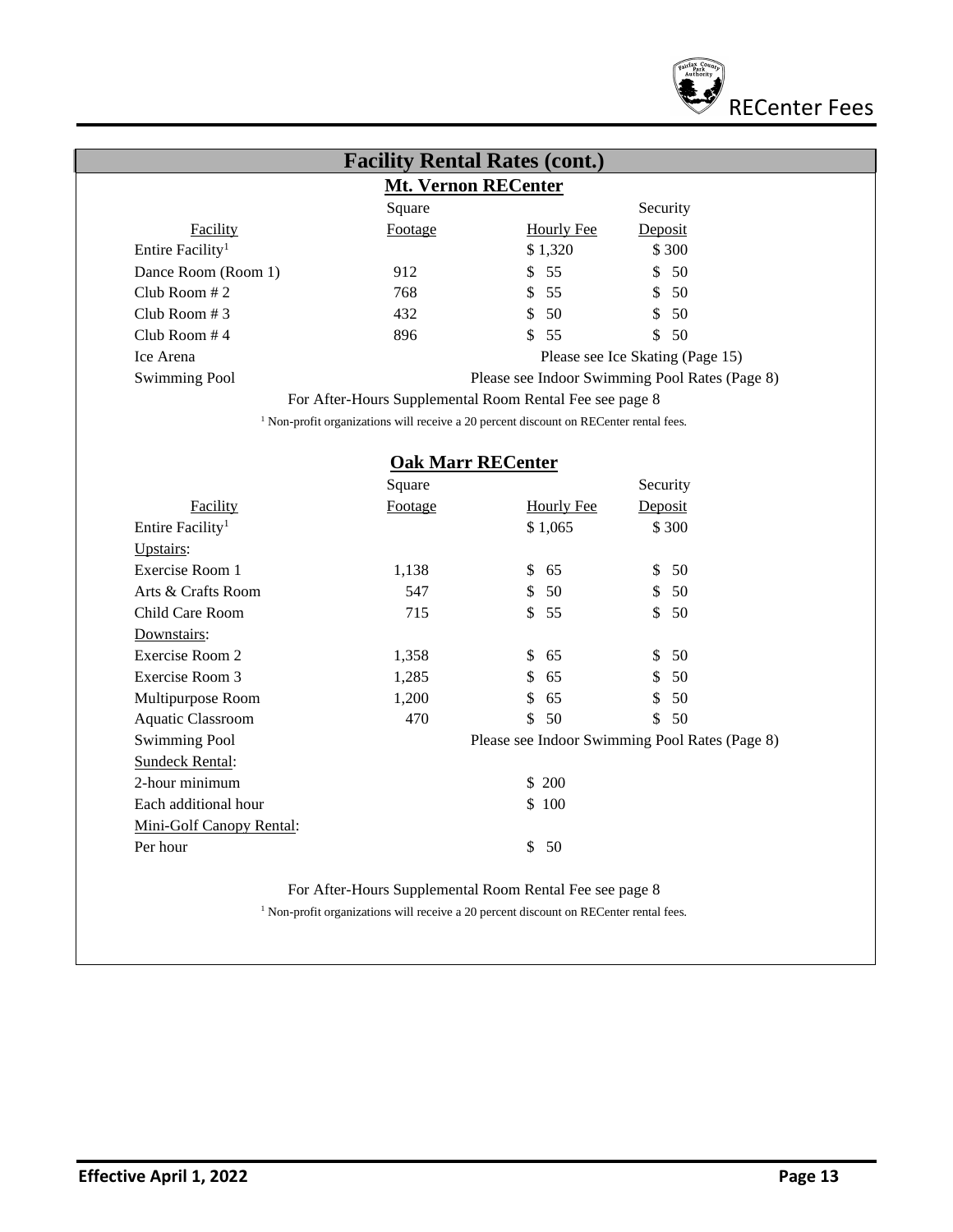

| <b>Providence RECenter</b>                  |                                     |                                                                                                   |                                                |  |
|---------------------------------------------|-------------------------------------|---------------------------------------------------------------------------------------------------|------------------------------------------------|--|
|                                             | Square                              |                                                                                                   | Security                                       |  |
| <b>Facility</b>                             | Footage                             | <b>Hourly Fee</b>                                                                                 | Deposit                                        |  |
| Entire Facility <sup>1</sup>                |                                     | \$945                                                                                             | \$ 300                                         |  |
| Club Room $#1$                              | 2,284                               | \$100                                                                                             | \$ 200                                         |  |
| Club Room $#2$                              | 1,412                               | \$<br>65                                                                                          | \$<br>50                                       |  |
| Club Room $#3$                              | 420                                 | 50<br>\$                                                                                          | 50<br>\$                                       |  |
| Club Room #4                                | 1,315                               | S<br>65                                                                                           | \$<br>50                                       |  |
| Dance Studio                                | 2,275                               | 100<br>\$                                                                                         | \$150                                          |  |
| <b>Swimming Pool</b>                        |                                     |                                                                                                   | Please see Indoor Swimming Pool Rates (Page 8) |  |
|                                             |                                     | For After-Hours Supplemental Room Rental Fee see page 8                                           |                                                |  |
|                                             |                                     | <sup>1</sup> Non-profit organizations will receive a 20 percent discount on RECenter rental fees. |                                                |  |
|                                             |                                     |                                                                                                   |                                                |  |
|                                             |                                     |                                                                                                   |                                                |  |
|                                             | <b>South Run RECenter</b><br>Square |                                                                                                   | Security                                       |  |
| Facility                                    | <b>Footage</b>                      | <b>Hourly Fee</b>                                                                                 | Deposit                                        |  |
| Entire Facility <sup>1</sup>                |                                     | \$620                                                                                             | \$300                                          |  |
| Club Room $# 1$                             | 460                                 | 50<br>S                                                                                           | \$<br>50                                       |  |
| Club Room $# 2$                             | 480                                 | \$<br>50                                                                                          | 50<br>\$                                       |  |
|                                             | 484                                 | \$<br>50                                                                                          | \$.<br>50                                      |  |
| Club Room $# 3$<br>Club Room #4 (Vestibule) | 360                                 | \$<br>50                                                                                          | \$<br>50                                       |  |
| <b>Swimming Pool</b>                        |                                     |                                                                                                   | Please see Indoor Swimming Pool Rates (Page 8) |  |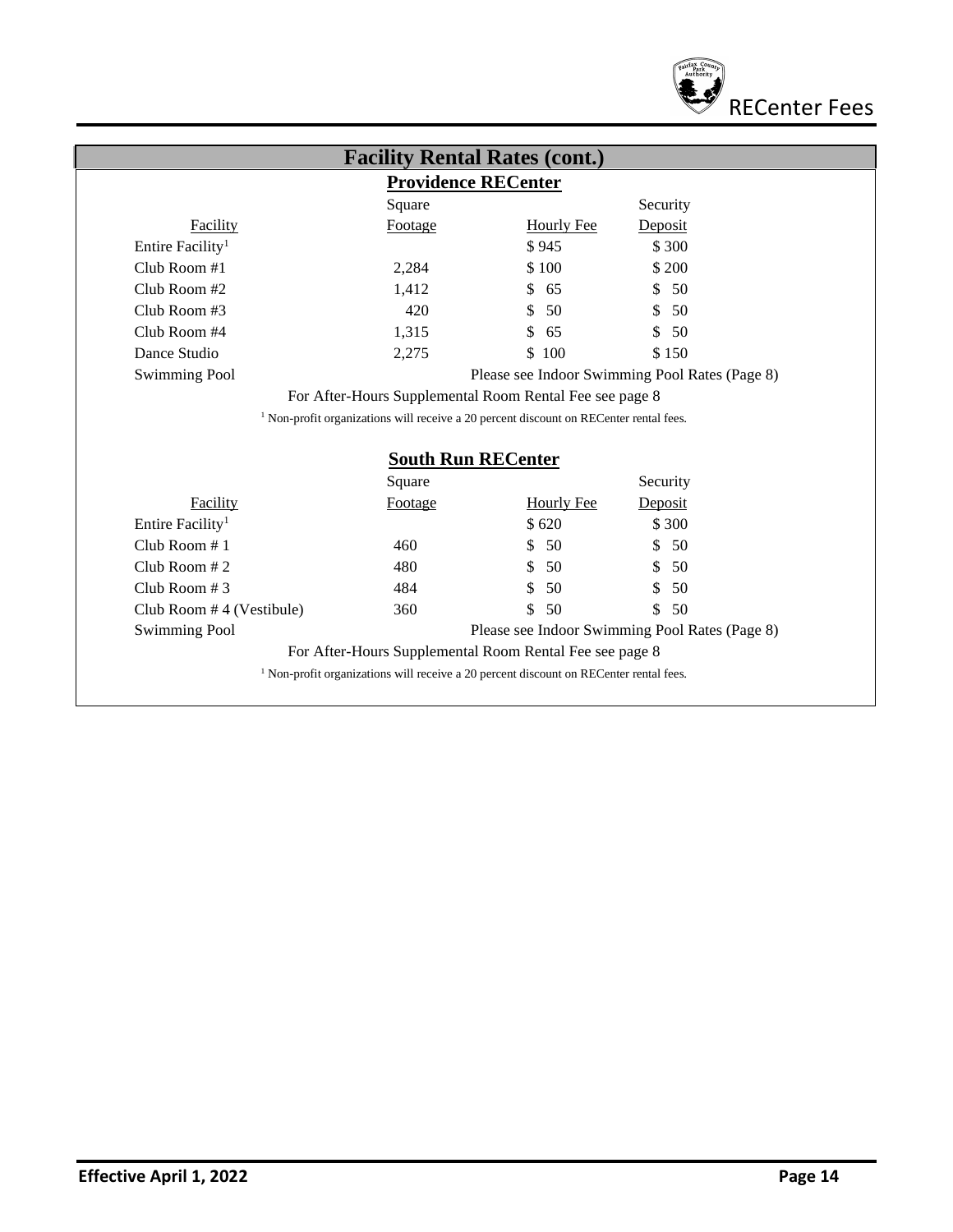

| <b>Spring Hill RECenter</b>                  |         |                                                                                                   |                                                |  |
|----------------------------------------------|---------|---------------------------------------------------------------------------------------------------|------------------------------------------------|--|
|                                              | Square  |                                                                                                   | Security                                       |  |
| Facility                                     | Footage | <b>Hourly Fee</b>                                                                                 | Deposit                                        |  |
| Entire Facility <sup>1</sup>                 |         | \$1,185                                                                                           | \$300                                          |  |
| Upstairs:                                    |         |                                                                                                   |                                                |  |
| Preschool                                    | 487     | 50<br>\$                                                                                          | \$<br>50                                       |  |
| <b>SACC Room</b>                             | 491     | 50<br>S                                                                                           | 50<br>S                                        |  |
| Multipurpose Room 1                          | 1,362   | \$<br>65                                                                                          | \$<br>50                                       |  |
| Fitness Room 1                               | 685     | 55<br>\$                                                                                          | \$<br>50                                       |  |
| Fitness Room 2                               | 1,388   | \$<br>65                                                                                          | \$<br>50                                       |  |
| Downstairs:                                  |         |                                                                                                   |                                                |  |
| Multipurpose Room 2                          | 1,475   | \$<br>65                                                                                          | \$<br>50                                       |  |
| Multipurpose Room 3                          | 854     | 55<br>\$                                                                                          | \$<br>50                                       |  |
| Multipurpose Room 4                          | 996     | 55<br>S                                                                                           | \$<br>50                                       |  |
| Multipurpose Room 5                          | 614     | 55<br>\$                                                                                          | \$<br>50                                       |  |
| Fitness Room 3                               | 1,345   | \$<br>65                                                                                          | \$<br>50                                       |  |
| Fitness Room 4                               | 1,345   | \$<br>65                                                                                          | \$<br>50                                       |  |
| Full Gymnasium - Prime Time                  | 15,000  | \$165                                                                                             | \$250                                          |  |
| $1/2Gym - Prime Time$                        | 7,500   | 99<br>S                                                                                           | \$250                                          |  |
| Full Gymnasium - Non-Prime Time <sup>2</sup> | 15,000  | 82.50<br>\$                                                                                       | \$250                                          |  |
| $1/2Gym - Non-Prime Time2$                   | 7,500   | \$<br>49.50                                                                                       | \$250                                          |  |
| <b>Swimming Pool</b>                         |         |                                                                                                   | Please see Indoor Swimming Pool Rates (Page 8) |  |
|                                              |         | For After-Hours Supplemental Room Rental Fee see page 8                                           |                                                |  |
|                                              |         | <sup>1</sup> Non-profit organizations will receive a 20 percent discount on RECenter rental fees. |                                                |  |

| Field House Rental – Full Field House<br>(At South Run RECenter Only)                   |                |  |  |
|-----------------------------------------------------------------------------------------|----------------|--|--|
| In Season, Per Hour<br>Off Season, Per Hour                                             | \$150<br>\$117 |  |  |
| Security Deposit                                                                        | \$ 300         |  |  |
| Note: One-half of fee forfeited if event is cancelled within 30 days of scheduled date. |                |  |  |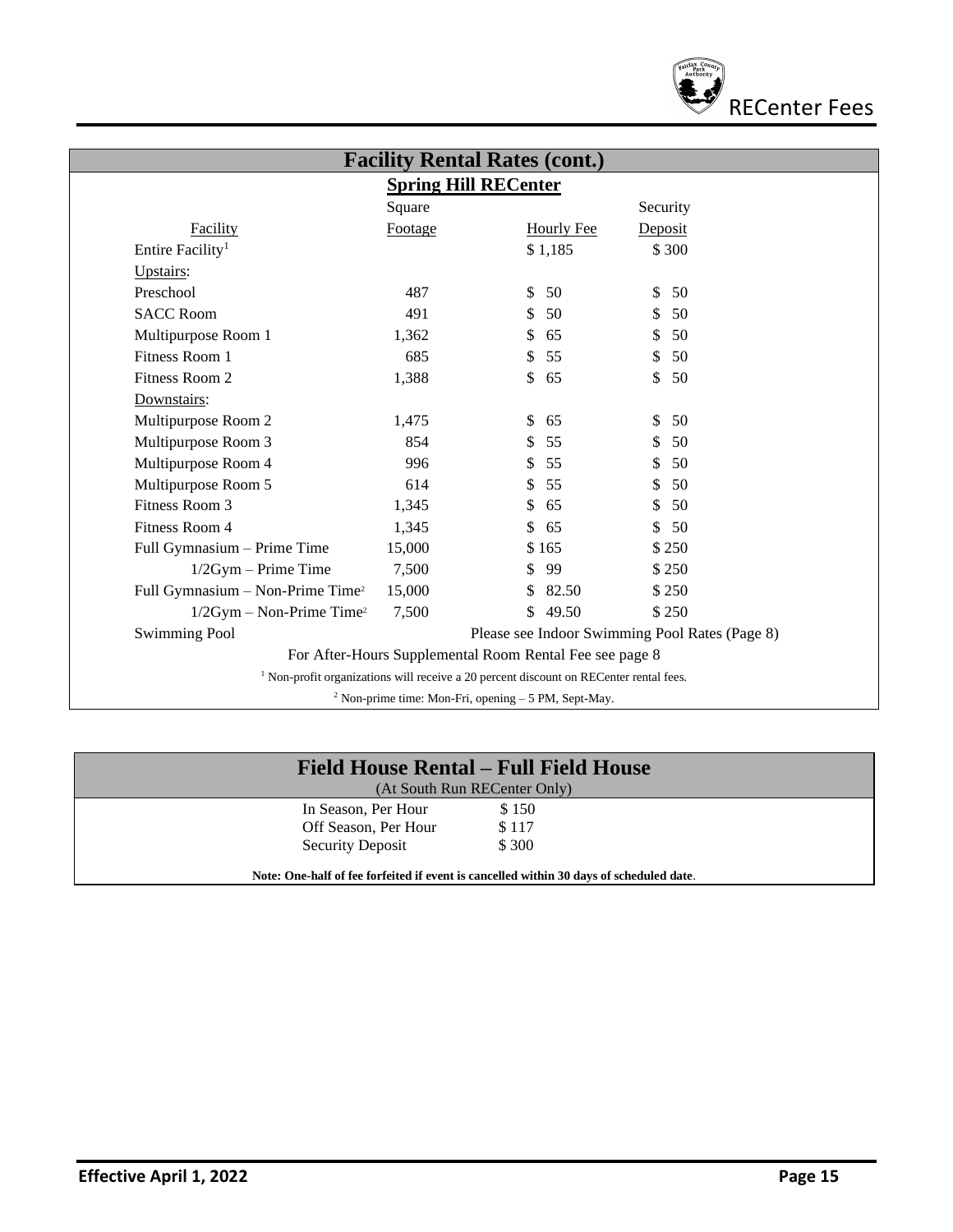

| Racquetball/Handball/Wallyball Court Rentals                                                                                                                       |                              |  |  |  |
|--------------------------------------------------------------------------------------------------------------------------------------------------------------------|------------------------------|--|--|--|
| Lee District RECenter                                                                                                                                              | <b>Oak Marr RECenter</b>     |  |  |  |
| Providence RECenter                                                                                                                                                | <b>South Run RECenter</b>    |  |  |  |
| Spring Hill RECenter                                                                                                                                               | <b>Audrey Moore RECenter</b> |  |  |  |
| <b>Squash Court Rentals</b>                                                                                                                                        |                              |  |  |  |
| <b>Audrey Moore RECenter Only</b>                                                                                                                                  |                              |  |  |  |
|                                                                                                                                                                    |                              |  |  |  |
| <b>General Admission Users:</b>                                                                                                                                    |                              |  |  |  |
| Hourly Court Rental Fee                                                                                                                                            | \$6.00                       |  |  |  |
| 10 Hour Pass                                                                                                                                                       | \$35.00                      |  |  |  |
|                                                                                                                                                                    |                              |  |  |  |
| General Admission fee must be paid in addition to court fee.<br>Court rental fee included with valid Leisure Fitness Pass, Discount Fast Pass or promotional pass. |                              |  |  |  |
| Court Rental Fee will be waived for Wallyball groups of six (6) or more.                                                                                           |                              |  |  |  |
|                                                                                                                                                                    |                              |  |  |  |
|                                                                                                                                                                    |                              |  |  |  |
| <b>Playroom Drop-In</b>                                                                                                                                            |                              |  |  |  |
| Lee District RECenter                                                                                                                                              |                              |  |  |  |
|                                                                                                                                                                    |                              |  |  |  |

First Child & Chaperone Fee  $$5.00$   $$6.00$ <br>Each Additional Child  $$3.00$   $$4.00$ Each Additional Child \$ 3.00

Weekday Weekends/Holidays<sup>1</sup>

<sup>1</sup>Rates apply Saturdays, Sundays and holidays.

Leisure Fitness Pass or Discount Fast Pass valid for chaperone admission.

| <b>Our Special Harbor Sprayground</b><br>Lee District Park                         |      |  |  |
|------------------------------------------------------------------------------------|------|--|--|
| For Profit/Commercial Group Admission, Per Person<br><b>County Resident</b><br>\$5 |      |  |  |
| Non-County Resident<br>Conditions:                                                 | \$10 |  |  |

1. Groups of 12 or more will be required to coordinate their use of the spray park in advance with the Manager of the Lee District RECenter and will be required to submit their payment for group use to the Lee District RECenter.

2. Groups of 12 or more that are not scheduled to use the spray park in advance may be denied access to the facility if they show up unannounced.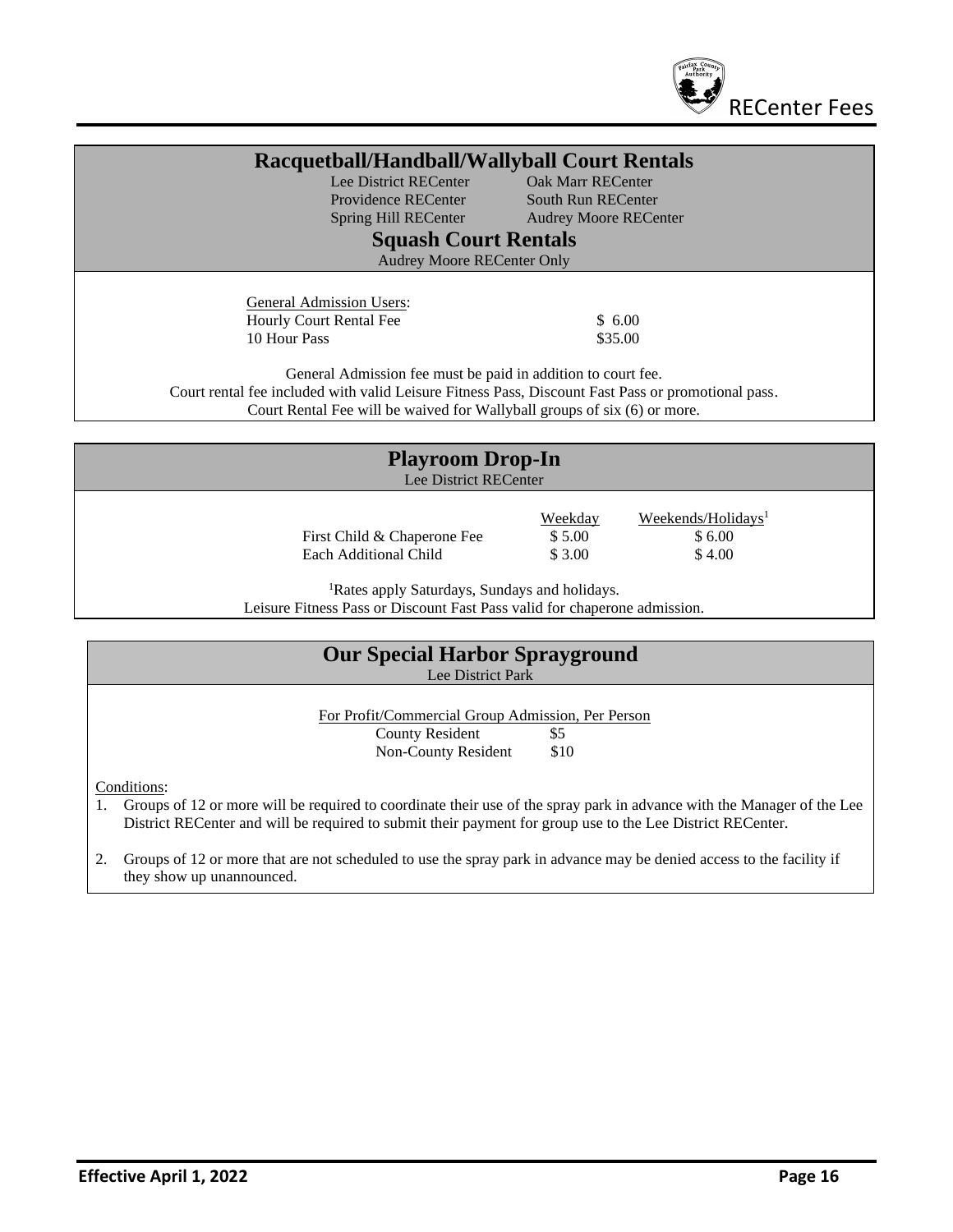

| <b>Ice Skating</b><br>(Mt. Vernon RECenter Only)                                                                                                                                                                                                                                  |                                                    |  |  |  |
|-----------------------------------------------------------------------------------------------------------------------------------------------------------------------------------------------------------------------------------------------------------------------------------|----------------------------------------------------|--|--|--|
| <b>Public Skating Sessions - Daily</b>                                                                                                                                                                                                                                            |                                                    |  |  |  |
| Children (0-4 years)<br>Adults (non-seniors 19 and older)<br>Youth/Student $(5-18 \text{ years})^1$<br>Seniors <sup>2</sup><br>Family (1-2 adults and up to 4 children for a total of 5 related individuals) \$22.00                                                              | <b>FREE</b><br>\$7.00<br>\$5.50<br>\$5.50          |  |  |  |
| <b>Public Skating Sessions - Discount Book</b><br>Discount book expires 12 months from date of sale.                                                                                                                                                                              |                                                    |  |  |  |
| Adults (non-seniors 19 and older)<br>Youth/Student $(5-18 \text{ years})$ <sup>1</sup><br>Seniors <sup>2</sup>                                                                                                                                                                    | \$62.70<br>\$52.40<br>\$52.40                      |  |  |  |
| <b>Special Sessions</b>                                                                                                                                                                                                                                                           |                                                    |  |  |  |
| Ice Dance, per session<br>Pick-Up Hockey, per session<br>Stick and Puck, per session<br>Power Skate, per session<br>Power Skate Pass, 10 visits<br><b>Facility Group Rate</b><br>25% discount (12 or more with reservations made 14 days in advance, payment made at time of use) | \$12.00<br>\$12.00<br>\$12.00<br>\$9.00<br>\$72.00 |  |  |  |
| <b>Freestyle Sessions</b>                                                                                                                                                                                                                                                         |                                                    |  |  |  |
| Freestyle Skating, per session<br>Pre-Registered (20 visits, expires 12 months from date of sale)<br><b>Weekly Freestyle Pass</b>                                                                                                                                                 | \$<br>8<br>\$125<br>\$204                          |  |  |  |
| <b>Ice Skate Rental</b><br>Individual<br><b>Group Discount</b>                                                                                                                                                                                                                    | $$3.50*$<br>$$3.00*$                               |  |  |  |
| <b>Skate Sharpening</b><br>24 Hour Service<br><b>Immediate Service</b><br><b>Ice Rink Rental</b><br>Per Hour                                                                                                                                                                      | \$8.00<br>\$11.00<br>\$327                         |  |  |  |
| <sup>1</sup> Discount rate available for ages 19-24 with a valid high school, college or vocational school I.D.<br>$2$ Age 65 or older.                                                                                                                                           |                                                    |  |  |  |
| *Item fee includes tax.                                                                                                                                                                                                                                                           |                                                    |  |  |  |
| For information regarding public skating session dates and times, please call Mt. Vernon RECenter at (703)768-3224                                                                                                                                                                |                                                    |  |  |  |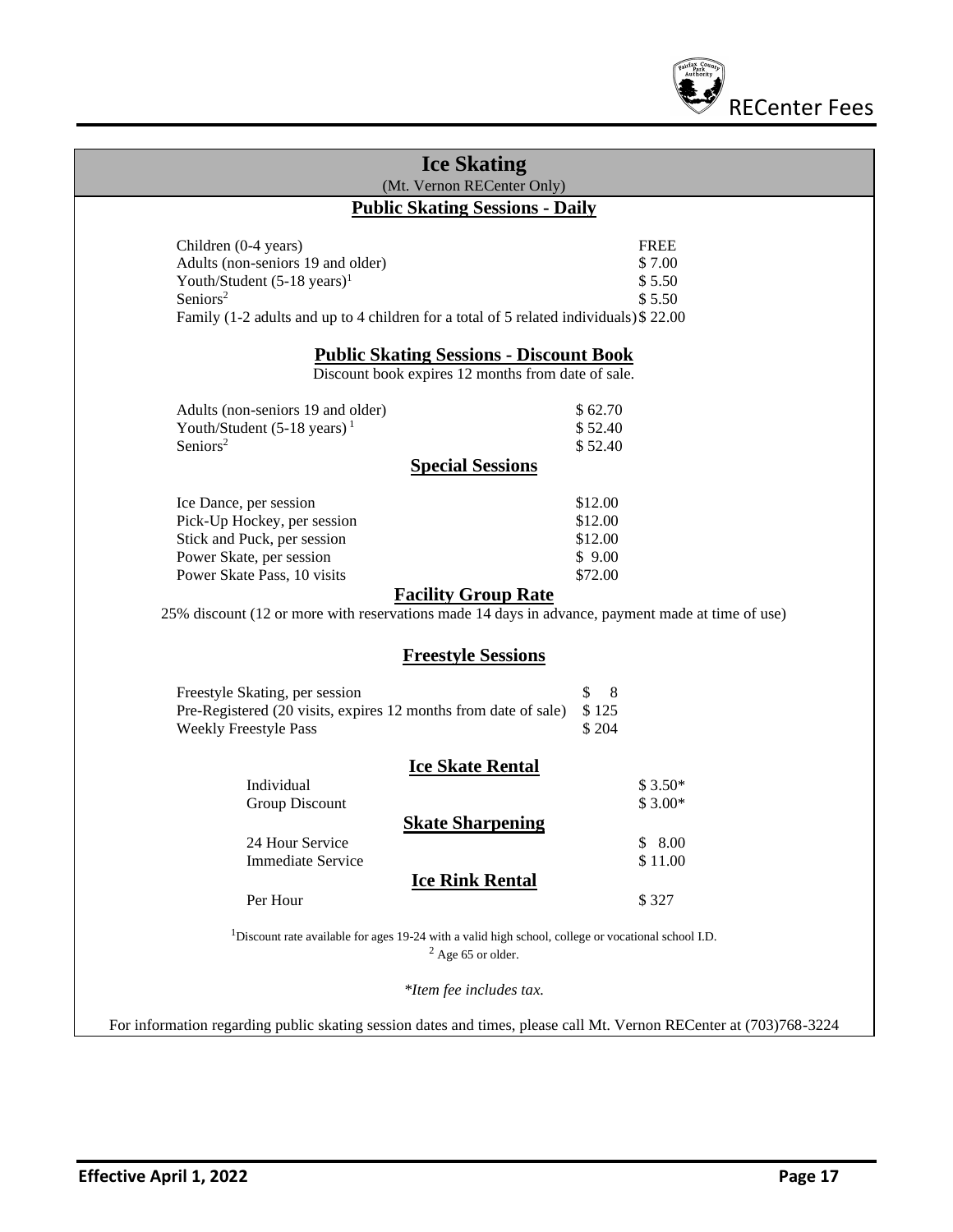

| <b>Amphitheater Rental</b>                                                                                     |
|----------------------------------------------------------------------------------------------------------------|
| Ellanor C. Lawrence Park<br><b>Burke Lake Park</b><br>Lake Fairfax Park                                        |
| Prime / Non-Prime <sup>1</sup><br>Hourly Rate (4 hour minimum required)<br>\$20/\$15                           |
| Cabell's Mill<br>Prime / Non-Prime <sup>1</sup><br>Hourly Rate (4 hour minimum required)<br>\$25/\$15          |
| <b>Mason District Park</b><br>Lee District Park                                                                |
| Prime / Non-Prime <sup>1</sup><br>Hourly Rate (4 hour minimum required)<br>\$30/\$25                           |
| <sup>1</sup> Prime rates apply Friday, Saturday, Sunday and holidays. Non-prime rates apply Monday – Thursday. |
| A multiple use discount for picnic shelters/areas and amphitheater rental is available – see page 26.          |

| <b>Batting Cage Fees</b><br><b>Braddock Park</b> |      |  |  |
|--------------------------------------------------|------|--|--|
| 2 Token                                          | \$ 5 |  |  |
| 5 Token                                          | \$10 |  |  |
| 12 Token                                         | \$20 |  |  |
| $\frac{1}{2}$ Hour Rental                        | \$24 |  |  |
| One Hour Rental                                  | \$44 |  |  |
| 150 Pitches                                      | 14   |  |  |

## **Boat Launch Fees**

Lake Accotink Park & Lake Fairfax Park Riverbend Park & Burke Lake Park Single Launch<sup>1</sup>  $\qquad$  \$ 5.00 Single Launch<sup>1</sup> \$ 5.00 Season Pass  $\begin{array}{ccc} $40.00 \\ $ \end{array}$  Season Pass  $\begin{array}{ccc} $40.00 \\ $ \end{array}$ 

<sup>1</sup> Seniors (age 65 or older) receive 35% discount Monday - Friday, excluding Holidays

#### **Clemyjontri Park**

For Profit/Commercial Group Admission, Per Person County Resident \$5 Non-County Resident \$10

Conditions:

1. Groups of 12 or more will be required to coordinate their use of the spray park in advance with the Manager of Clemyjontri Park and will be required to submit their payment for group use to the Clemyjontri Park.

2. Groups of 12 or more that are not scheduled to use Clemyjontri Park in advance may be denied access to the facility if they show up unannounced.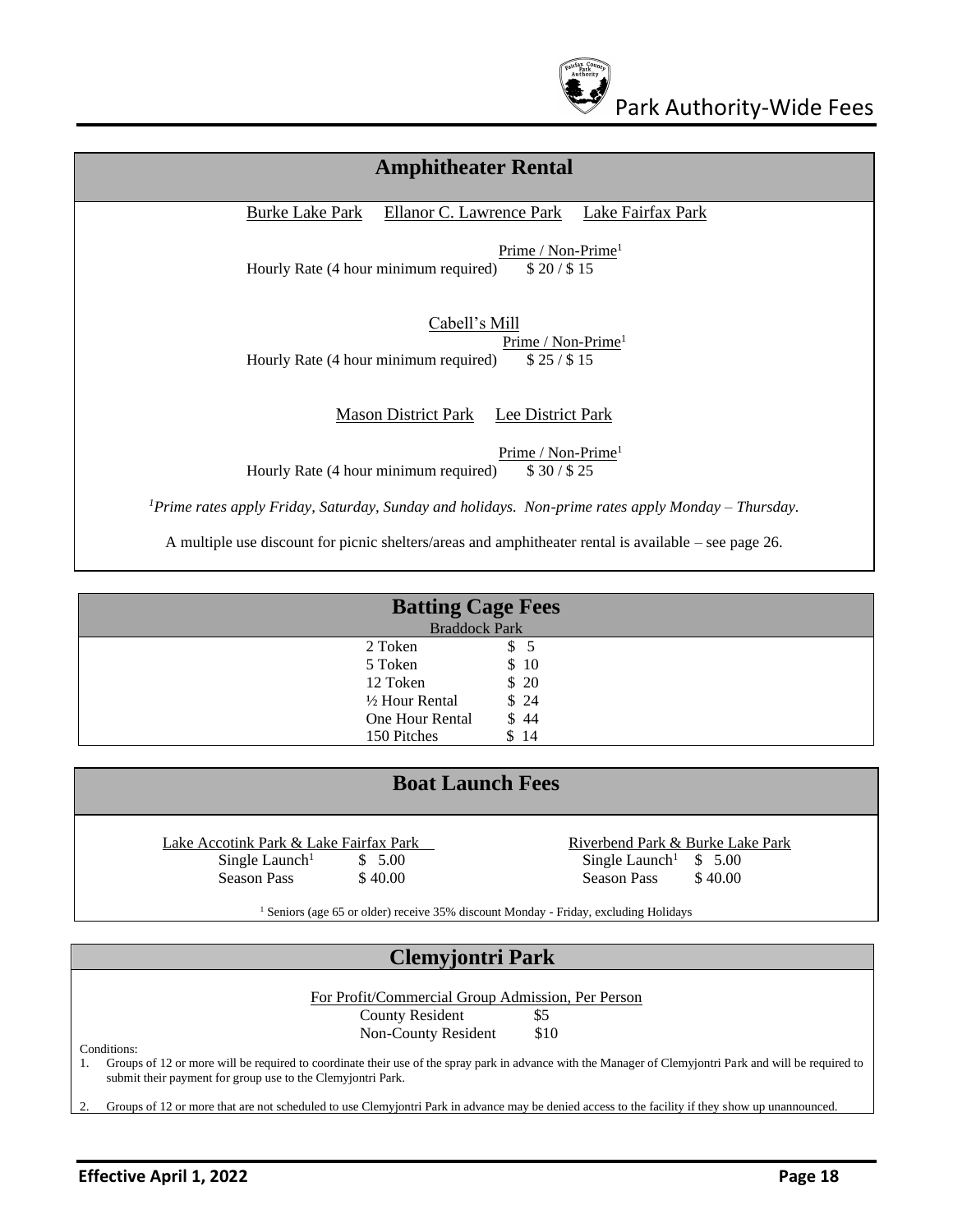

| <b>Canoe &amp; Kayak Rentals</b>                                                                                                                                                                                                                                                                                                                                      |                         |                                |       |  |
|-----------------------------------------------------------------------------------------------------------------------------------------------------------------------------------------------------------------------------------------------------------------------------------------------------------------------------------------------------------------------|-------------------------|--------------------------------|-------|--|
| <b>Lake Accotink Park</b>                                                                                                                                                                                                                                                                                                                                             | <b>Burke Lake Park</b>  | Lake Fairfax Park              |       |  |
|                                                                                                                                                                                                                                                                                                                                                                       |                         |                                |       |  |
|                                                                                                                                                                                                                                                                                                                                                                       | Weekdays                | Weekends/Holidays <sup>2</sup> |       |  |
| <b>Lake Accotink Park</b>                                                                                                                                                                                                                                                                                                                                             |                         |                                |       |  |
| Hourly Kayak Rental <sup>1</sup>                                                                                                                                                                                                                                                                                                                                      | \$12.00*                | \$13.00*                       |       |  |
| Hourly 2-Person Kayak Rental <sup>1</sup>                                                                                                                                                                                                                                                                                                                             | $$17.00*$               | $$18.00*$                      |       |  |
| Preopening/After Season, Private Use Rental Fee, Per Hour <sup>3</sup>                                                                                                                                                                                                                                                                                                |                         |                                | \$100 |  |
| <b>Burke Lake Park</b>                                                                                                                                                                                                                                                                                                                                                |                         |                                |       |  |
| Half-Day Canoe Rental <sup>1</sup>                                                                                                                                                                                                                                                                                                                                    | $$15.00*$               | $$17.50*$                      |       |  |
| Full-Day Canoe Rental <sup>1</sup>                                                                                                                                                                                                                                                                                                                                    | $$25.50*$               | $$27.50*$                      |       |  |
| Half-Day Kayak Rental <sup>1</sup>                                                                                                                                                                                                                                                                                                                                    | $$15.00*$               | $$17.50*$                      |       |  |
| Full-Day Kayak Rental <sup>1</sup>                                                                                                                                                                                                                                                                                                                                    | $$25.50*$               | $$27.50*$                      |       |  |
| Half-Day Fishing Kayak Rental <sup>1</sup>                                                                                                                                                                                                                                                                                                                            | $$28.00*$               | $$32.00*$                      |       |  |
| Full-Day Fishing Kayak Rental <sup>1</sup>                                                                                                                                                                                                                                                                                                                            | $$40.00*$               | $$45.00*$                      |       |  |
| Preopening/After Season, Private Use Rental Fee, Per Hour <sup>3</sup>                                                                                                                                                                                                                                                                                                |                         |                                | \$100 |  |
| Lake Fairfax Park                                                                                                                                                                                                                                                                                                                                                     |                         |                                |       |  |
| Hourly Kayak Rental <sup>1</sup>                                                                                                                                                                                                                                                                                                                                      | $$12.00*$               | $$13.00*$                      |       |  |
| Hourly 2-Person Kayak Rental <sup>1</sup>                                                                                                                                                                                                                                                                                                                             | \$17.00*                | $$18.00*$                      |       |  |
| Preopening/After Season, Private Use Rental Fee, Per Hour <sup>3</sup>                                                                                                                                                                                                                                                                                                |                         |                                | \$100 |  |
| See also, Riverbend Park – Canoe, Kayak and Rowboat Rental Fees                                                                                                                                                                                                                                                                                                       |                         |                                |       |  |
| <sup>1</sup> Seniors (age 65 or older) receive 35% discount Monday - Friday, excluding Holidays<br><sup>2</sup> Rates apply Saturdays, Sundays and Holidays.<br><sup>3</sup> The Preopening/After Season, Private Use Per Hour Rental Fee is applied in addition to the established<br>per person rental fee for rentals occurring during non-operating hours/season. |                         |                                |       |  |
|                                                                                                                                                                                                                                                                                                                                                                       | *Item fee includes tax. |                                |       |  |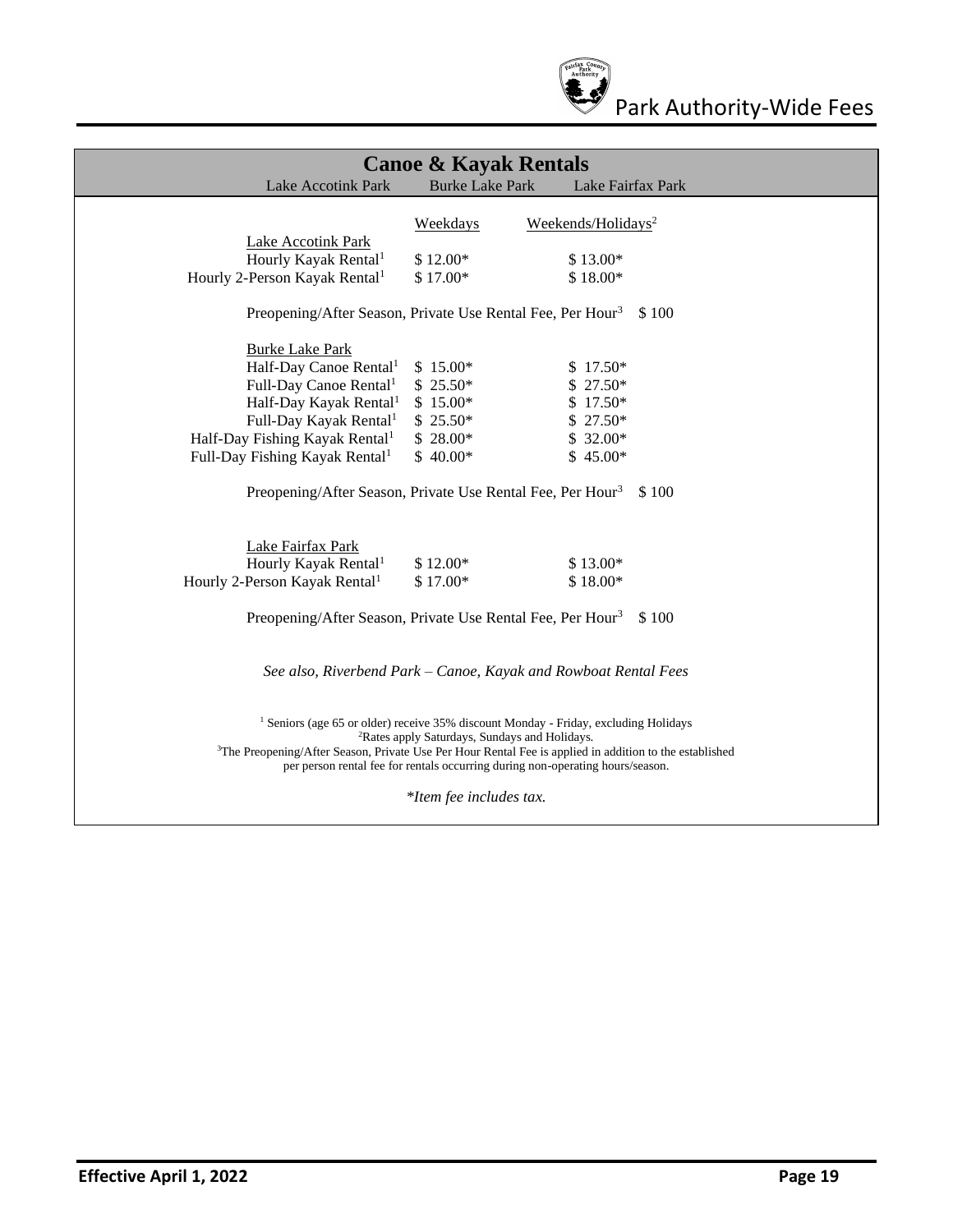

| <b>Camping</b>                                                                                                                                                                                                                                                                                               |                                                                                                                                                                                     |  |  |  |  |
|--------------------------------------------------------------------------------------------------------------------------------------------------------------------------------------------------------------------------------------------------------------------------------------------------------------|-------------------------------------------------------------------------------------------------------------------------------------------------------------------------------------|--|--|--|--|
| <b>Campsite Rentals</b>                                                                                                                                                                                                                                                                                      |                                                                                                                                                                                     |  |  |  |  |
| Non-Electric Camp Sites - Burke Lake and Lake Fairfax<br>Per night, per site $1$                                                                                                                                                                                                                             | Weekends/Holidays <sup>2,3</sup><br>Mon - Thurs<br>$$30*$<br>$$35*$                                                                                                                 |  |  |  |  |
| Electric Camp Sites - Lake Fairfax<br>Per night, per site $1$                                                                                                                                                                                                                                                | With 20/30 AMP<br>With 20/30/50 AMP<br>Weekends/<br>Weekends/<br>Mon - Thurs Holidays <sup>2,3</sup><br>Mon - Thurs Holidays <sup>2,3</sup><br>$$37*$<br>$$45*$<br>$$50*$<br>$$41*$ |  |  |  |  |
| <b>Group Camping</b>                                                                                                                                                                                                                                                                                         |                                                                                                                                                                                     |  |  |  |  |
| Lake Fairfax Park:<br>Hilltop, Forest 1, Forest 2<br><b>Flexible Group Sites</b><br>Electric Upgrade                                                                                                                                                                                                         | Weekends/<br>Holidays <sup>2,3</sup><br>Mon - Thurs<br>\$180*<br>$$140*$<br>$$126*$<br>$$162*$<br>$$10*$<br>$$15*$                                                                  |  |  |  |  |
| <b>Burke Lake Park:</b><br><b>Flexible Group Sites</b><br>Additional Per Person, Per Night                                                                                                                                                                                                                   | $$126*$<br>$$162*$<br>$\mathbf{\hat{s}}$<br>$\mathcal{S}$<br>$7*$<br>$9*$                                                                                                           |  |  |  |  |
| <b>Wilderness Camping</b><br><b>Burke Lake Park</b><br>Per person, per night                                                                                                                                                                                                                                 | Lake Fairfax Park<br>$$5.00*$                                                                                                                                                       |  |  |  |  |
| <sup>1</sup> Maximum capacity of tent and RV sites is 6 people.<br><sup>2</sup> Weekend/Holiday rates apply Friday-Sunday, Memorial Day, July $4th$ and Labor Day.<br><sup>3</sup> The following holidays require a minimum 2-night stay: Memorial Day, July $4^{th}$ , Labor Day<br>*Item fee includes tax. |                                                                                                                                                                                     |  |  |  |  |
| <b>Carousel Ride Fees</b><br>Burke Lake, Clemyjontri Park, Frying Pan Farm, Lake Accotink, Lake Fairfax, Lee District                                                                                                                                                                                        |                                                                                                                                                                                     |  |  |  |  |

| Per Person, Per Ride                                      | Weekdays<br>\$ 3.00 | Weekends/Holidays <sup>1</sup><br>\$4.00                                                                                                                                       |
|-----------------------------------------------------------|---------------------|--------------------------------------------------------------------------------------------------------------------------------------------------------------------------------|
| <sup>1</sup> Rates apply Saturdays, Sundays and Holidays. |                     |                                                                                                                                                                                |
| After-Hour/Season Rental Fee (Per Hour) <sup>2</sup>      |                     | \$100                                                                                                                                                                          |
|                                                           |                     | <sup>2</sup> The after-hour/season hourly rental fee is applied in addition to the established per person<br>ride fee for rentals occurring during non-operating hours/season. |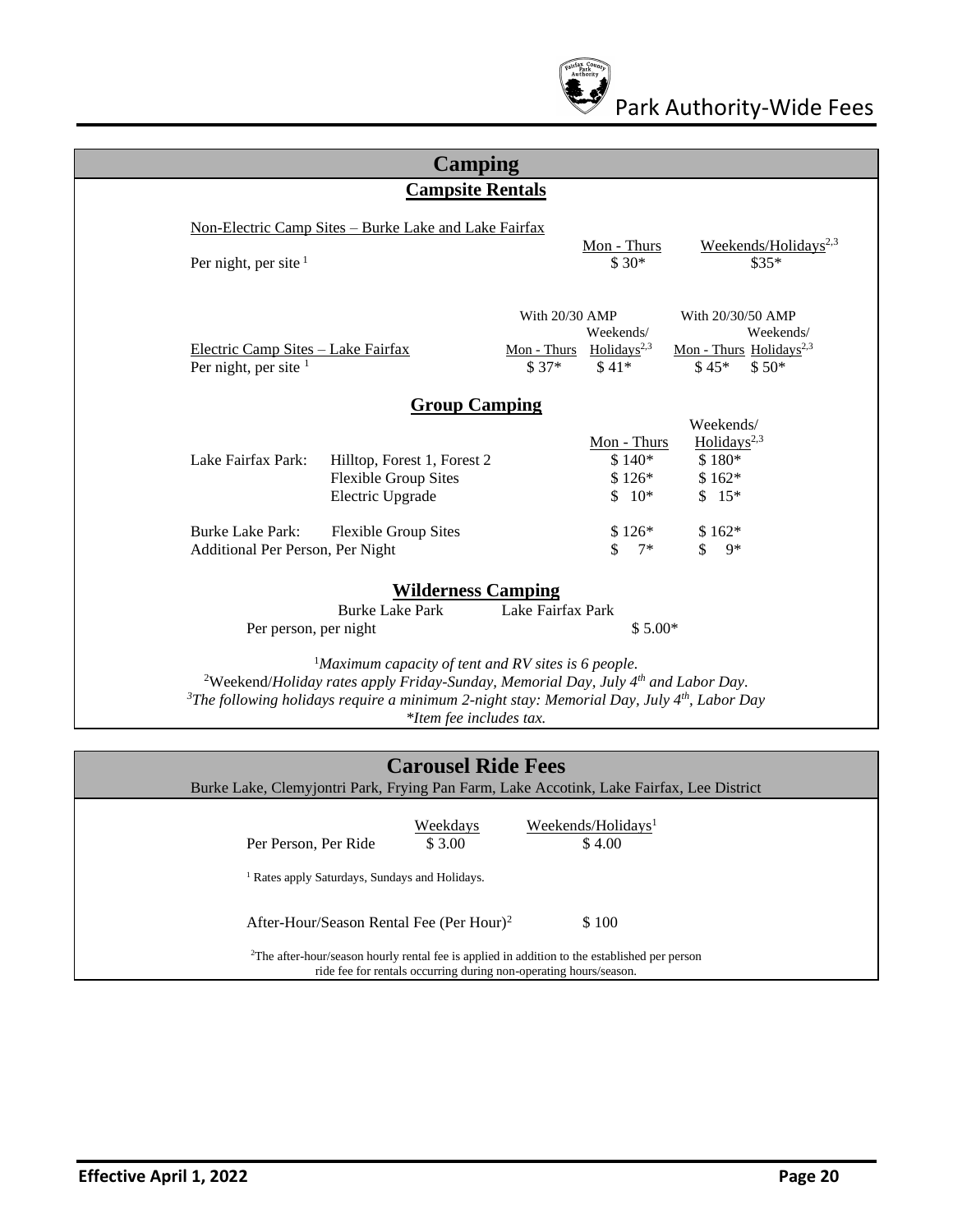

| <b>Entrance Fees</b><br><b>Burke Lake Park</b>                                                                                                                      |                       |                       |  |
|---------------------------------------------------------------------------------------------------------------------------------------------------------------------|-----------------------|-----------------------|--|
|                                                                                                                                                                     | Non-County            | County                |  |
|                                                                                                                                                                     | Resident <sup>1</sup> | Resident <sup>2</sup> |  |
| Single Entry:                                                                                                                                                       |                       |                       |  |
| Passenger Vehicles & Vans                                                                                                                                           | \$10.00               | <b>FREE</b>           |  |
| Motorcycles                                                                                                                                                         | \$5.00                | <b>FREE</b>           |  |
| <b>Buses</b>                                                                                                                                                        | \$40.00               | <b>FREE</b>           |  |
| <b>Season Pass:</b>                                                                                                                                                 |                       |                       |  |
| Passenger Vehicles & Vans                                                                                                                                           | \$80.00               | <b>FREE</b>           |  |
| Motorcycles                                                                                                                                                         | \$50.00               | <b>FREE</b>           |  |
| <sup>1</sup> Non-County fees are charged on weekends and Holidays April through late October<br><sup>2</sup> Discount rate available with proof of County Residency |                       |                       |  |

#### **For Profit/Commercial Group Admission**

Burke Lake Park Lake Accotink Park Lake Fairfax Park

 $\frac{\text{Country}}{\$5}$   $\frac{\text{Non-County}}{\$10}$ Per Person  $\overline{\$ 5}$ 

Conditions:

- 1. For Profit/Commercial groups of 12 or more will be required to coordinate their use of the park in advance with the park manager and will be required to submit their payment on the day of their visit.
- 2. For Profit/Commercial groups of 12 or more that are not scheduled to use the park in advance may be denied access to the park if they arrive unannounced.
- 3. Not applicable to groups with a paid facility reservation rental.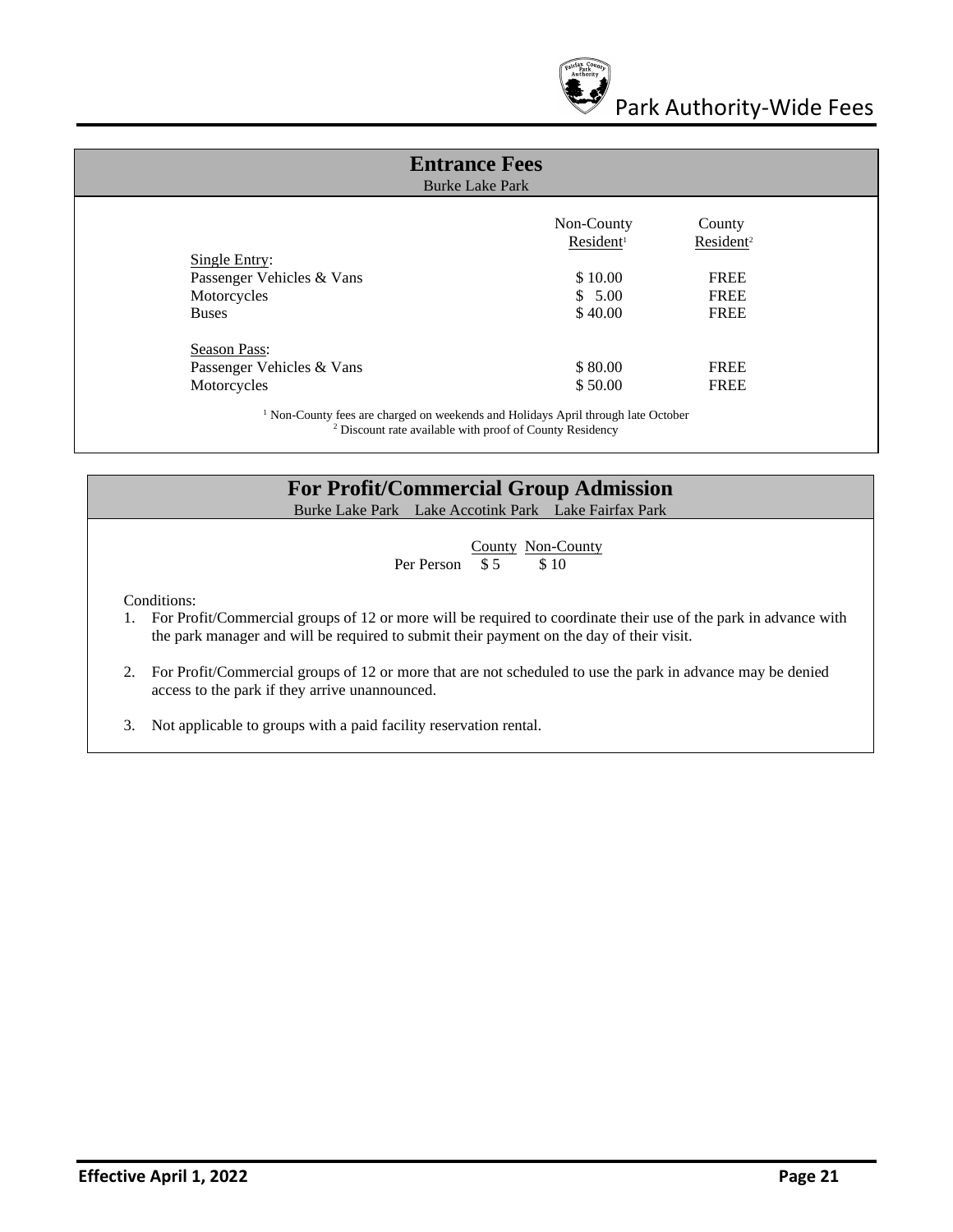

| <b>Tour Boat Rides</b><br>Burke Lake Park Lake Accotink Park Lake Fairfax Park                                                                                                                                                                                                                                                               |                                          |                                                         |  |
|----------------------------------------------------------------------------------------------------------------------------------------------------------------------------------------------------------------------------------------------------------------------------------------------------------------------------------------------|------------------------------------------|---------------------------------------------------------|--|
| Per Person, Per Ride<br>2 years and younger                                                                                                                                                                                                                                                                                                  | <b>Weekdays</b><br>\$4.00<br><b>FREE</b> | Weekends/Holidays <sup>1</sup><br>\$5.00<br><b>FREE</b> |  |
| Preopening/After Season, Private Use Rental Fee, Per Hour <sup>2</sup><br><sup>1</sup> Rates apply Saturdays, Sundays and Holidays.<br><sup>2</sup> The Preopening/After Season, Private Use Per Hour Rental Fee is applied in addition to the established<br>per person rental fee for rentals occurring during non-operating hours/season. |                                          | \$100                                                   |  |

#### **Martin Luther King Pool**

Group Admission (12 people or more), Per Person \$ 3.00

Season Pass, Per Person County Resident FREE Non-County Resident \$50.00

Group Admission Conditions:

- 1. Groups of 12 or more will be required to coordinate their use of the pool in advance with the aquatics manager at Mt. Vernon RECenter and will be required to submit their payment for group use to Mt. Vernon RECenter.
- 2. Groups of 12 or more that are not scheduled to use the pool in advance may be denied access to the pool if they arrive unannounced.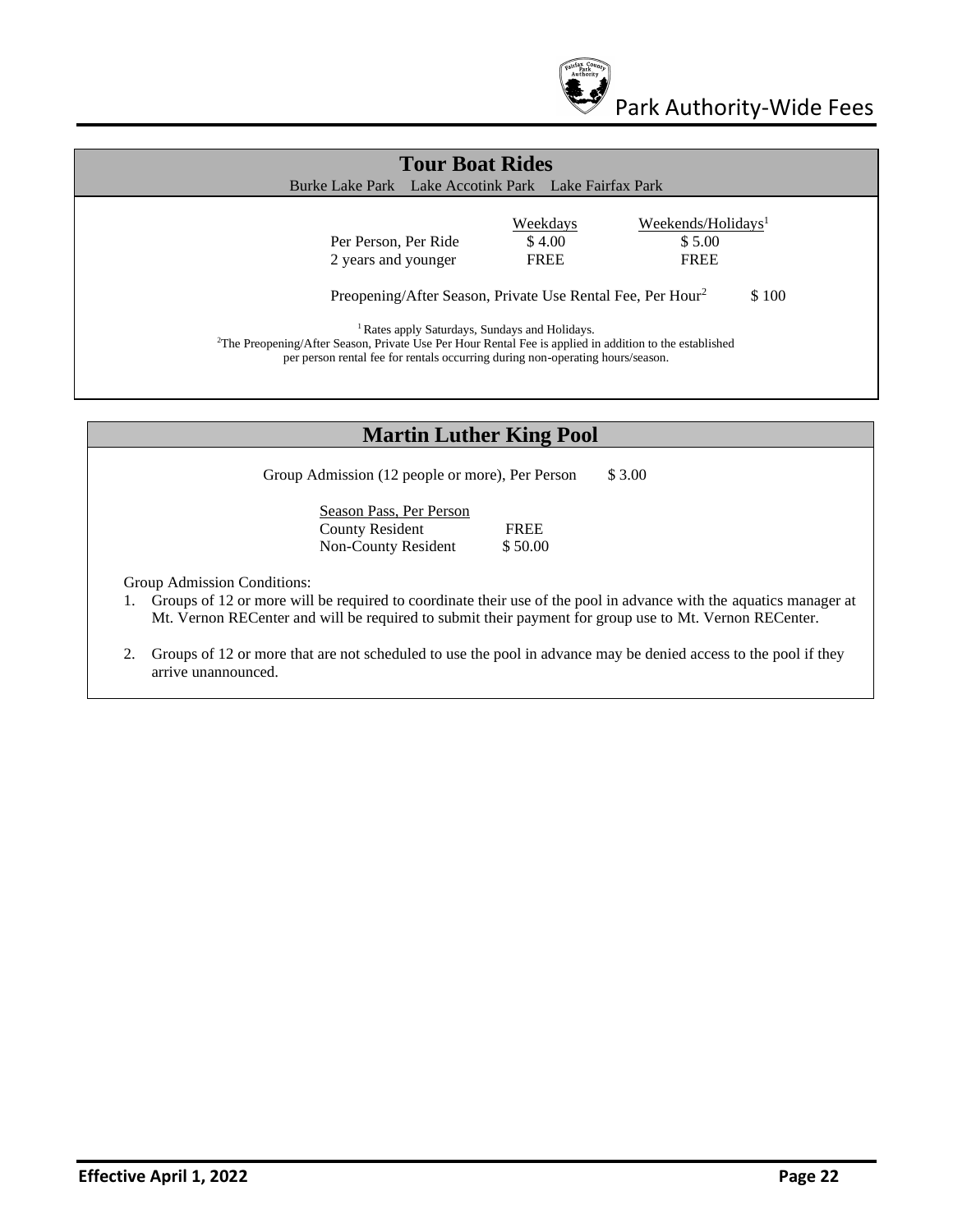

## Park Authority-Wide Fees

## **Miniature Golf**

|                                                           | Weekdays           | Weekends/Holidays                           |
|-----------------------------------------------------------|--------------------|---------------------------------------------|
| <b>Adults</b>                                             | \$8.00             | \$9.00                                      |
| Juniors/Seniors <sup>1</sup>                              | \$7.00             | \$8.00                                      |
| Group Rate-Adults                                         | \$7.00             | \$8.00                                      |
| Group Rate-Juniors/Seniors <sup>1</sup>                   | \$6.00             | \$7.00                                      |
| Private Rental (Burke Lake & Oak Marr)                    |                    | $$100 + \text{Green}$ Fees                  |
| Private Rental (Jefferson District) Off-Hours*            |                    | \$200/hr. (2 hr. min, includes Greens Fees) |
| Private Rental (Jefferson District) On-Hours*             |                    | \$300/hr. (3 hr. min, includes Greens Fees) |
|                                                           | Lake Accotink Park |                                             |
|                                                           | Weekdays           | Weekends/Holidays                           |
| <b>Adults</b>                                             | \$5.00             | \$6.00                                      |
| Juniors/Seniors <sup>1</sup>                              | \$4.00             | \$5.00                                      |
| Second 9-holes                                            | \$3.00             | \$ 3.00                                     |
| Group Rate-Adults                                         | \$4.00             | \$5.00                                      |
| Group Rate-Juniors/Seniors <sup>1</sup>                   | \$3.00             | \$4.00                                      |
| Private Rental                                            |                    | $$65 + \text{Green}$ Fees                   |
| Birthday Party Pavilion Rental at Jefferson District Park |                    |                                             |
| 2-Hour Rental**                                           | \$100.00           |                                             |
|                                                           |                    |                                             |

*\*Off-Hours are defined as hours during which the course is not scheduled to be open to the public. On-Hours are hours during normal scheduled operating hours.*

*\*\*Each party participant in the rental group also receives \$1.00 off the mini golf greens fee.*

## **Outdoor Multi-Purpose Area Rental – Lake Fairfax Park**

Outdoor Multi-Purpose Areas A, B

Hourly Rental Fee, per field \$30

| Lake Accotink Park                                                                                                  | <b>Pedal Boat Rentals</b> | Lake Fairfax Park |
|---------------------------------------------------------------------------------------------------------------------|---------------------------|-------------------|
|                                                                                                                     | Monday-Friday             | Weekends/Holidays |
| Hourly Rental Fee, 2-Person                                                                                         | $$14.001*$                | $$15.00*$         |
| Hourly Rental Fee, 4-Person                                                                                         | $$25.001*$                | $$26.00*$         |
| Preopening/After Season, Private Use Rental Fee, Per Hour <sup>2</sup>                                              |                           | \$100             |
| Seniors (age 65 or older) receive 35% discount Monday - Friday, excluding Holidays                                  |                           |                   |
| <sup>2</sup> The Preopening/After Season, Private Use Per Hour Rental Fee is applied in addition to the established |                           |                   |
| per person rental fee for rentals occurring during non-operating hours/season.                                      |                           |                   |
|                                                                                                                     | *Item fee includes tax.   |                   |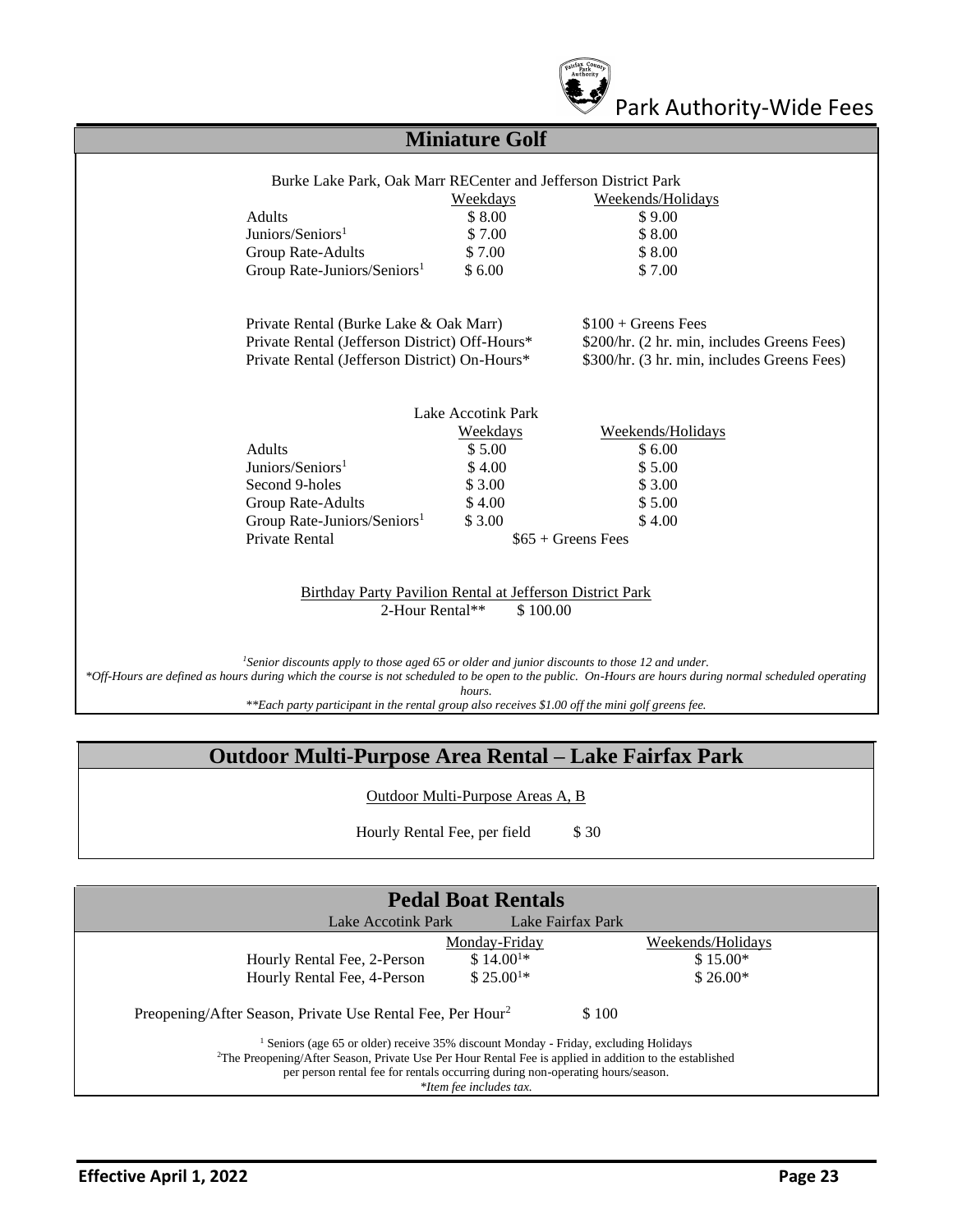| <b>Picnic Area Reservations</b> |                                   |                                                       |                   |  |
|---------------------------------|-----------------------------------|-------------------------------------------------------|-------------------|--|
|                                 |                                   | For availability see: fairfaxcounty.gov/parks/picnics |                   |  |
|                                 |                                   | Full-Day Rental                                       | Half-Day Rental   |  |
|                                 |                                   | Prime / Non-Prime                                     | Prime / Non-Prime |  |
|                                 | Burke Lake Park Area 2            | \$160 / \$100                                         | \$100 / \$65      |  |
|                                 | Colvin Run Mill Picnic Area       | \$70/\$55                                             | \$50/\$35         |  |
|                                 | Frying Pan Picnic Area            | \$70/\$60                                             | \$55/\$45         |  |
|                                 | Frying Pan Canopy                 | \$100 / \$75                                          | \$75/\$50         |  |
|                                 | Interim Crossroads Picnic Area    | \$70/\$55                                             | Not Available     |  |
|                                 | Lake Accotink Picnic Area 1       | \$125 / \$100                                         | \$100 / \$75      |  |
|                                 | Lake Accotink Picnic Area 2       | \$110 / \$85                                          | $$85/$ \$55       |  |
|                                 | Lake Accotink Picnic Area 3       | \$110 / \$85                                          | $$85/$ \$55       |  |
|                                 | Lake Accotink Picnic Area 4       | \$95/\$75                                             | \$75/\$50         |  |
|                                 | Lake Fairfax Canopy G             | \$330/\$225                                           | NA / \$150        |  |
|                                 | Lake Fairfax Park Area G          | \$165 / \$115                                         | \$115 / \$75      |  |
|                                 | Lake Fairfax Picnic Area 1        | \$105 / \$80                                          | \$80/\$50         |  |
|                                 | Lake Fairfax Picnic Areas 2, 3, 4 | \$90/\$70                                             | \$70/\$45         |  |
|                                 | Lee High Park                     | \$70/\$55                                             | Not Available     |  |
|                                 | <b>Mason District Park</b>        | \$70/\$55                                             | \$50/\$35         |  |
|                                 | Martin Luther King Park           | \$100 / \$80                                          | Not Available     |  |
|                                 | Nottoway Park                     | \$130 / \$100                                         | \$80/\$65         |  |
|                                 | Ossian Hall Plaza                 | \$250 / \$175                                         | Not Available     |  |
|                                 | Riverbend Picnic Area             | \$70/\$55                                             | Not Available     |  |
|                                 | Riverbend Canopy                  | \$100 / \$80                                          | Not Available     |  |
|                                 | <b>Stratton Woods Picnic Area</b> | \$70/\$55                                             | Not Available     |  |
|                                 | Sully Picnic Area                 | $$125/$ \$75                                          | Not Available     |  |
|                                 |                                   |                                                       |                   |  |

*Prime rates apply Friday, Saturday, Sunday & Holidays. Non-Prime rates apply Monday through Thursday Half day reservations available where indicated May 1 – September 30 for 9am – 1:30 pm or 3:30pm – 8:00 pm*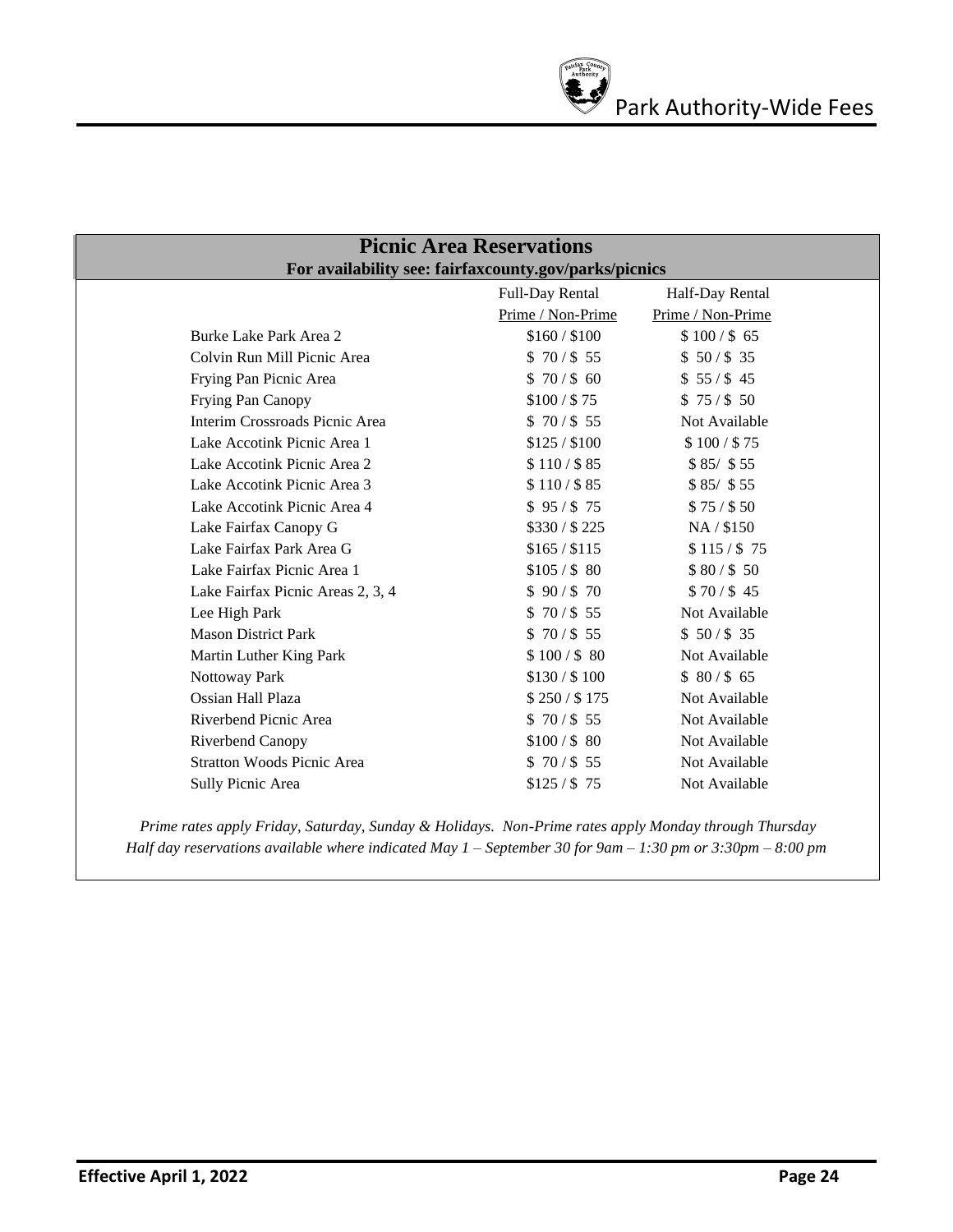

## Park Authority-Wide Fees

#### **Picnic Shelter Reservations For availability see: fairfaxcounty.gov/parks/picnics**

|                                              | Full-Day Rental   | Half-Day Rental          |               |
|----------------------------------------------|-------------------|--------------------------|---------------|
|                                              | Prime / Non-Prime | Prime / Non-Prime        | 2 Hour Rental |
| Annandale Community Park                     | \$100 / \$60      | Not Available            | Not Available |
| Arrowbrook Park                              | \$130 / \$105     | Not Available            | Not Available |
| <b>Braddock Park</b>                         | \$80/\$60         | Not Available            | Not Available |
| <b>Bren Mar Park</b>                         | \$80/\$60         | Not Available            | Not Available |
| <b>Brookfield Park</b>                       | \$120/\$90        | Not Available            | Not Available |
| Burke Lake Park-Shelters A, B, C             | \$365 / \$260     | \$260 / \$165            | Not Available |
| Burke Lake Park Shelter D                    | Not Available     | Not Available            | \$110         |
| Burke Lake Park Shelters E, F                | Not Available     | Not Available            | \$110         |
| Clemyjontri Park Shelter                     | \$175             | \$130                    | \$110         |
| Clemyjontri Park Canopy A                    | \$130             | \$110                    | \$90          |
| Clemyjontri Park Canopy B                    | \$130             | \$110                    | \$90          |
| Dunn Loring Park                             | \$80/\$60         | Not Available            | Not Available |
| Eakin Community Shelter, Mantua              | \$80/\$50         | Not Available            | Not Available |
| Ellanor C. Lawrence Park                     | \$80/\$60         | Not Available            | Not Available |
| Frying Pan Canopy                            | \$100 / \$80      | \$80/\$50                |               |
| Frying Pan Park                              | \$340/\$230       | \$230 / \$180            | Not Available |
| Green Springs Gardens - Pond Gazebo          | Not Available     | Not Available            | \$225         |
|                                              |                   | <b>Extra Hour Rental</b> | \$112         |
| Green Springs Gardens - White Gazebo         | Not Available     | Not Available            | \$250         |
|                                              |                   | Extra Hour Rental        | \$125         |
| <b>Great Falls Grange</b>                    | \$85/\$70         | Not Available            | Not Available |
| Hidden Oaks - Outdoor Classroom Shelter      | \$50/\$40         | Not Available            | Not Available |
| Hidden Pond Shelter 1                        | \$55/\$40         | Not Available            | Not Available |
| Hidden Pond Shelter 2                        | \$75/\$55         | Not Available            | Not Available |
| Hogge Park Shelter                           | \$70/\$55         | Not Available            | Not Available |
| Huntley Meadows - Outdoor Classroom Shelter  | \$90/\$70         | \$60/\$40                | Not Available |
| Jefferson Manor Park                         | \$95/\$70         | Not Available            | Not Available |
| Lake Accotink Park (Small)                   | \$125 / \$85      | \$85 / \$60              | Not Available |
| Lake Accotink Park (Large Shelter)           | \$350 / \$225     | \$225 / \$150            | Not Available |
| Lake Accotink Park (McLaren/Sargent Shelter) | \$365 / \$250     | \$250 / \$165            | Not Available |

*Prime rates apply Friday, Saturday, Sunday & Holidays. Non-Prime rates apply Monday through Thursday.*

*Half day reservations available where indicated May 1 – September 30 for 9am – 1:30 pm or 3:30pm – 8:00 pm,* 

*except Huntley Meadows Outdoor Classroom Shelter where half day reservations available: April 1 – November 30, 9 AM – 12 PM or 1 PM – 4 PM.*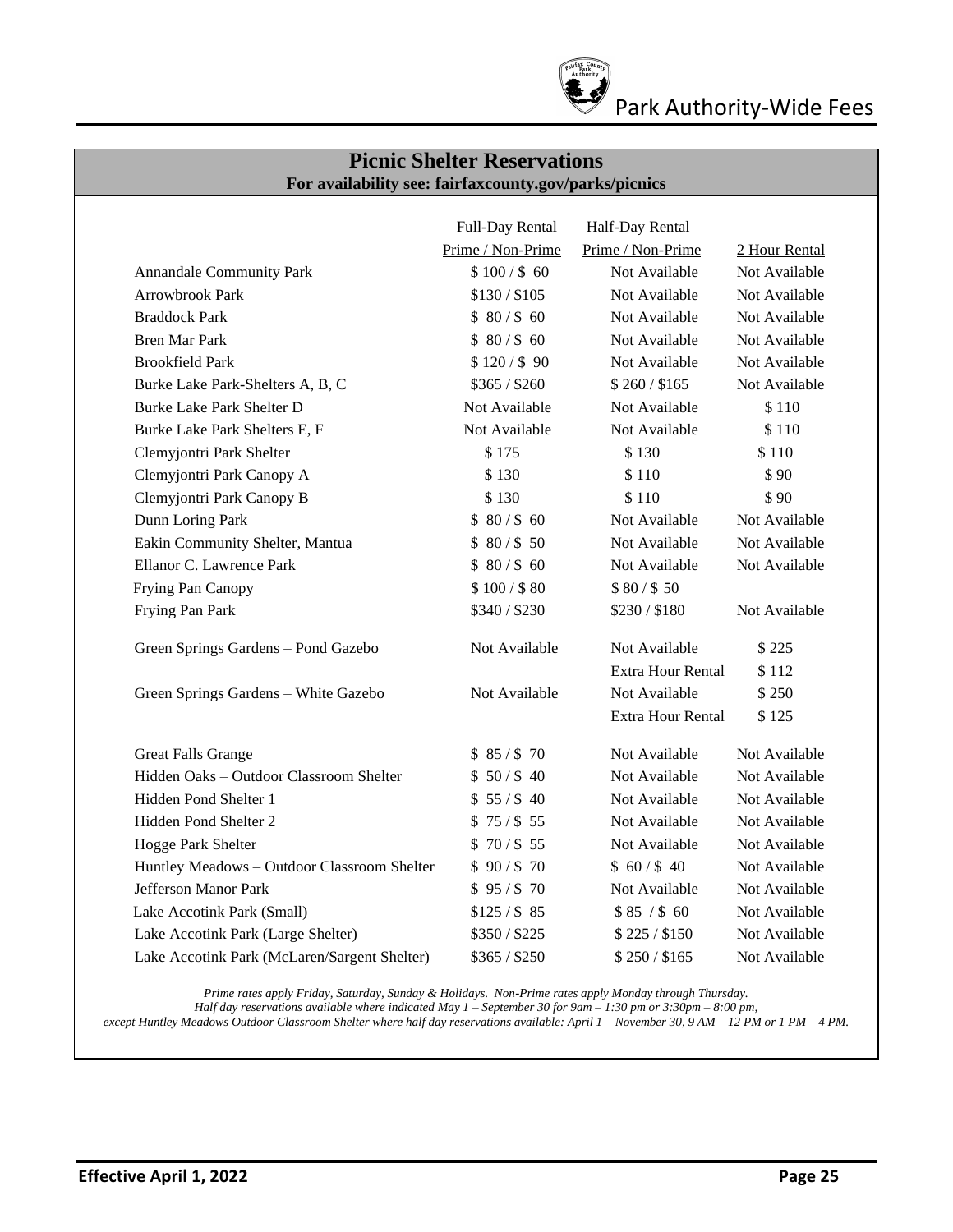

| <b>Picnic Shelter Reservations</b><br>For availability see: fairfaxcounty.gov/parks/picnics |                   |                   |               |  |  |  |  |
|---------------------------------------------------------------------------------------------|-------------------|-------------------|---------------|--|--|--|--|
| Full-Day Rental<br>Half-Day Rental                                                          |                   |                   |               |  |  |  |  |
|                                                                                             | Prime / Non-Prime | Prime / Non-Prime | 2 Hour Rental |  |  |  |  |
| Lake Fairfax Park - Large Shelter                                                           | \$500 / \$400     | \$400/\$250       | Not Available |  |  |  |  |
| Lake Fairfax Park - Shelters H and I                                                        | \$160 / \$120     | \$120 / \$90      | Not Available |  |  |  |  |
| Lake Fairfax Park - Shelters J and K                                                        | \$210/\$150       | \$150 / \$100     | Not Available |  |  |  |  |
| Lake Fairfax Skate Park Shelter                                                             | \$70/\$70         | \$55/\$55         | Not Available |  |  |  |  |
| Laurel Hill Park Central Green - Shelters A, B, C                                           | \$250 / \$150     | Not Available     | Not Available |  |  |  |  |
| Laurel Hill Park Central Green - Shelter D                                                  | \$335 / \$225     | Not Available     | Not Available |  |  |  |  |
| Lee District Carousel Shelter:                                                              |                   |                   |               |  |  |  |  |
| Pre & Post Sprayground season <sup>1</sup>                                                  | \$150/\$100       | \$100 / \$65      | Not Available |  |  |  |  |
| Sprayground Season <sup>2</sup>                                                             | Not Available     | Not Available     | \$90          |  |  |  |  |
| Lee District Party Shelter A                                                                | Not Available     | Not Available     | \$80          |  |  |  |  |
| Lee District Party Shelter B                                                                | Not Available     | Not Available     | \$80          |  |  |  |  |
| Levelle Dupell Park                                                                         | \$90/\$60         | Not Available     | Not Available |  |  |  |  |
| Mason District Park Shelter A                                                               | \$160 / \$125     | Not Available     | Not Available |  |  |  |  |
| <b>Mason District Park Shelter B</b>                                                        | \$105 / \$80      | Not Available     | Not Available |  |  |  |  |
| McLean Central Park Gazebo                                                                  | \$105 / \$80      | Not Available     | Not Available |  |  |  |  |
| Mount Eagle Shelter                                                                         | \$85/\$60         | Not Available     | Not Available |  |  |  |  |
| Nottoway Park Shelter A                                                                     | \$160/\$130       | Not Available     | Not Available |  |  |  |  |
| Nottoway Park Shelter B                                                                     | \$85/\$70         | Not Available     | Not Available |  |  |  |  |
| <b>Olney Park</b>                                                                           | \$100 / \$80      | Not Available     | Not Available |  |  |  |  |
| <b>Patriot Park North Shelter</b>                                                           | \$75/NA           |                   |               |  |  |  |  |
| Riverbend Park Shelter A                                                                    | \$185 / \$135     | Not Available     | Not Available |  |  |  |  |
| Riverbend Park Shelter B                                                                    | \$200/\$180       | Not Available     | Not Available |  |  |  |  |
| Roundtree Park                                                                              | \$110 / \$80      | Not Available     | Not Available |  |  |  |  |
| Ruckstuhl Park                                                                              | \$70/ \$55        | Not Available     | Not Available |  |  |  |  |
| <b>Stuart Road Park Shelter</b>                                                             | \$75/\$60         | Not Available     | Not Available |  |  |  |  |
| <b>Sully Highlands Park</b>                                                                 | \$160/\$100       | Not Available     | Not Available |  |  |  |  |
| Turner Farm Shelter                                                                         | \$130/\$100       | Not Available     | Not Available |  |  |  |  |
| <b>Tysons-Pimmit Park</b>                                                                   | \$75/\$60         | Not Available     | Not Available |  |  |  |  |

 $^I$  Full day Available March 20 – May22, September 7<sup>th</sup> – November 30<sup>th</sup>. Half days are available April 1<sup>st</sup> – May 22<sup>nd</sup>, September 7<sup>th</sup> – September 30<sup>th</sup>. *<sup>2</sup> Available May 23rd – September 6th , 2-hour rental only.* 

> *Prime rates apply Friday, Saturday, Sunday & Holidays. Non-Prime rates apply Monday through Thursday. Half day reservations available where indicated May 1 – September 30 for 9am – 1:30 pm or 3:30pm – 8:00 pm*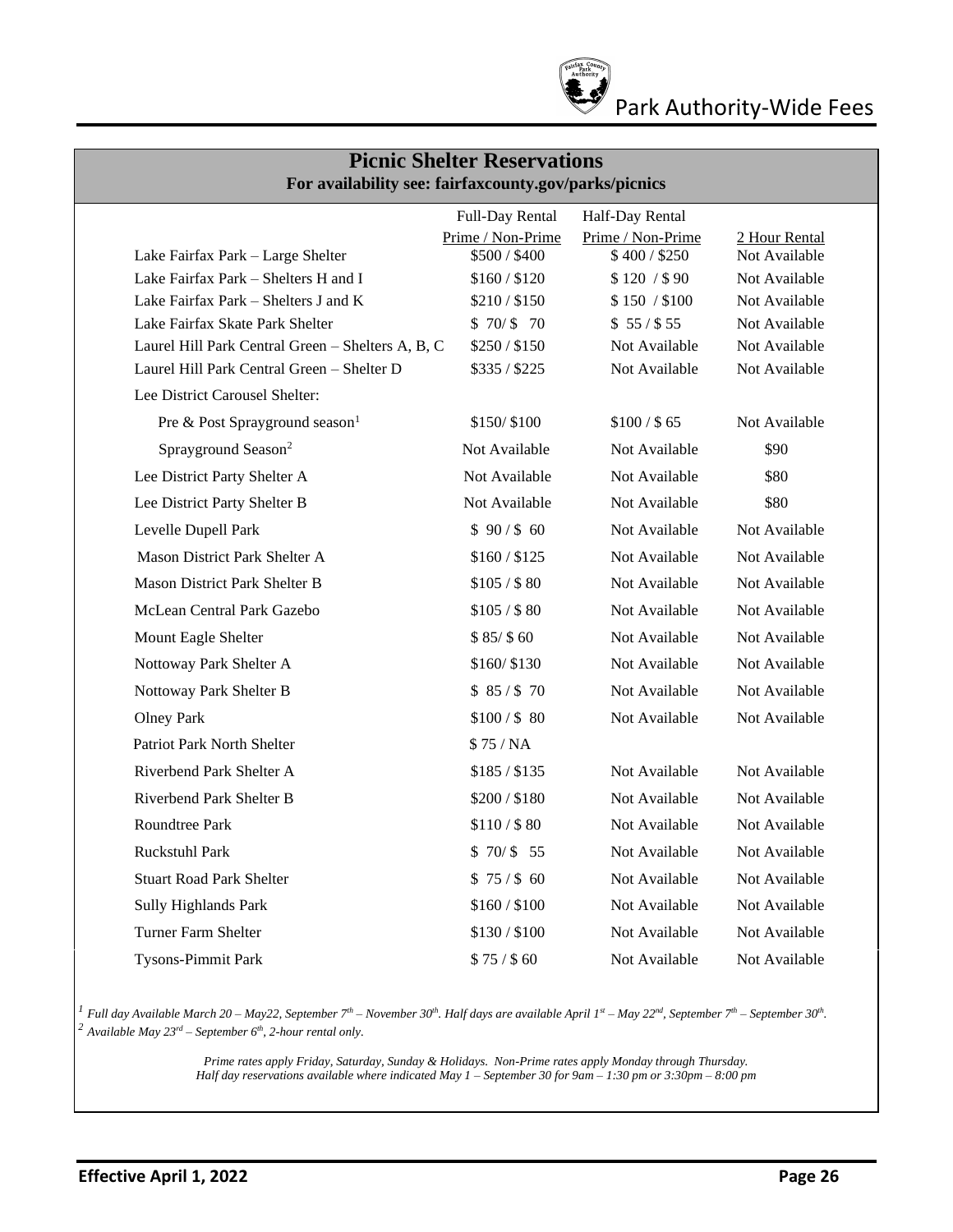

#### **Picnic Shelters/Areas and Amphitheater Rental Multiple Use Discount**

A discount of 10% of the total rental fee will be applied to "long term" picnic rental groups who submit a request for and rent a picnic area, shelter, amphitheater or gazebo for a minimum of five (5) days in the calendar year.<sup>1, 2</sup>

*<sup>1</sup>A "multiple use" rental will be defined as any individual or group that submits a picnic rental application requesting a minimum of five (5) rental dates. <sup>2</sup>Groups who do not request a minimum of five rental dates on the same request will not be granted long term status, and thus will not be eligible for receiving the 10% discount.*

## **Private Group Food Vendor Permit Fee**

Permit Fee  $$50$ 

Private Group Food Vendor Permit:

Where permitted, a private group food vendor permit is required for food trucks vending food on Fairfax County Park Authority property in conjunction with a picnic permit. This is only to be used if the food truck is not selling to the public and is reserved for your group's use. Please note this request on your picnic permit application and include a \$50 payment. We will contact you if your request is granted or denied by park management. If approved, this is a nonrefundable fee. If your request is denied, you will not be charged \$50.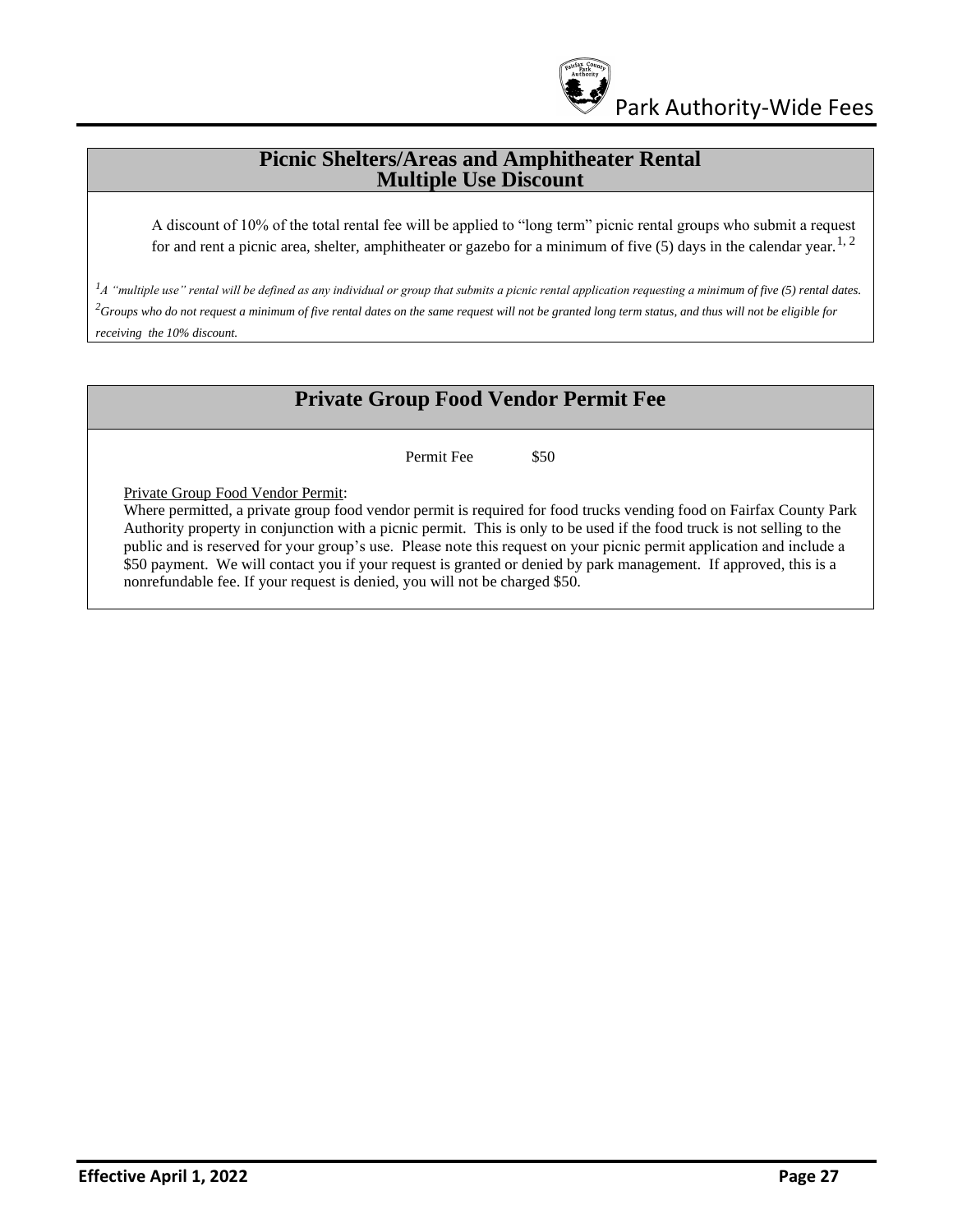

| <b>Rowboat Rentals</b>                                                                                                                                                                                         |           |                                |  |
|----------------------------------------------------------------------------------------------------------------------------------------------------------------------------------------------------------------|-----------|--------------------------------|--|
| <b>Burke Lake Park</b>                                                                                                                                                                                         |           |                                |  |
|                                                                                                                                                                                                                | Weekdays  | Weekends/Holidays <sup>4</sup> |  |
| Rowboat Rental <sup>1,2,3</sup>                                                                                                                                                                                |           |                                |  |
| Half Day Rental                                                                                                                                                                                                | $$15.00*$ | $$16.00*$                      |  |
| Full Day Rental                                                                                                                                                                                                | $$20.00*$ | $$21.00*$                      |  |
| Rowboat, Electric Motor & Battery <sup>1,2,3</sup>                                                                                                                                                             |           |                                |  |
| Half Day Rental                                                                                                                                                                                                | $$32.00*$ | $$35.00*$                      |  |
| Full Day Rental                                                                                                                                                                                                | $$45.00*$ | $$49.00*$                      |  |
| <b>Electric Motor &amp; Battery</b> <sup>1</sup>                                                                                                                                                               |           |                                |  |
| Half Day Rental                                                                                                                                                                                                | $$21.00*$ | $$22.00*$                      |  |
| Full Day Rental                                                                                                                                                                                                | $$29.00*$ | \$30.00*                       |  |
| Electric Motor Only <sup>1</sup>                                                                                                                                                                               |           |                                |  |
| Half Day Rental                                                                                                                                                                                                | \$13.00*  | $$14.00*$                      |  |
| <b>Full Day Rental</b>                                                                                                                                                                                         | $$18.00*$ | $$19.00*$                      |  |
| <b>Battery Only</b> <sup>1</sup>                                                                                                                                                                               |           |                                |  |
| Half Day Rental                                                                                                                                                                                                | $$11.00*$ | $$12.00*$                      |  |
| Full Day Rental                                                                                                                                                                                                | $$13.50*$ | $$14.00*$                      |  |
| <b>Personal Flotation Device (PFD)</b>                                                                                                                                                                         |           |                                |  |
| Per use                                                                                                                                                                                                        | $$1.00*$  |                                |  |
|                                                                                                                                                                                                                |           |                                |  |
| Preopening/After Season, Private Use Rental Fee, Per Hour <sup>5</sup>                                                                                                                                         |           | \$100                          |  |
| <sup>1</sup> Half day rentals begin at 3 p.m. A full day begins at 6 am at Burke Lake.                                                                                                                         |           |                                |  |
| <sup>2</sup> Seniors (age 65 or older) receive 35% discount Monday - Friday, excluding Holidays for Rowboat portion of fee only<br><sup>3</sup> Up to three personal flotation devices included in rental fee. |           |                                |  |
| <sup>4</sup> Rates apply Saturdays, Sundays and Holidays.                                                                                                                                                      |           |                                |  |
| <sup>5</sup> The Preopening/After Season, Private Use Per Hour Rental Fee is applied in addition to the established                                                                                            |           |                                |  |
| per person rental fee for rentals occurring during non-operating hours/season.                                                                                                                                 |           |                                |  |
| *Item fee includes tax.                                                                                                                                                                                        |           |                                |  |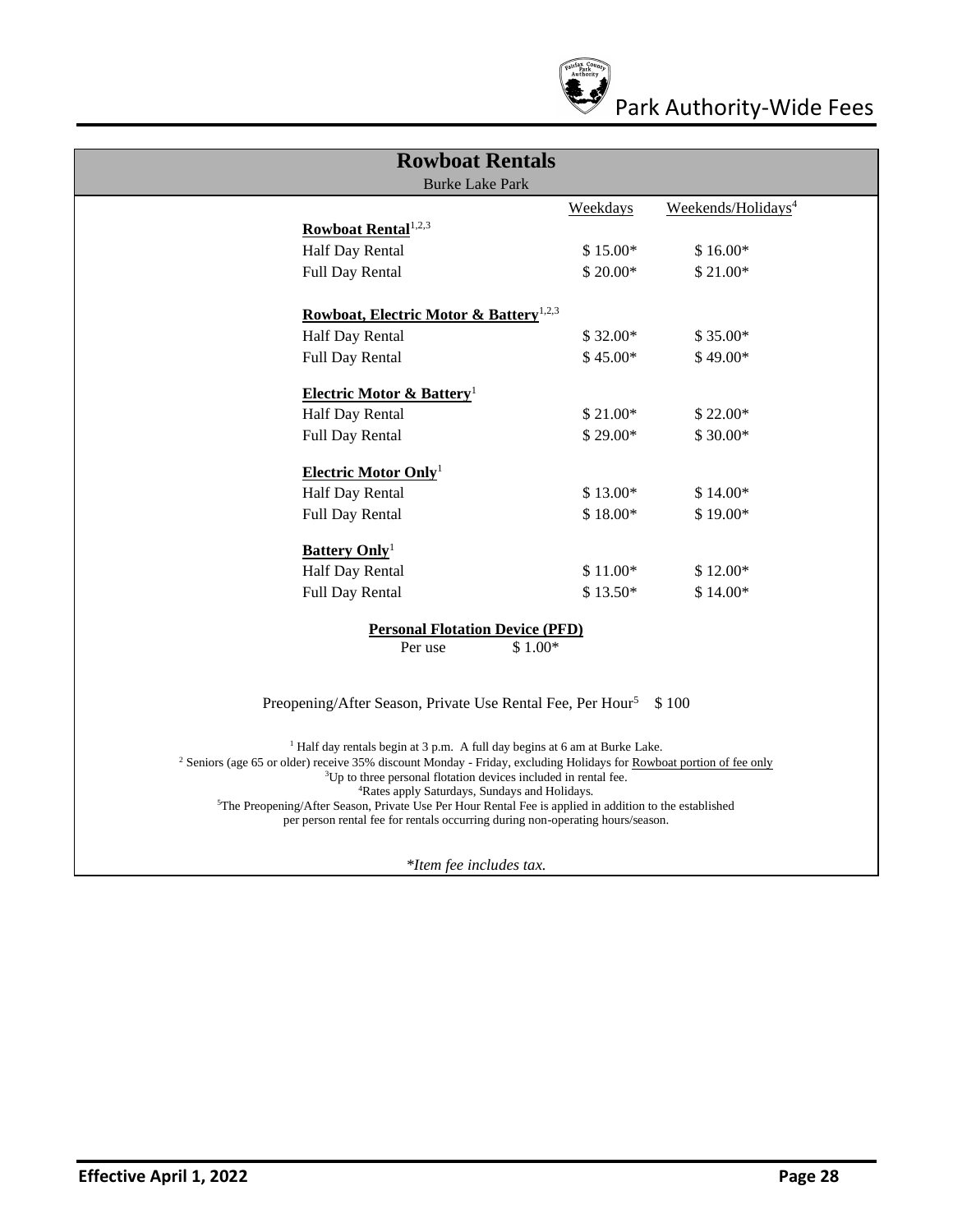

| <b>Skate Park Rental Fees</b><br>Wakefield Park Lake Fairfax Park |      |  |
|-------------------------------------------------------------------|------|--|
| <b>Facility Rental, Per Hour</b>                                  |      |  |
| Wakefield Skate Park                                              |      |  |
| Entire Skate Park                                                 | \$80 |  |
| Ramp Section                                                      | \$50 |  |
| Plaza Section                                                     | \$33 |  |
| Lake Fairfax Skate Park                                           |      |  |
| Entire Skate Park                                                 | \$75 |  |
| *Item fee includes tax                                            |      |  |

## **Tennis Court Reservations**

| 1 Hour Reservation (Jefferson District & Wakefield only)                           | - \$10 |
|------------------------------------------------------------------------------------|--------|
| $1\frac{1}{2}$ Hour Reservation (Jefferson District & Wakefield only)              | S 15   |
| Tournament & Group (per court, per hour $-$ all park locations with tennis courts) | S 12   |
| For Profit Use (per court, per hour $-$ all park locations with tennis courts)     | \$17   |

| <b>Train Fees</b><br><b>Burke Lake Park</b>                                |                           |                                                           |  |  |
|----------------------------------------------------------------------------|---------------------------|-----------------------------------------------------------|--|--|
| Train Ride, Per Person, Per Ride                                           | <b>Weekdays</b><br>\$4.00 | Weekends/Holidays <sup>1</sup><br>\$5.00                  |  |  |
|                                                                            |                           | <sup>1</sup> Rates apply Saturdays, Sundays and Holidays. |  |  |
| After Hours/After Season, Private Use Train Rental Fee (per hour)<br>\$100 |                           |                                                           |  |  |

## **Trackless Train Fees**

Train Ride, Per Person, Per Ride  $$4.00$  \$5.00

Weekdays Weekends/Holidays<sup>1</sup>

<sup>1</sup>Rates apply Saturdays, Sundays and Holidays.

## **Volleyball Court Rentals**

#### **Sand Courts**

Burke Lake Lake Accotink Lee District Mt. Eagle Nottoway Stratton Woods Hourly Rental Fee \$ 30<br>Hourly Rental w/ Paid Picnic Reservation \$ 25 Hourly Rental w/ Paid Picnic Reservation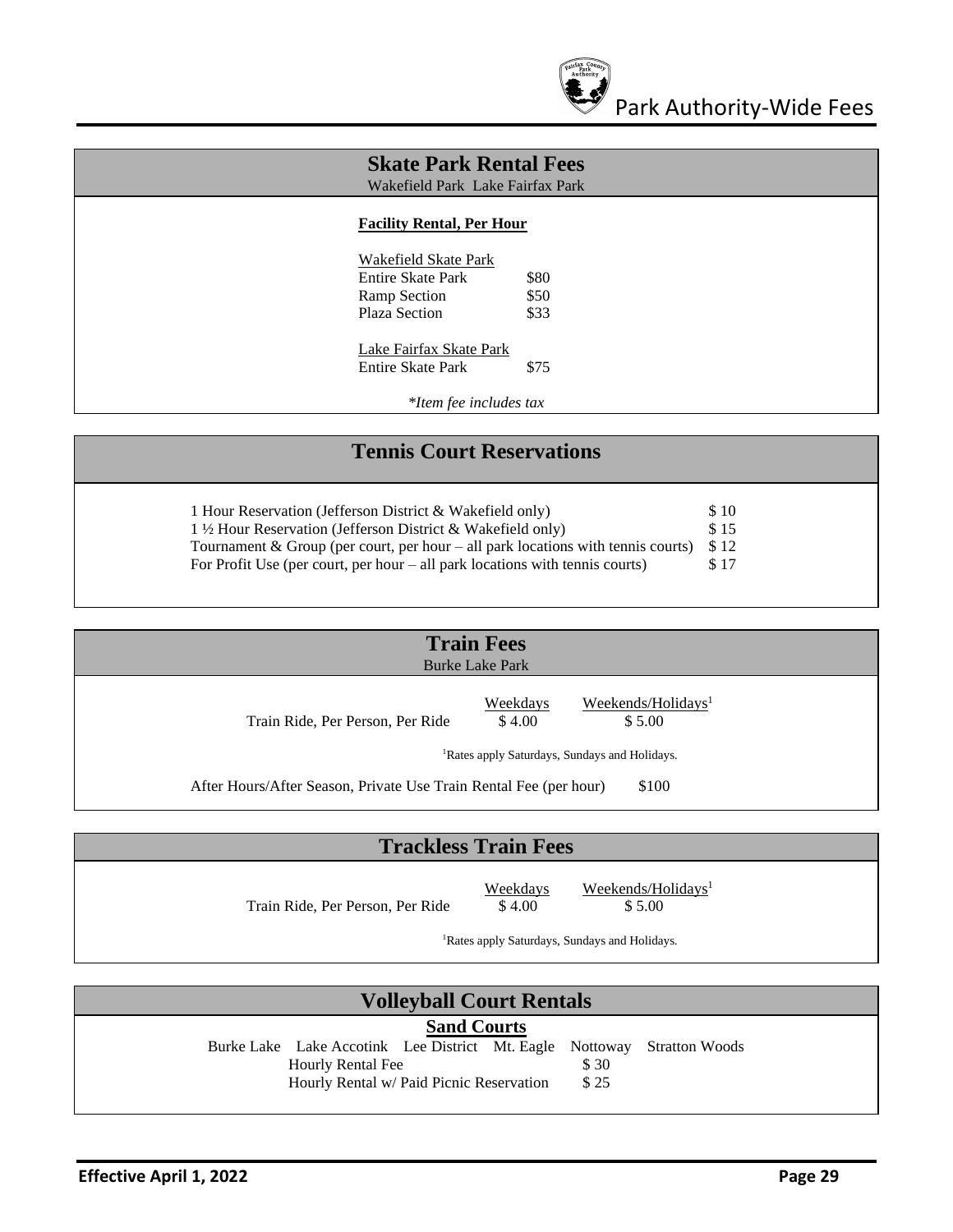

| The Water Mine at Lake Fairfax Park         |                                            |                                |  |  |
|---------------------------------------------|--------------------------------------------|--------------------------------|--|--|
|                                             | <b>Daily Admission</b>                     |                                |  |  |
|                                             | Monday-Friday                              | Weekends/Holidays <sup>2</sup> |  |  |
| Over 48" Tall                               | \$16.25                                    | \$17.25                        |  |  |
| Under 48" Tall                              | \$13.25                                    | \$13.25                        |  |  |
| 2 Years & Under                             | <b>FREE</b>                                | <b>FREE</b>                    |  |  |
| Twilight <sup>1</sup>                       | \$10.00                                    | ------                         |  |  |
|                                             |                                            |                                |  |  |
|                                             | <b>Season Passes*</b>                      |                                |  |  |
| Single                                      |                                            | \$129                          |  |  |
| Family of 2                                 |                                            | \$205                          |  |  |
| Each Additional Person                      |                                            | \$75                           |  |  |
|                                             |                                            |                                |  |  |
|                                             | Group Rate - groups of twenty (20) or more |                                |  |  |
| Per Individual                              |                                            | \$12                           |  |  |
|                                             |                                            |                                |  |  |
| Water Mine Facility Rental - 3 Hour Minimum |                                            |                                |  |  |
| Per Hour                                    |                                            | \$1,400                        |  |  |
|                                             |                                            |                                |  |  |

<sup>1</sup>Twilight Rate Memorial Day – July 31 after 5 p.m. August 1 – Labor Day after 4 p.m. Twilight Rate does not apply weekends and holidays <sup>2</sup>Rates apply Saturdays, Sundays and Holidays.

|                          |                    | Full-Day Rental        |                    | Half-Day Rental <sup>5</sup> |
|--------------------------|--------------------|------------------------|--------------------|------------------------------|
|                          | Prime <sup>3</sup> | Non-Prime <sup>4</sup> | Prime <sup>3</sup> | Non-Prime <sup>4</sup>       |
| <b>Shade Structures:</b> |                    |                        |                    |                              |
| Ace-High Awnings         | \$79               | \$54                   | \$39               | \$ 34                        |
| <b>Bunkhouse Cabanas</b> | \$94               | \$69                   | \$59               | \$49                         |
| Pete's Bungalow          | \$109              | \$84                   | \$69               | \$64                         |
| Picnic Areas:            |                    |                        |                    |                              |
| Big Auger                | \$400              | \$300                  | \$275              | \$200                        |
| 1/4 Big Auger            | \$125              |                        | \$75               | \$ 59                        |
| Top Railer               | \$400              | \$300                  | \$275              | \$200                        |
| 1/4 Top Railer           | \$125              |                        | \$75               | \$ 59                        |
| Shoofly                  | \$400              | \$300                  | \$275              | \$200                        |
| 1/4 Shoofly              | \$125              |                        | \$75               | \$ 59                        |
| Funbrellas:              |                    |                        |                    |                              |
| Per Funbrella            | \$250              | \$199                  | \$130              | \$ 99                        |

<sup>4</sup>Non-Prime time is Monday – Thursday, excluding holidays.

 ${}^{5}$ Half-day rentals available  $1<sup>st</sup>$  three hours after open or last thee hours prior to close.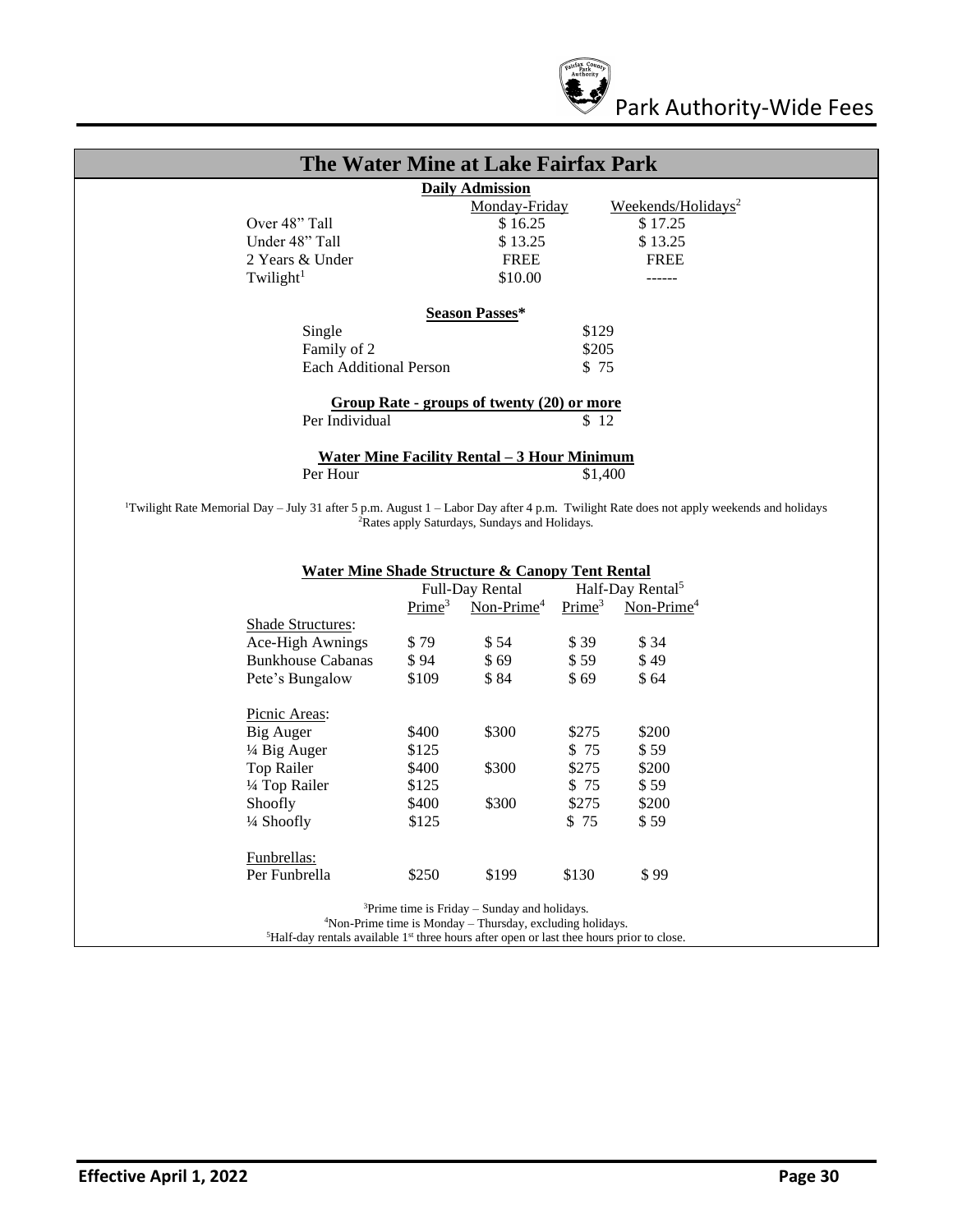

#### **Historic Properties Rental Rates**

For further information and to reserve a site, please call (703)324-8730

#### **Private Rentals**

|                         | Cabells' Mill<br>Base Rental (4 hours)<br>Extra Hour             | Mon. - Thurs.<br>\$<br>190<br>\$50 | Fri. - Sat.<br>\$850<br>\$225 | Sun.<br>\$600<br>\$165 |
|-------------------------|------------------------------------------------------------------|------------------------------------|-------------------------------|------------------------|
|                         | <b>Clark House</b><br>Base Rental (4 hours)<br>Extra Hour        | Any Day<br>\$400<br>\$100          |                               |                        |
|                         | Dranesville Tavern<br>Base Rental (4 hours)<br>Extra Hour        | 380<br>\$<br>\$<br>95              |                               |                        |
|                         | Forestville Schoolhouse<br>Base Rental (4 hours)<br>Extra Hour   | \$350<br>\$100                     |                               |                        |
|                         | <b>Great Falls Grange</b><br>Base Rental (4 hours)<br>Extra Hour | \$850<br>\$225                     |                               |                        |
|                         | <b>Hunter House</b><br>Base Rental (4 hours)<br>Extra Hour       | \$625<br>\$175                     |                               |                        |
|                         | <b>Stone Mansion</b><br>Base Rental (4 hours)<br>Extra Hour      | \$625<br>\$175                     |                               |                        |
|                         | <b>Wakefield Chapel</b><br>Base Rental (3hours)<br>Extra Hour    | \$450<br>\$<br>150                 |                               |                        |
| Security Deposit: \$300 | Alcoholic Beverage Permit Fee: \$200                             |                                    |                               |                        |

Alcoholic Beverage Permit Fee: \$2 No alcoholic beverages permitted at Wakefield Chapel

A 10% discount is offered when Wakefield Chapel is rented with another site, or when any two properties are rented within a seven-day period.

1*Discount rate available with proof of Fairfax County residency.*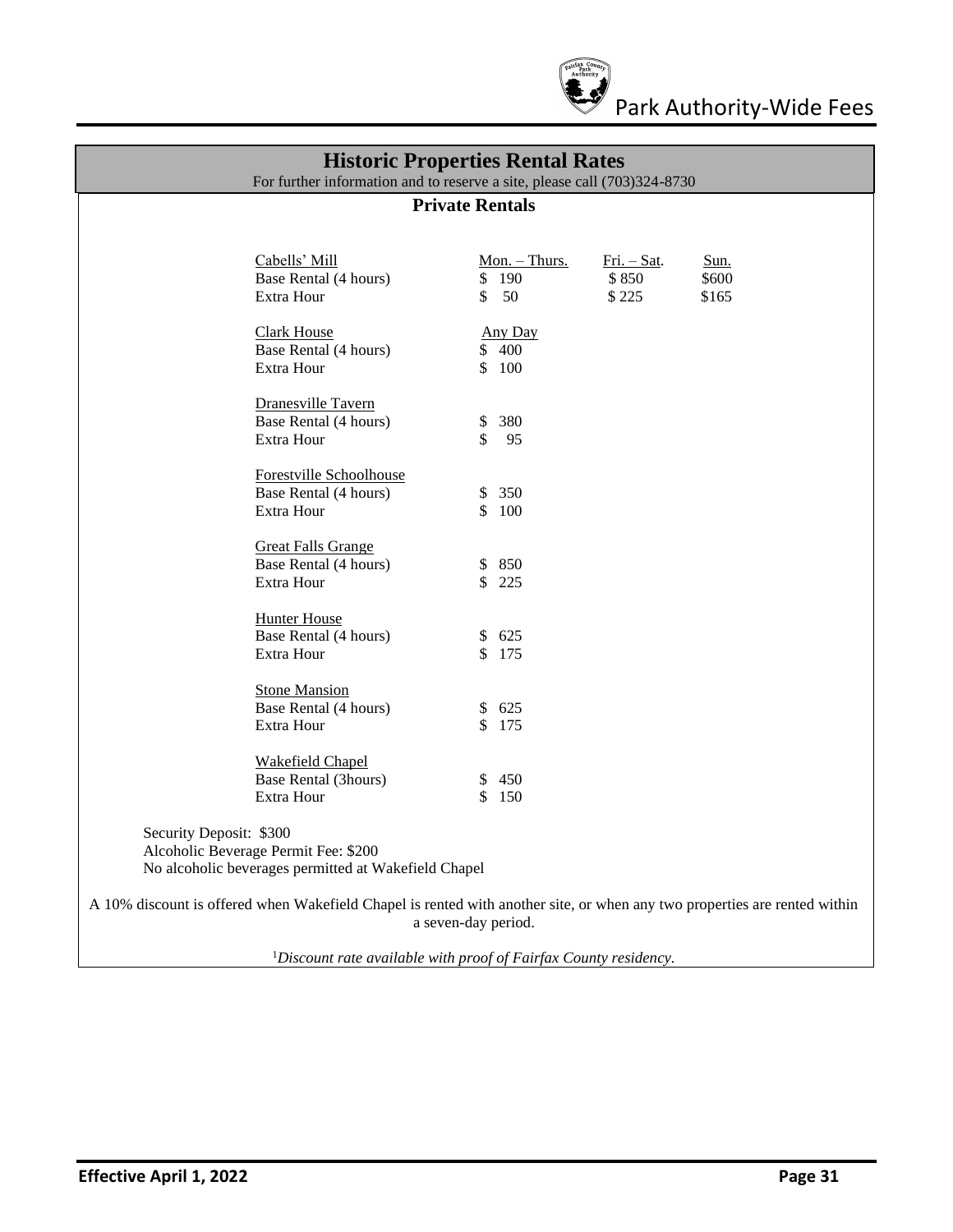

## **Historic Properties Rental Rates**

For further information and to reserve a site, please call (703)324-8730

#### **Community/Civic, Government, Performing Arts Rentals**

| Cabell's Mill                        |        | <b>Great Falls Grange</b>                                                          |       |
|--------------------------------------|--------|------------------------------------------------------------------------------------|-------|
| Community/Civic Rentals <sup>1</sup> |        | Community/Civic Rentals <sup>1</sup>                                               |       |
| <b>First Hour</b>                    | \$60   | <b>First Hour</b>                                                                  | \$60  |
| Each Additional Hour                 | \$25   | Each Additional Hour                                                               | \$25  |
| <b>Clark House</b>                   |        | <b>Performing Arts Rentals</b>                                                     |       |
| Community/Civic Rentals <sup>1</sup> |        | Per Hour                                                                           | \$50* |
| <b>First Hour</b>                    | \$60   |                                                                                    |       |
| Each Additional Hour                 | \$25   | <b>Hunter House</b>                                                                |       |
|                                      |        | Community/Civic Rentals <sup>1</sup>                                               |       |
| Dranesville Tavern                   |        | <b>First Hour</b>                                                                  | \$60  |
| Community/Civic Rentals <sup>1</sup> |        | <b>Each Additional Hour</b>                                                        | \$25  |
| <b>First Hour</b>                    | \$60   |                                                                                    |       |
| Each Additional Hour                 | \$25   | <b>Fairfax County Government Rentals</b>                                           |       |
|                                      |        | Per Hour                                                                           | \$50  |
| Forestville Schoolhouse              |        |                                                                                    |       |
| Community/Civic Rentals <sup>1</sup> |        | <b>Stone Mansion</b>                                                               |       |
| <b>First Hour</b>                    | \$60   | Community/Civic Rentals <sup>1</sup>                                               |       |
| <b>Each Additional Hour</b>          | \$25   | <b>First Hour</b>                                                                  | \$60  |
|                                      |        | Each Additional Hour                                                               | \$25  |
| <b>Performing Arts Rentals</b>       |        |                                                                                    |       |
| Per Hour                             | $$50*$ | Wakefield Chapel                                                                   |       |
|                                      |        | Community/Civic Rentals <sup>1</sup>                                               |       |
|                                      |        | <b>First Hour</b>                                                                  | \$60  |
|                                      |        | Each Additional Hour                                                               | \$25  |
|                                      |        |                                                                                    |       |
|                                      |        |                                                                                    |       |
| <b>Security Deposit:</b>             |        | \$75, community/civic and government rentals                                       |       |
|                                      |        | \$300, performing arts rentals<br>NO ALCOHOLIC BEVERAGES                           |       |
|                                      |        |                                                                                    |       |
|                                      |        | *Groups limited to four weekend rentals per calendar year at performing arts rate. |       |

<sup>1</sup>Available for community/civic rentals, Monday – Thursday,  $9AM - 10 PM$ .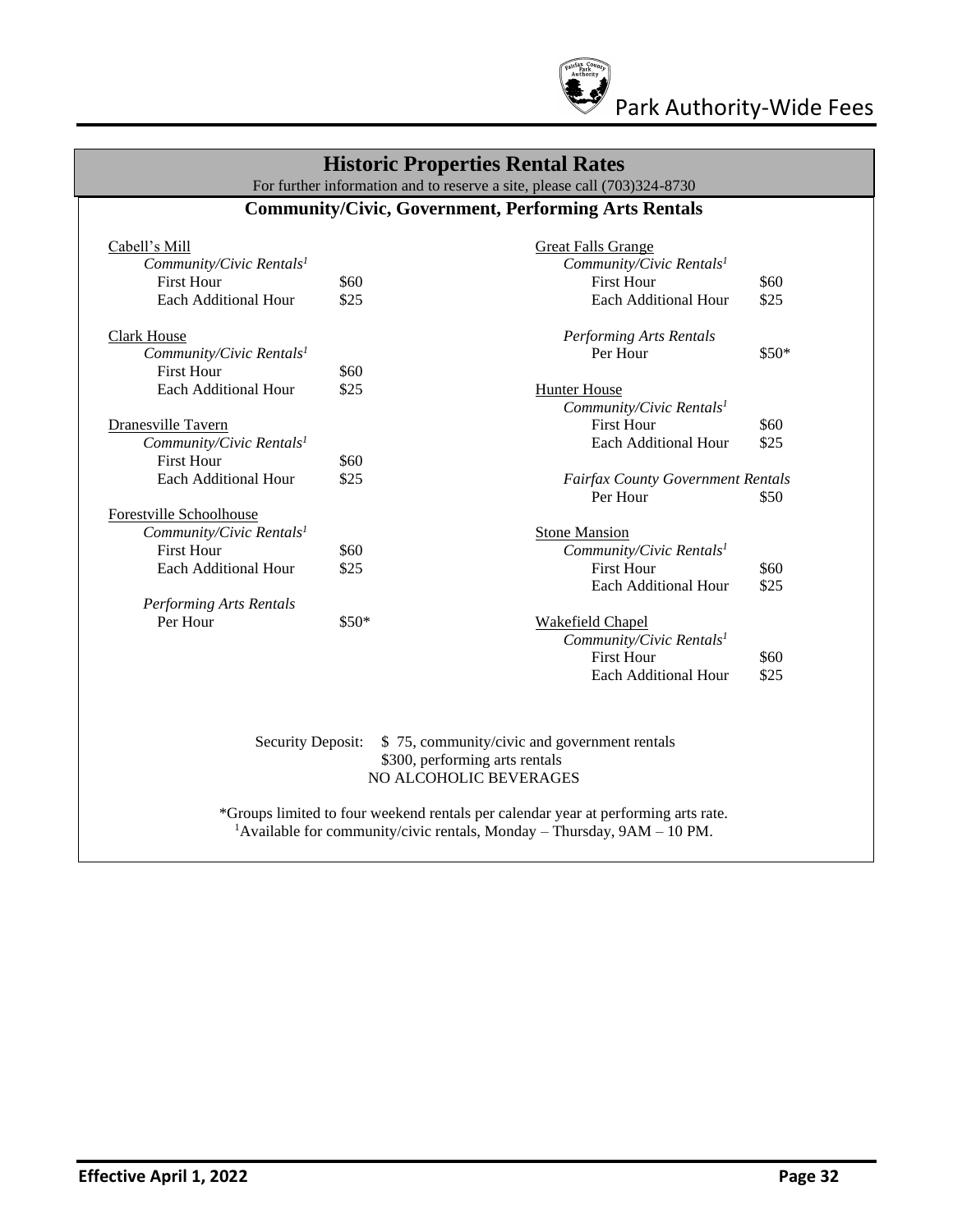

| <b>Frying Pan Farm Park</b><br><b>Equestrian Center and Visitor Center</b>                                                                                                                                                                                                             |                                                                                                                                                                                                                                                                                                                                                                                                                                                |  |  |
|----------------------------------------------------------------------------------------------------------------------------------------------------------------------------------------------------------------------------------------------------------------------------------------|------------------------------------------------------------------------------------------------------------------------------------------------------------------------------------------------------------------------------------------------------------------------------------------------------------------------------------------------------------------------------------------------------------------------------------------------|--|--|
|                                                                                                                                                                                                                                                                                        | <b>Indoor Equestrian Center1</b>                                                                                                                                                                                                                                                                                                                                                                                                               |  |  |
| <b>Hourly Rental</b><br>Half Day Rental <sup>2</sup>                                                                                                                                                                                                                                   | Full Arena<br>\$115<br>\$250                                                                                                                                                                                                                                                                                                                                                                                                                   |  |  |
| Daily Rental – Prime Time <sup>2</sup><br>Daily Rental – Non-Prime Time <sup>2</sup>                                                                                                                                                                                                   | \$500<br>\$375                                                                                                                                                                                                                                                                                                                                                                                                                                 |  |  |
| <b>Individual Rider Day Pass</b><br><b>Instructor Day Pass</b><br><b>Individual Rider Annual Pass</b>                                                                                                                                                                                  | \$15<br>\$25<br>\$200                                                                                                                                                                                                                                                                                                                                                                                                                          |  |  |
| <b>Individual Rider Quarterly Pass</b><br><b>Instructor Annual Pass</b>                                                                                                                                                                                                                | \$55<br>\$300                                                                                                                                                                                                                                                                                                                                                                                                                                  |  |  |
| Outdoor Arenas # 1 or # 2, per day $-$ Prime Time<br>Outdoor Arenas # 1 or # 2, per day $-$ Non-Prime Time<br>Half-Day Outdoor Ring Rental<br>Stall Rental, per day<br>Security Deposit, Indoor or Outdoor Facilities<br>Cross Country Course, Exclusive Use (includes jump equipment) | <b>Outdoor Equestrian Facilities</b><br>\$ 200<br>\$150<br>\$125<br>\$20<br>\$300<br>\$350                                                                                                                                                                                                                                                                                                                                                     |  |  |
|                                                                                                                                                                                                                                                                                        | The Visitor Center at Frying Pan Farm Park                                                                                                                                                                                                                                                                                                                                                                                                     |  |  |
| Auditorium:<br>Mon-Thurs<br>4 Hour Rental<br>\$190<br>Extra Hour<br>- 50<br>\$                                                                                                                                                                                                         | Classroom:<br>Mon-Thurs<br>Fri-Sun<br>Fri, Sun<br><b>Sat</b><br>\$480<br>\$600<br>2 Hour Rental<br>\$60<br>\$110<br>\$150<br>Extra Hour<br>\$120<br>\$ 30<br>\$55                                                                                                                                                                                                                                                                              |  |  |
| Security Deposit \$300                                                                                                                                                                                                                                                                 | Security Deposit \$75                                                                                                                                                                                                                                                                                                                                                                                                                          |  |  |
|                                                                                                                                                                                                                                                                                        | Rental arrangements for all Frying Pan Park facilities should be made by calling (703) 437-9101                                                                                                                                                                                                                                                                                                                                                |  |  |
|                                                                                                                                                                                                                                                                                        | <sup>1</sup> Arena rentals are half price for nonprofit educational youth groups (groups must contain at least five participants under the age of 19).<br><sup>2</sup> A full day is 8 am to 6 pm, a half day is either 8 am to 1 pm or 1 pm to 6 pm. Any additional hour or portion thereof will be billed at the hourly rate.<br>$3$ Availability: Monday – Thursday, 5 p.m. – 9:30 p.m. Light refreshments allowed, kitchen not accessible. |  |  |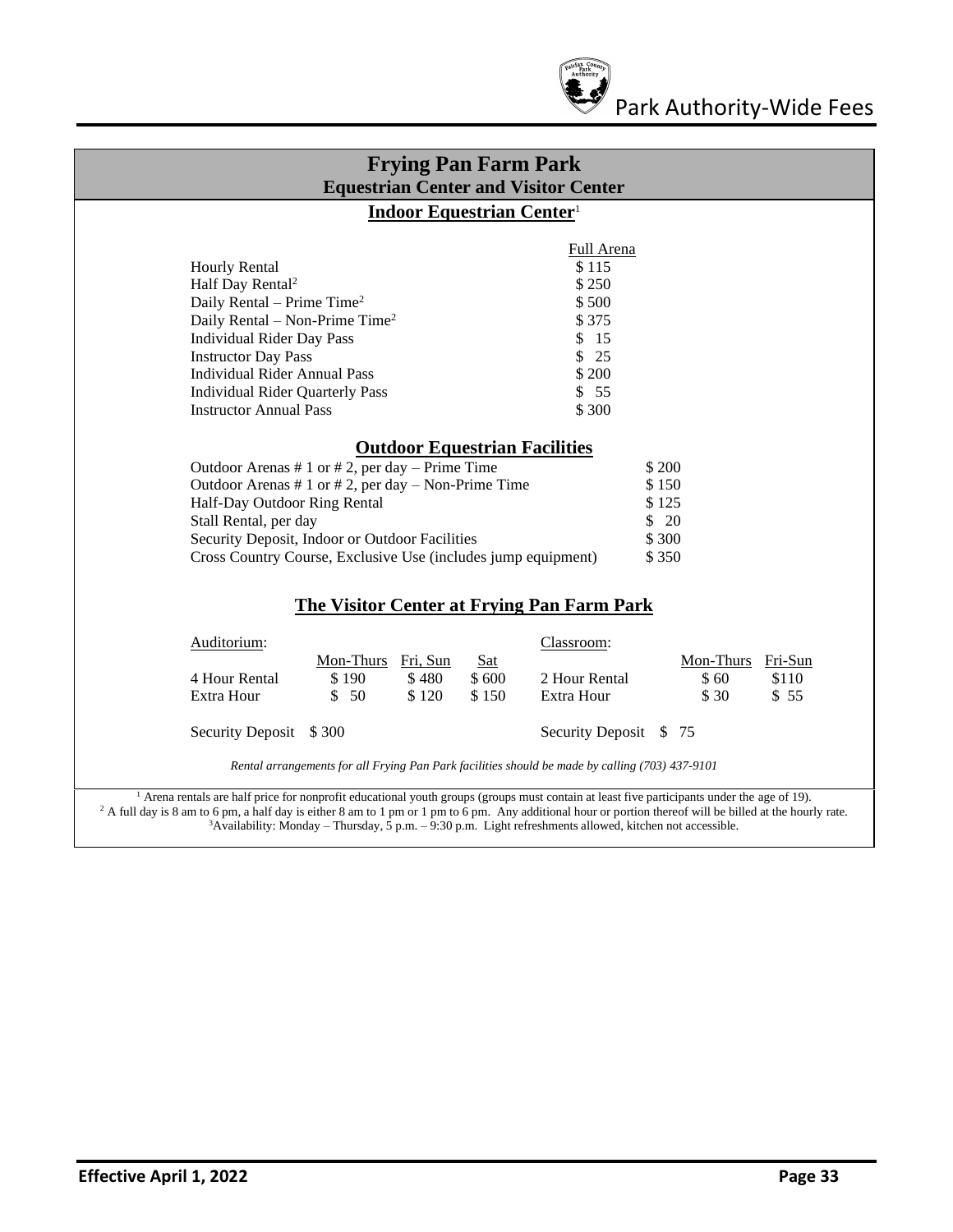

| <b>Green Spring Gardens Room Rental Fees</b><br>For reservation information call (703)642-5173 |                                                                                                                                |  |
|------------------------------------------------------------------------------------------------|--------------------------------------------------------------------------------------------------------------------------------|--|
|                                                                                                |                                                                                                                                |  |
|                                                                                                | Visitor Center Multi-Purpose Room With Atrium:                                                                                 |  |
| 2 Hour Rental – Prime                                                                          | \$210                                                                                                                          |  |
| 2 Hour Rental – Non-Prime                                                                      | \$170                                                                                                                          |  |
| Extra Hour                                                                                     | \$85                                                                                                                           |  |
| <b>Security Deposit</b>                                                                        | \$200                                                                                                                          |  |
| Library                                                                                        |                                                                                                                                |  |
| 2 Hour Rental – Prime                                                                          | \$130                                                                                                                          |  |
| 2 Hour Rental – Non-Prime                                                                      | \$100                                                                                                                          |  |
| Extra Hour                                                                                     | \$50                                                                                                                           |  |
| <b>Security Deposit</b>                                                                        | \$120                                                                                                                          |  |
| Kitchen (per hour)                                                                             | \$25                                                                                                                           |  |
| Classroom                                                                                      |                                                                                                                                |  |
| 2 Hour Rental – Prime                                                                          | \$130                                                                                                                          |  |
| 2 Hour Rental – Non-Prime                                                                      | \$100                                                                                                                          |  |
| Extra Hour                                                                                     | \$50                                                                                                                           |  |
| <b>Security Deposit</b>                                                                        | \$120                                                                                                                          |  |
|                                                                                                | Non-Profit organizations will receive a 20% discount on room rental fees.<br>Non-prime time is Mon. - Thurs. 8:30 AM - 5:00 PM |  |

## **Historic Huntley Facility Rental**

| <b>Historic Huntley</b>              |       | Huntley Tenant House: |       | Huntley Historic Site: |       |
|--------------------------------------|-------|-----------------------|-------|------------------------|-------|
| Entire Facility, 3 Hour Rental \$175 |       | 3 Hour Rental         | \$175 | 3 Hour Rental          | \$270 |
| Entire Facility, Extra Hour          | \$ 60 | Extra Hour            | \$60  | Extra Hour             | \$90  |

Non-Profit organizations will receive a 20% discount on room rental fees.

## **Nature Center Room Rental**

Hourly Rental Fee  $$55$  3 Hour Rental \$180<br>Security Deposit \$75 Extra Hour \$60 Security Deposit \$75

Ellanor C Lawrence, Hidden Oaks, Hidden Pond<br>
Huntley Meadows – Norma Hoffman Visitor Ctr. Auditorium<br>
3 Hour Rental<br>
\$180

Non-Profit organizations will receive a 20% discount on Multi-Purpose room rental fees

| <b>Classroom Pavilion Rental</b>                                                                                         |                              |  |
|--------------------------------------------------------------------------------------------------------------------------|------------------------------|--|
| Walney Visitor Center, Ellanor C Lawrence Park                                                                           |                              |  |
| Hourly Rate (2-hour minimum)<br>Prime rates apply Friday – Sunday and holidays. Non-prime rates apply Monday – Thursday. | Prime/Non-Prime<br>\$30/\$20 |  |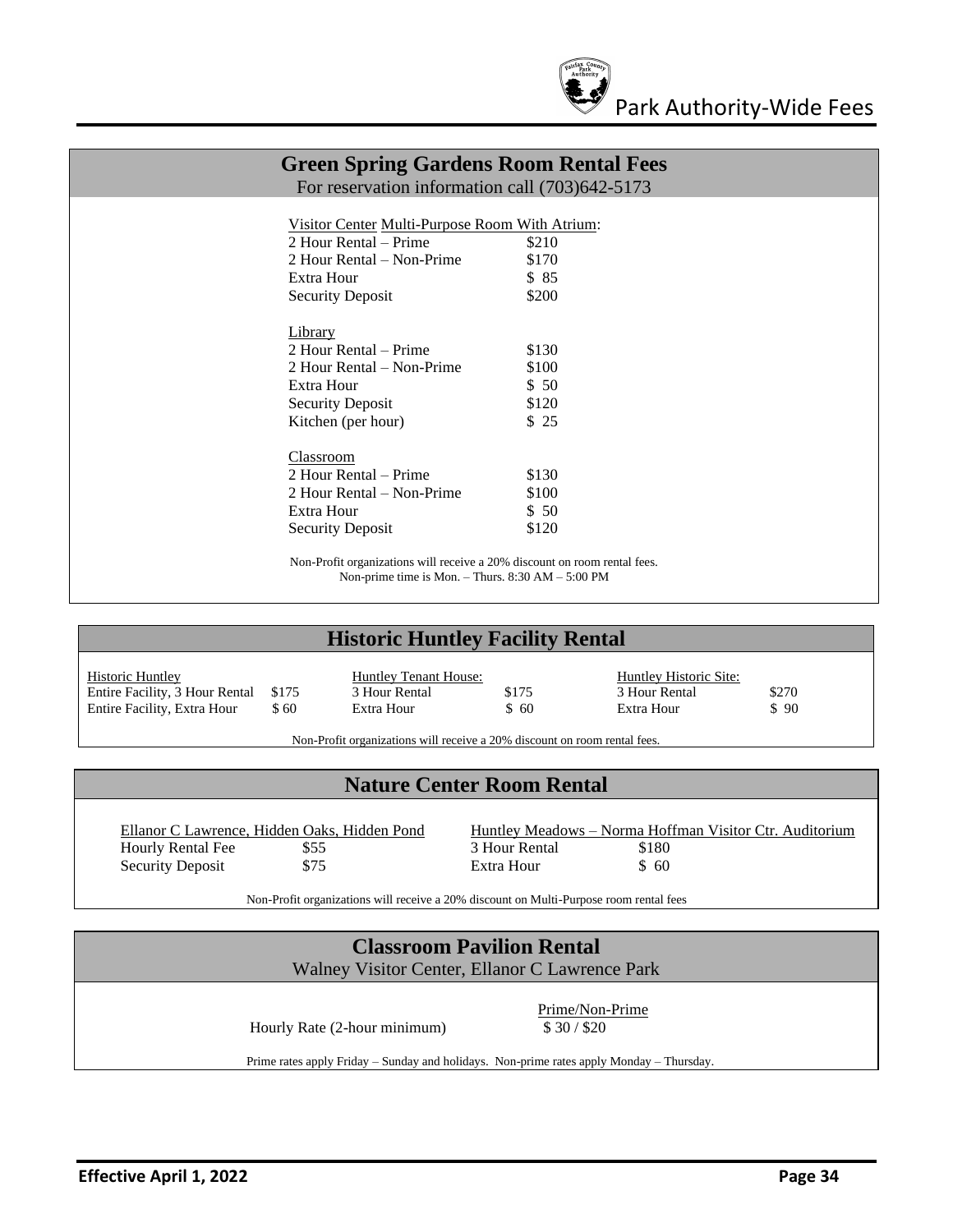

## **Group Admission**

Nature Centers, Historic Sites, Frying Pan Farm Park and Green Spring Gardens

Group Admission, per group (12-60 people) \$30 Group Admission, per person, each additional person in groups over 60 people \$ 1

Fees apply to groups of 12 or more. Fees applicable at E.C Lawrence, Hidden Oaks Nature Center, Hidden Pond Nature Center, Huntley Meadows Park, Riverbend Park, Colvin Run Mill Park, Sully Historic Site, Green Spring Gardens and Frying Pan Farm Park.

| <b>Wedding Rental Fees</b> |                                      |                |  |
|----------------------------|--------------------------------------|----------------|--|
|                            | Colvin Run Mill, Formal Garden       |                |  |
|                            | 2-Hour Rental Fee<br>Additional Hour | \$250<br>\$125 |  |

| <b>Riverbend Park</b>                                                                                                                                             |                                             |                                                          |  |  |
|-------------------------------------------------------------------------------------------------------------------------------------------------------------------|---------------------------------------------|----------------------------------------------------------|--|--|
|                                                                                                                                                                   | <b>Nature Center - Private Group Rental</b> |                                                          |  |  |
| Hourly Rental Fee                                                                                                                                                 | \$55                                        | Security Deposit \$75                                    |  |  |
| Availability: daily from 8a.m. to 5:30 p.m. No alcoholic beverages, no kitchen facility available                                                                 |                                             |                                                          |  |  |
| Non-Profit organizations will receive a 20% discount on room rental fees.                                                                                         |                                             |                                                          |  |  |
|                                                                                                                                                                   |                                             |                                                          |  |  |
|                                                                                                                                                                   | <b>Kayak, Canoe and Rowboat Rental</b>      |                                                          |  |  |
|                                                                                                                                                                   |                                             | <u>Half Day (Up to 3 hours) Full Day (Up to 6 hours)</u> |  |  |
| Single Person Kayak <sup>1</sup>                                                                                                                                  | \$18                                        | \$30                                                     |  |  |
| Two-Person Kayak <sup>1</sup>                                                                                                                                     | \$25                                        | \$35                                                     |  |  |
| Canoe Rental <sup>2</sup>                                                                                                                                         | \$20                                        | \$32                                                     |  |  |
| Rowboat Rental <sup>2</sup>                                                                                                                                       | \$18                                        | \$30                                                     |  |  |
|                                                                                                                                                                   |                                             |                                                          |  |  |
|                                                                                                                                                                   | <b>Weekdays</b>                             | Weekends/Holidays                                        |  |  |
| Half-Day Fishing Kayak Rental                                                                                                                                     | \$28                                        | \$32                                                     |  |  |
| Full-Day Fishing Kayak Rental                                                                                                                                     | \$40                                        | \$45                                                     |  |  |
|                                                                                                                                                                   |                                             |                                                          |  |  |
|                                                                                                                                                                   | <b>Paddleboard Rental</b>                   |                                                          |  |  |
| Per Hour <sup>1</sup>                                                                                                                                             |                                             | \$20                                                     |  |  |
|                                                                                                                                                                   |                                             |                                                          |  |  |
| <sup>1</sup> Rental fees include paddle, helmet and personal flotation device.<br><sup>2</sup> Rental fees include paddles or oars and personal flotation device. |                                             |                                                          |  |  |

| <b>Sully Visitor Center</b>                                                            |      |  |
|----------------------------------------------------------------------------------------|------|--|
| Hourly Classroom Rental Fee                                                            | \$55 |  |
| <b>Security Deposit</b>                                                                | \$75 |  |
| Non-Profit organizations will receive a 20% discount on Multi-Purpose room rental fees |      |  |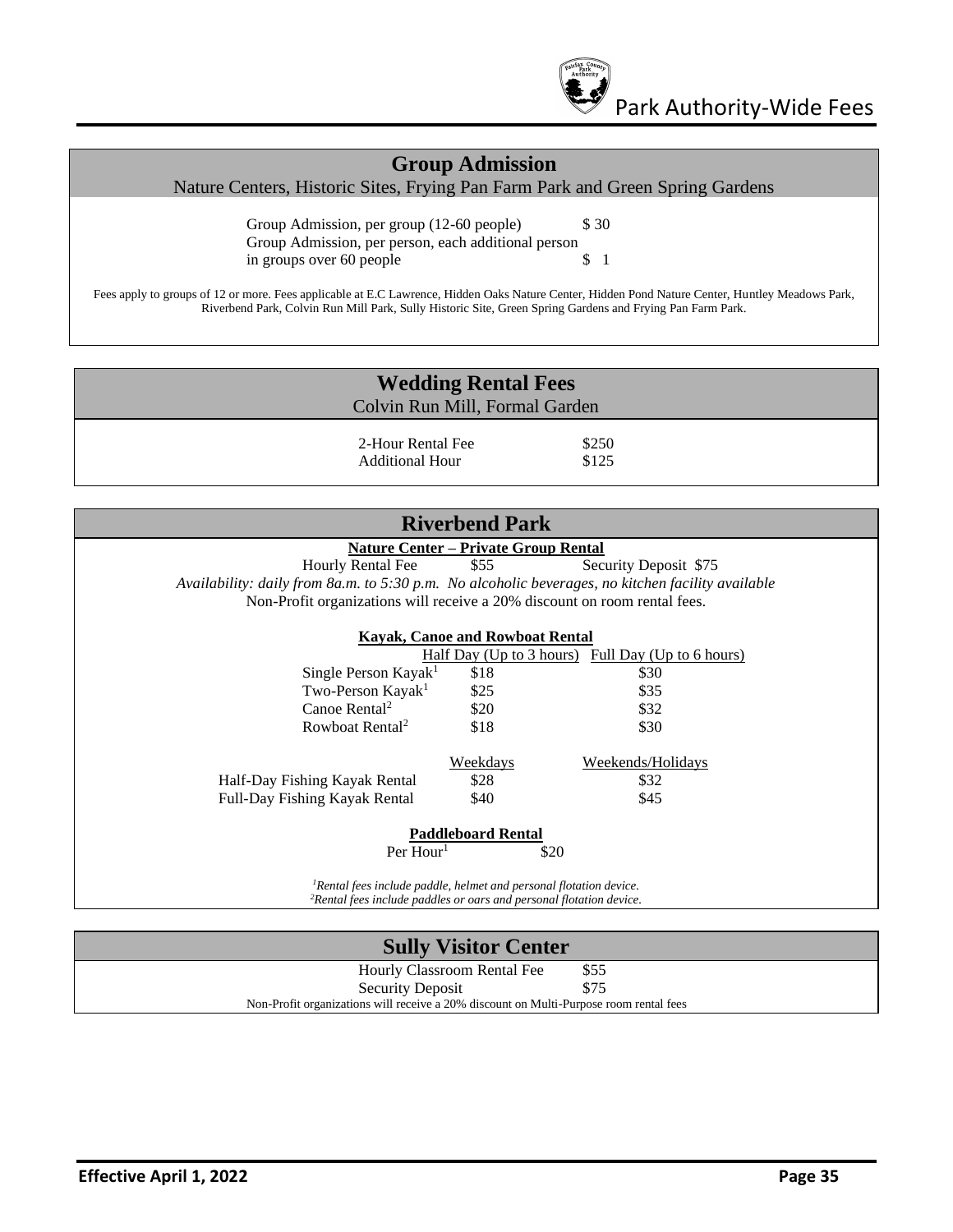

#### **Turner Farm Park Observatory & Classroom Rental Fees**

Orientation Room  $1<sup>st</sup>$  Hour \$ 55 Each Additional Hour \$20

Orientation Room & Observatory, Per Hour \$ 100

#### **Group Campfire Rental**

Group Campfire Rental Fees\* Burke Lake, Ellanor C. Lawrence, Lake Accotink and Lake Fairfax Parks

> Base Rental, 2 hours \$128 Extra Hour \$ 63 \*Designated areas only.

#### **Alcoholic Beverage Permit**

Park Authority Sites

(check with individual site for availability)

Per event, per site \$200

#### **Athletic Field Rental All Locations**

Field Type Hourly Rate Grass (rectangle or diamond) \$ 50 Synthetic Turf – without lights  $$100$ Field Lighting – all surfaces  $\frac{1}{25}$ 

- -
	-

Long-Term Discount 10%, applied to long-term rentals (minimum 20 hours per application)

#### **Conditions:**

- 1. Fees not applicable to uses properly executed under terms of the NCS Field Allocation Policy and/or the Park Authority's Adopt-A-Field Full Adoption program and formal synthetic turf field agreements with partner groups. Contact the FCPA Business Office at (703)324-8516 for further information about conditions under which fees apply.
- 2. Fees applicable Monday Friday year-round prior to allocated community use times (prior to 4:30 p.m.) and when the Park Authority is allocated use evenings and weekends.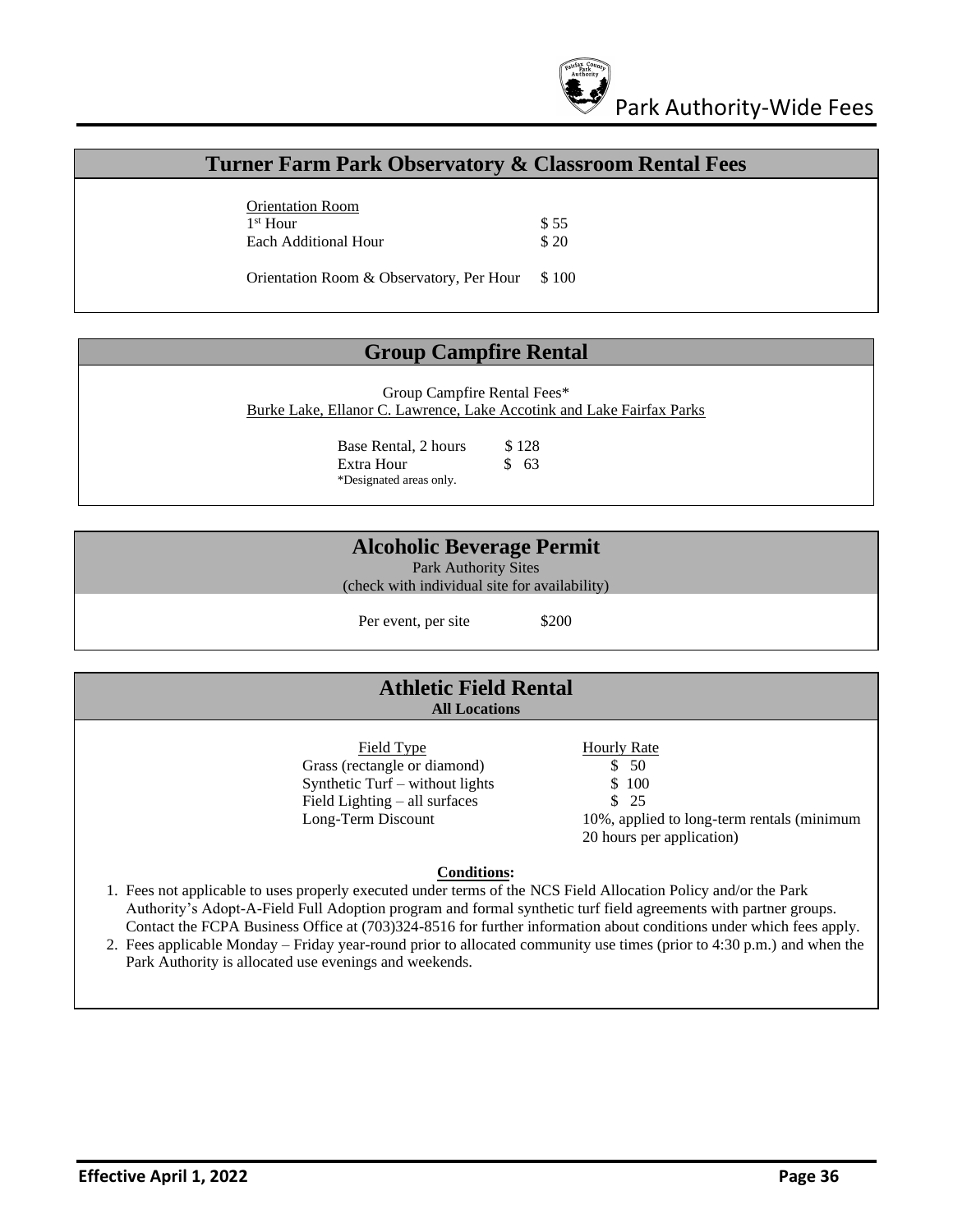

#### **Business Activities License Fees**

No person shall sell or make an offer to sell goods or services or conduct business activities within a park without the express written permission of the Park Authority. If approved, such permission is granted through issuance of a Business Activity License.

Business Activity License Permit Fees:

- \$75 or 15% of gross revenues, whichever amount is greater.
	- The \$75 minimum fee is due at the time of application, and the balance (if applicable) is due no later than 30 days after the event.
	- − Long term permits (lasting more than one month) must pay the Business Activity fee monthly.

#### OR

• The applicable athletic field rental fees established in the fee schedule for business activities held on tennis courts or athletic fields, including sports programs and camps, clinics and tournaments.

*Gross revenue includes sales of any food and beverages, products or services, registration fees, participation fees, donations and ticket sales generated by an activity, clinic, workshop, program or any other event. The gross revenue may be adjusted by deducting Park Authority facility rental fees paid in conjunction with the activity/event.* 

The Park Authority offers a waiver of the gross revenue percentage for events that donate the proceeds to an organization registered as a Charity with the Commonwealth of Virginia. The fee for the permit is \$75 plus any applicable rental fees or other charges. The fee waiver only applies to the revenue that is donated to the Charity organization. Any revenues from the event not donated to the charity are excluded from the waiver.

Please call FCPA Business Office at (703) 324-8516 for further information.

#### **Commercial Photography Fees**

 Commercial Photography Permit (Annual) \$25 Small group  $(12 - 19$  people) Photo session reservation \$25/hour (2 hour minimum) Large group  $(20 - 74$  people) Photo session reservation \$50/hour (2 hour minimum)

Photo session reservation is required only at the following sites: Ellanor C. Lawrence, Sully Historic Site, Green Spring Gardens, and Colvin Run Mill.

#### **Commercial Use of Park Lands**

For Profit/Commercial Use \$350 per day Non-Profit Commercial Use \$100 per day Staff Support \$ 35 per hour Security Deposit (refundable) \$100 per use

Users will also be charged for all staff and operating costs and/or loss of regular park revenue associated with each use. Call the Park Authority's Public Information Office at (703) 324-8662 for more information.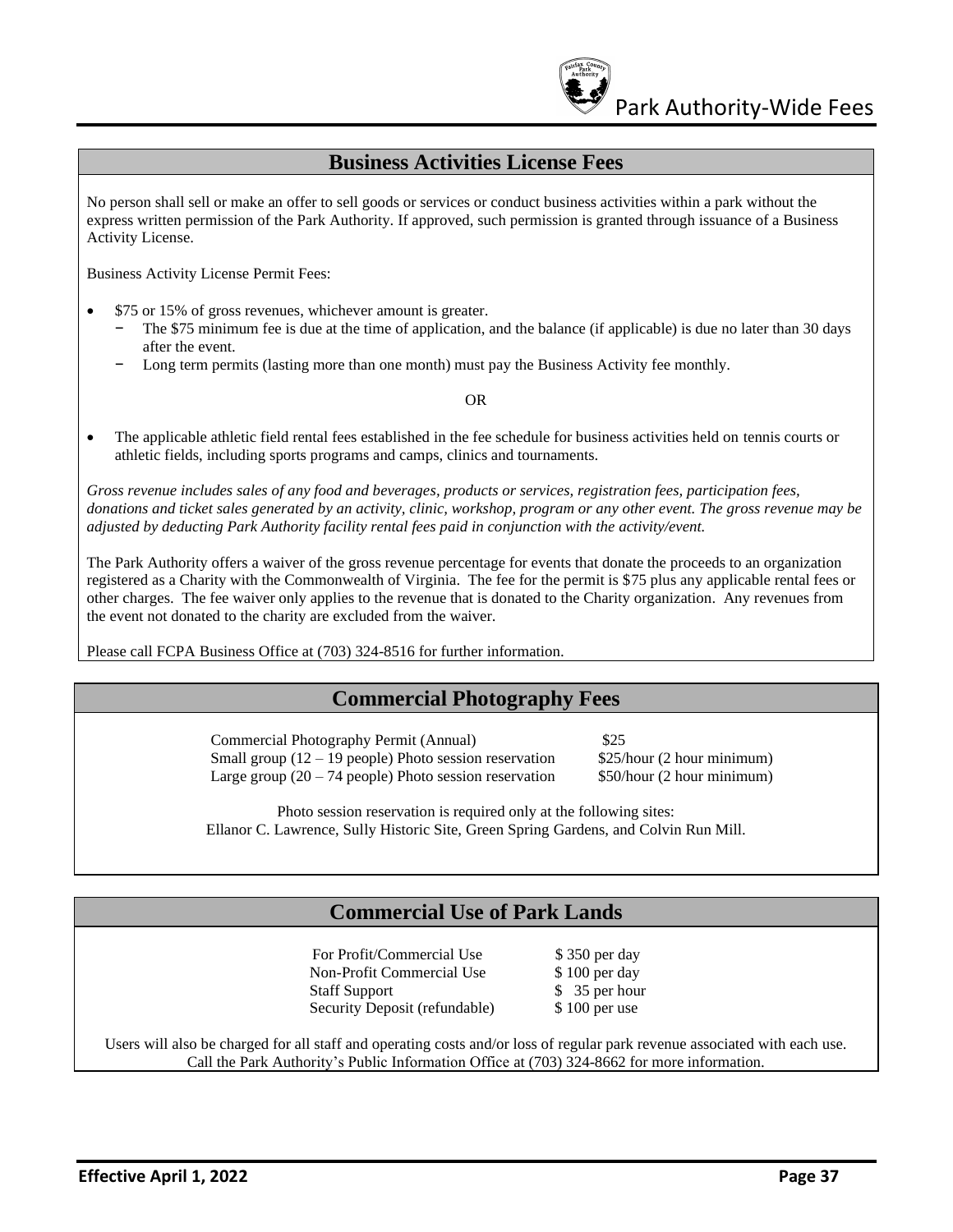

#### **Garden Plots**

Full Plot, 20x30, w/water availability \$130 Half Plot or Full Plot, w/out water availability \$125

Rental Fee, Per Year

Garden plots are administered by Green Spring Gardens Park staff and are available at parks throughout the County. Please phone (703) 642-5173 for further information.

## **Group Walk/Run Trail Use Fees**

Walk/Run Trail Use (25-99 people) \$ 50 Walk/Run Trail Use (100-249 people) \$100 Walk/Run Trail Use (250-499 people) \$200

Group Walk/Run trail use fees apply to an activity on trails, parts of trails, or park paths, whether or not the event begins or ends on park property. These fees are not charged for school cross country practices, but are applicable to all cross country meets held on park property. These fees are in addition to any other applicable fees.

For events with more than 500 people, see Large Special Event Reservation fees.

## **Mobile Food Vending Fees**

Mobile Food Vending Permit Application Fee \$200 Mobile Food Vending Fee \$200/month or 15% of gross revenue,

whichever is greater

## **Park Use Permits**

Park Use Permit Application Fee (refunded if permit not approved) \$25

Please call FCPA Business Office at (703) 324-8516 for further information about conditions under which park use permits are required.